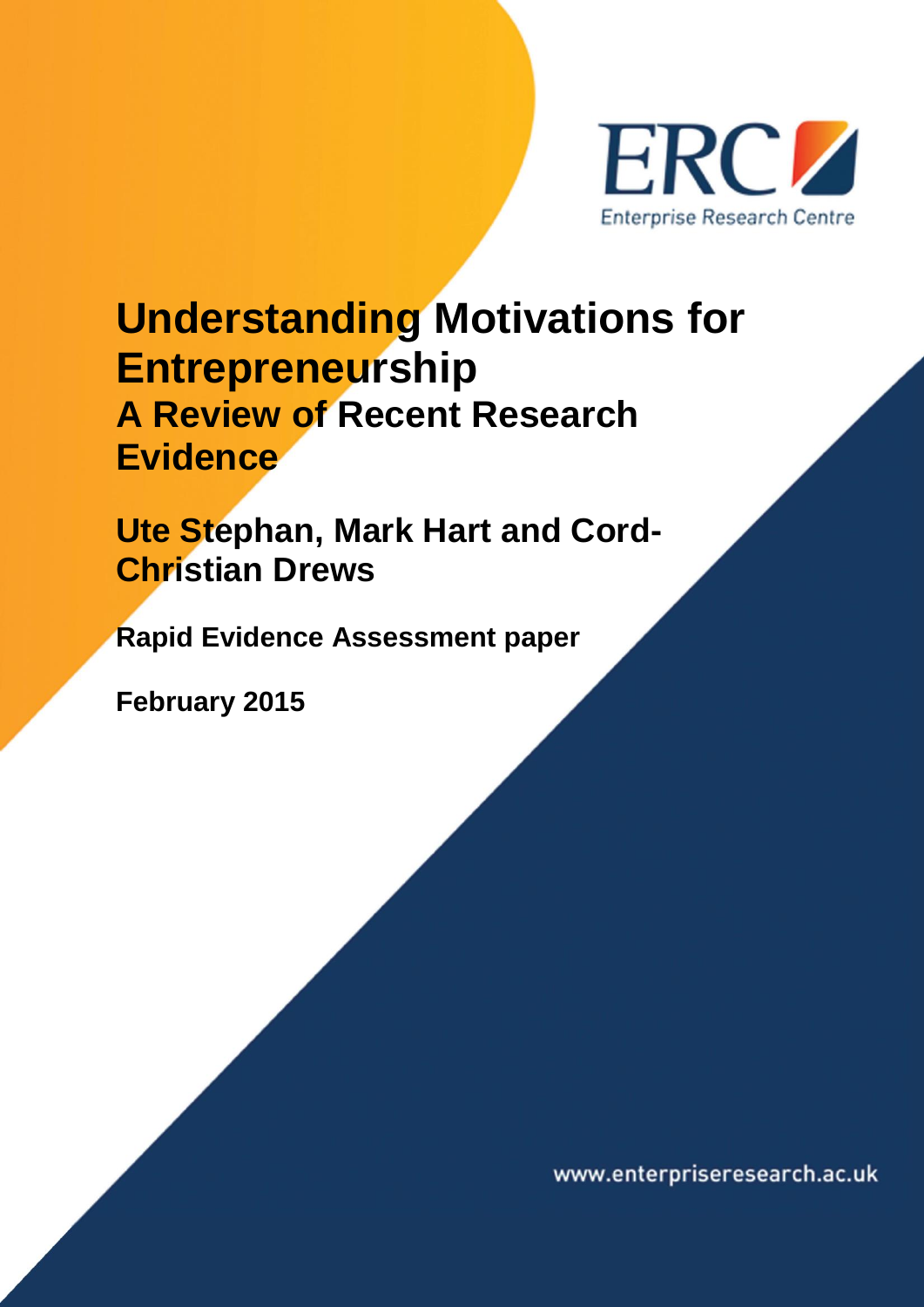

## **Understanding Motivations for Entrepreneurship**

## **A Review of Recent Research Evidence**

#### **Ute Stephan, Mark Hart and Cord-Christian Drews**

Enterprise Research Centre and Aston Business School, Aston University, Birmingham, B4 7ET, UK.

> [u.stephan@aston.ac.uk](mailto:u.stephan@aston.ac.uk) [mark.hart@aston.ac.uk](mailto:mark.hart@aston.ac.uk) [c.drews@aston.ac.uk](mailto:c.drews@aston.ac.uk)

This paper is published by the independent Enterprise Research Centre. The Enterprise Research Centre is a partnership between Warwick Business School, Aston Business School, Imperial College Business School, Strathclyde Business School, Birmingham Business School and De Montfort University. ERC is funded by the Economic and Social Research Council (ESRC); the Department for Business, Innovation & Skills (BIS); the Technology Strategy Board (TSB); and, through the British Bankers Association (BBA), by the Royal Bank of Scotland PLC; HSBC Bank PLC; Barclays Bank PLC and Lloyds TSB Bank PLC. The support of the funders is acknowledged. The views expressed are those of the authors and do not necessarily represent the views of the funders.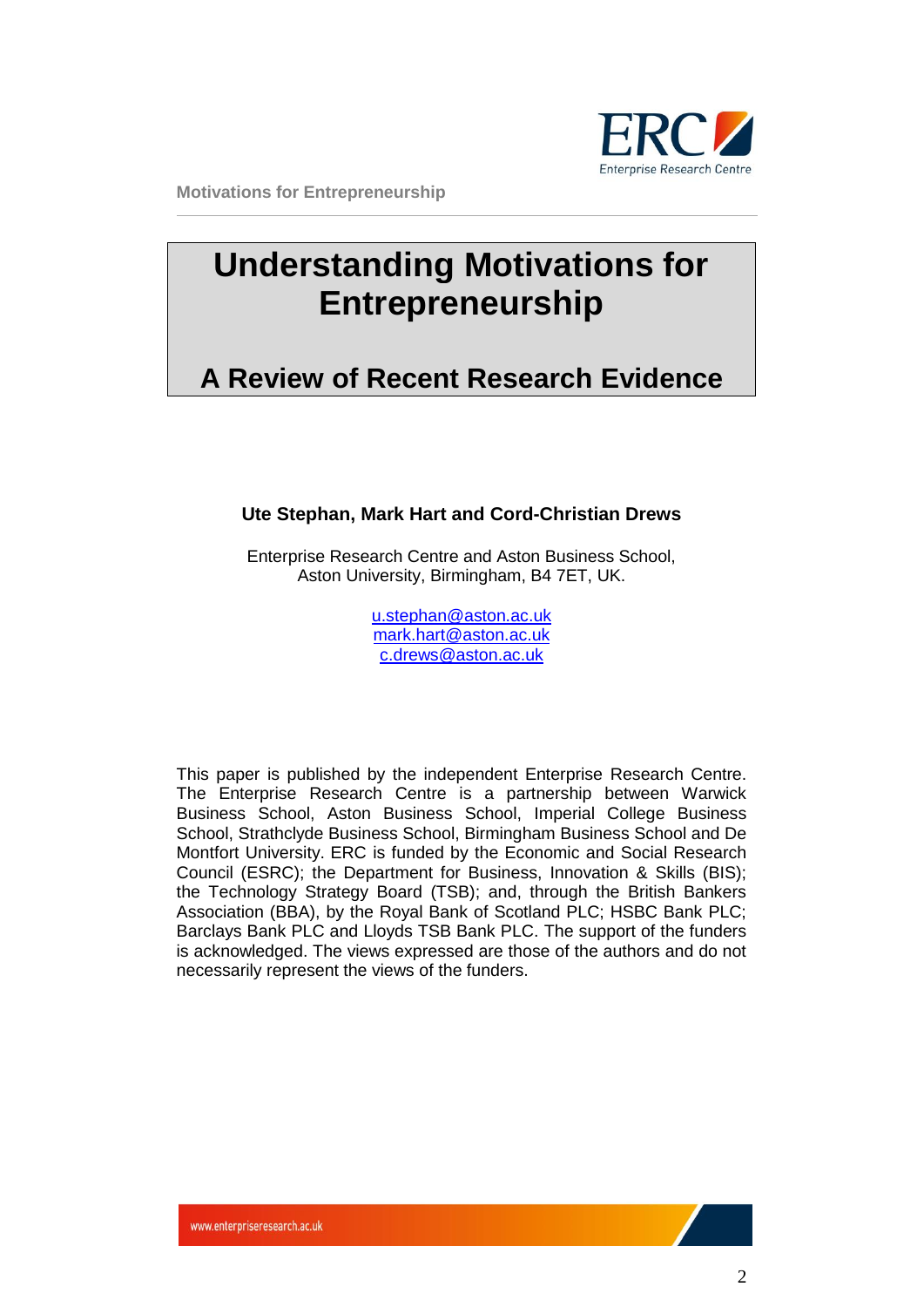

## **Contents**

|                                                          | 2.2 Overview of key data sources in entrepreneurial motivation9   |  |
|----------------------------------------------------------|-------------------------------------------------------------------|--|
|                                                          |                                                                   |  |
|                                                          |                                                                   |  |
|                                                          | 3.2 Multi-dimensional typologies of entrepreneurial motivation 14 |  |
|                                                          |                                                                   |  |
|                                                          |                                                                   |  |
|                                                          | 4. Individual drivers of entrepreneurial motivation21             |  |
| 4.1                                                      |                                                                   |  |
| 4.2                                                      |                                                                   |  |
| 4.3                                                      |                                                                   |  |
| 4.4                                                      |                                                                   |  |
| 4.5                                                      |                                                                   |  |
| 4.6                                                      |                                                                   |  |
| 4.7                                                      |                                                                   |  |
|                                                          | 5. Contextual drivers of entrepreneurial motivation28             |  |
|                                                          |                                                                   |  |
|                                                          |                                                                   |  |
|                                                          |                                                                   |  |
|                                                          | 6. Consequences of entrepreneurial motivation35                   |  |
|                                                          |                                                                   |  |
|                                                          |                                                                   |  |
|                                                          |                                                                   |  |
| Appendix 2: Details on studies included in the review 52 |                                                                   |  |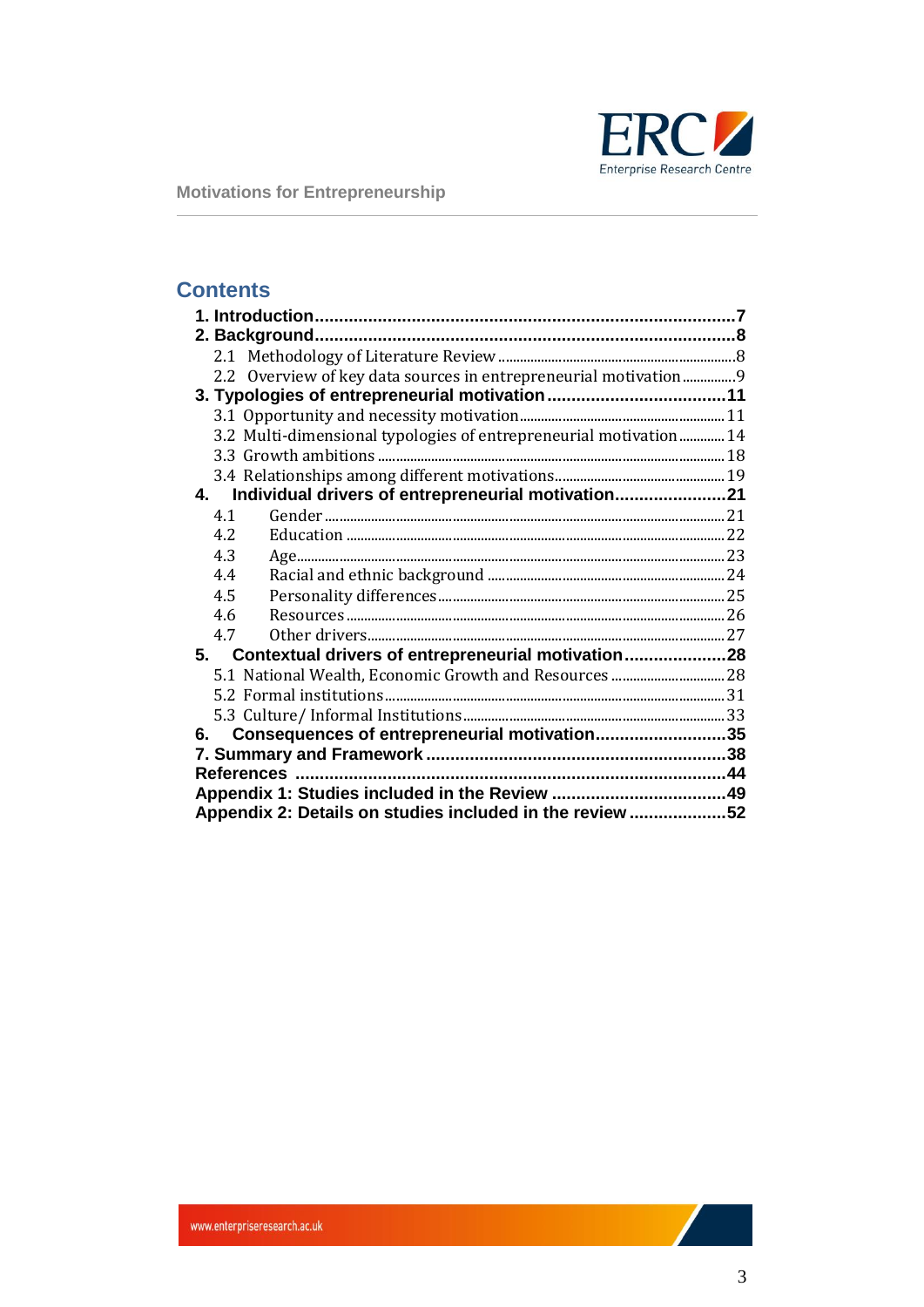

### **Executive Summary**

Our systematic search for empirical studies on entrepreneurial motivation published over the last five years (2008-2013) retrieved 51 relevant studies (filtered from over 1,200 search results), which form the basis of this review. Considering the type and quality of studies suggests that we can be relatively confident in our answer to the first review question below (typologies). The evidence-base for the second and third review questions (drivers and consequences of entrepreneurial motivation) is weaker and still developing.

Beyond answering the three broad research questions below, we develop a framework for future research synthesising the review findings.

1) What typologies exist to describe entrepreneurial motivation?

We recommend that future research move beyond the commonly used opportunity-necessity dichotomy and measures entrepreneurial motivation on multiple dimensions.

Our review indicates that the following seven dimensions capture entrepreneurial motivation in sufficient breadth and depth:

- 1. Achievement, challenge & learning
- 2. Independence & autonomy
- 3. Income security & financial success
- 4. Recognition & status
- 5. Family & Roles
- 6. Dissatisfaction
- 7. Community & social motivations

Past studies treat growth ambitions largely separate from these 7 dimensions, although growth motivations show certain relationships with some of these 7 dimensions.

We suggest that future research also probes into motivation profiles and differentiates individual from firm-level goals (e.g. personal financial success and firm growth). Research on motivational profiles would take into account a) the relative importance entrepreneurs ascribe to each aspect of motivation and b) that entrepreneurs' motivation is multi-facetted and that certain combinations of motivations (e.g. achievement and financial success vs. achievement and social motivations) are likely to lead to different firm performance outcomes.

2) What influences and shapes entrepreneurial motivation?

We differentiated individual drivers of entrepreneurial motivation from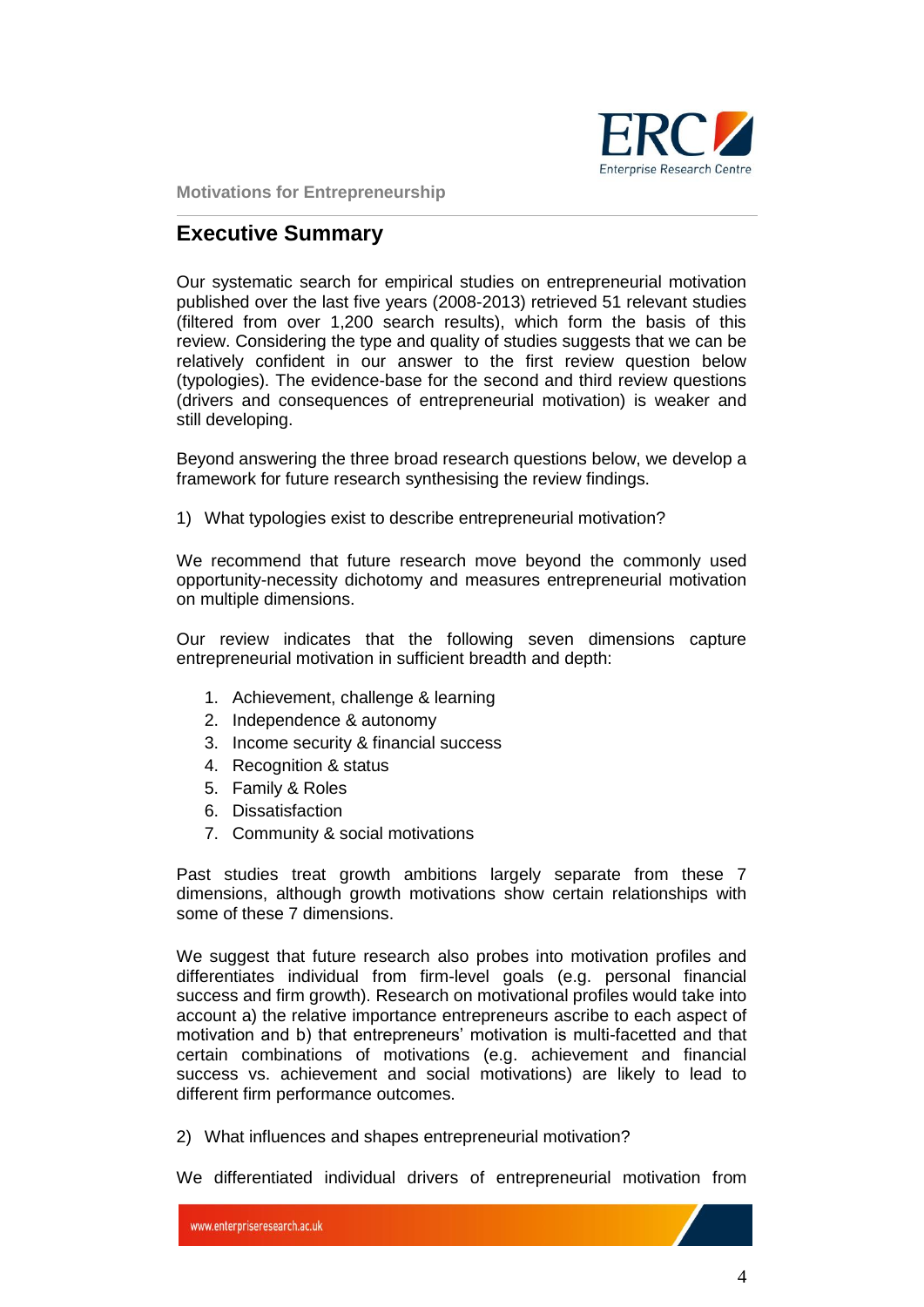

contextual drivers. Individual drivers are factors related to the entrepreneur and his/her business, whilst contextual drivers refer to regional and national characteristics including macro-economic variables (GDP), formal institutions (such as welfare systems and property rights), and informal institutions/national culture.

The effects of gender, education and age are most commonly studied, and their effects seem to be closely intertwined making generalizations difficult. Nevertheless, studies investigating the effects of gender, education and age in isolation suggest that women start businesses for somewhat different reasons than their male counterparts. Autonomy/flexibility and social motives play, relatively speaking, a greater role for women than for men. Evidence on gender and growth ambitions is mixed. Education appears to have a positive effect on opportunity, necessity, social entrepreneurship and on growth ambitions. Necessity entrepreneurs tend to be somewhat older than opportunity-motivated entrepreneurs, and age is also related to other motivations although those relationships are also contingent on gender. There was no evidence for a systematic relationship between age and growth ambitions. Evidence linking racial and ethnic background as well as personality traits and values to entrepreneurs' motivation is scarce and too limited to draw general conclusions.

Evidence on how resources may impact motivations is equally scarce and mixed at the individual-level. Two studies suggest links of resource-scarcity to wealth and financial motivations. Evidence from country- and regional level studies is somewhat more consistent. It indicates that resource-poor contexts are related to necessity-motivated, increase-wealth opportunitymotivated and socially-motivated early-stage entrepreneurship. Independence-motivated entrepreneurship and growth ambitions tend to be more common in resource-rich context. We found no studies investigating direct impacts of economic recession or the level of unemployment on entrepreneurial motivations, although some descriptive findings suggest that motivations may be sensitive to recession effects.

The effect of government intervention on opportunity- and necessitymotivated entrepreneurship is conflicting. For growth-motivation, the effects of greater government intervention appear to be negative. With regard to broad institutional quality, including government effectiveness, the rule of law and the protection of property rights, the findings are mixed. Some results suggest positive effects of elements of the rule of law and property rights on opportunity entrepreneurship and negative effects on necessity entrepreneurship. Findings for growth ambitions are clearer, entrepreneurs develop stronger growth aspirations in countries with a stronger rule of law.

Only very few studies link informal institutions including national and regional culture to entrepreneurial motivation. These studies suggest that independence-motivated and growth-motivated entrepreneurs thrive in cultures in which social relationships are important (i.e. socially supportive and collectivist cultures). There is also a strong facilitation effect of low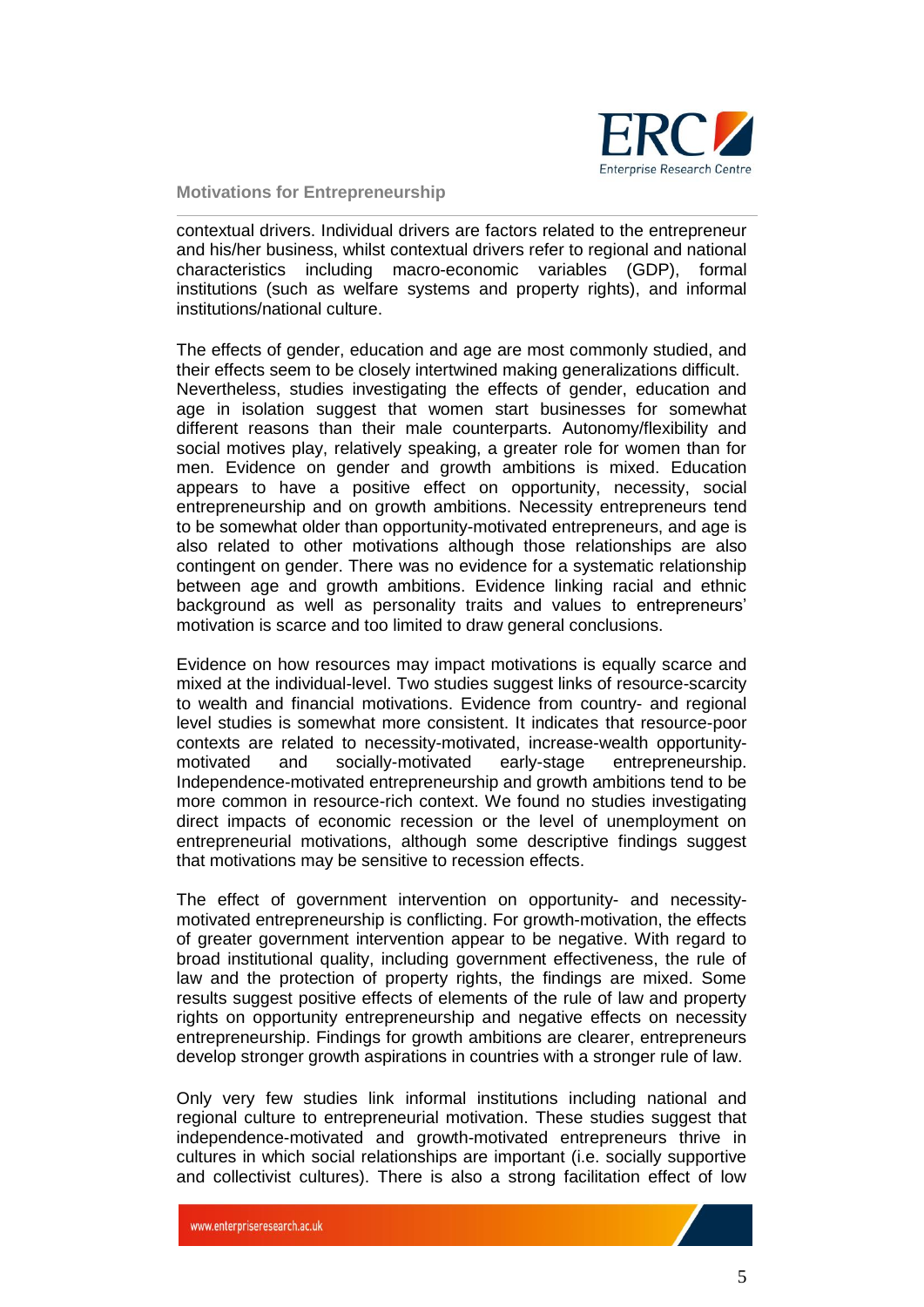

levels of corruption for growth motivated entrepreneurship.

3) What consequences have different entrepreneurial motivations for entrepreneurial performance?

Collectively, the evidence reviewed in this report suggests entrepreneurial motivation matters for firm performance and for entrepreneurs' strategic decisions that shape their business. There is evidence that differences in entrepreneurial motivations link to firm performance, entrepreneurs' investments in their firms, their success in turning start-up efforts into operative businesses, their satisfaction with their business, and for how they exist from entrepreneurship. Although research in this area is still developing, the existing findings suggest that entrepreneurial motivation is important to understand both for researchers and policy makers.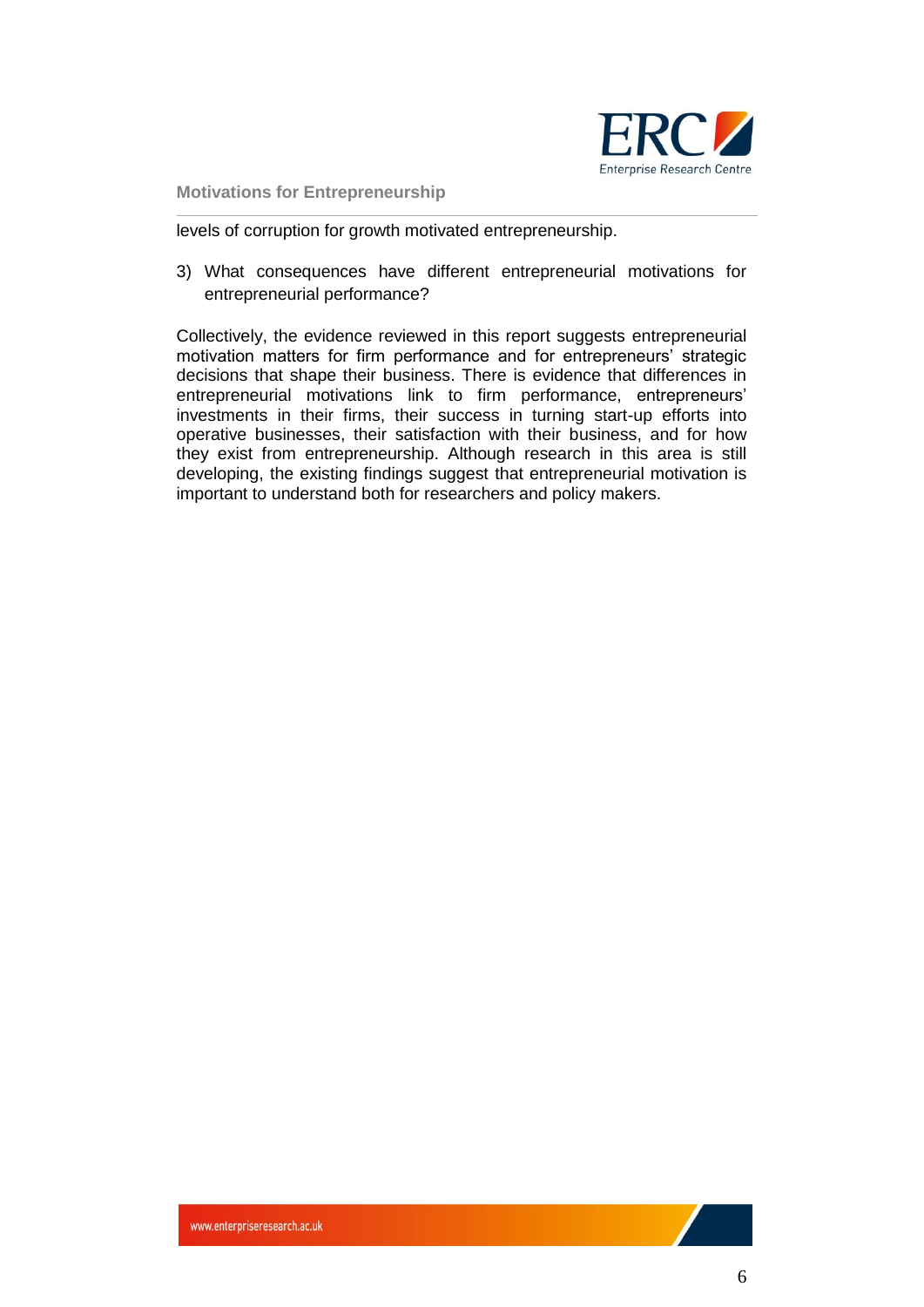

## <span id="page-6-0"></span>**1. Introduction**

Our understanding of the drivers of the recent rapid rise in the number of new businesses in the UK is fairly superficial. This 'evidence gap' has led the Department for Business, Innovation and Skills (BIS) to commission a research project which seeks to answer an apparently very simple question - why do individuals create and run businesses? The question is, however, a little more complicated than that and there are a number of related issues as we seek to develop a deeper understanding of the motivations for people becoming entrepreneurs, provide some quantification against a more detailed classification of sub-groups, and investigate whether any qualitative differences exist between those sub-groups that would have implications for Enterprise policy development.

To inform the BIS project before further empirical evidence is gathered, the ERC has undertaken this literature review in which we aim to synthesize what we know about the motivations for entrepreneurship. We sought to understand the reasons and goals that motivate individuals to create a business, and once it is created the goals they pursue with running the businesses. In doing so we aim to answer the following specific research questions:

- 1) What typologies exist to describe entrepreneurial motivation?
- 2) What influences and shapes entrepreneurial motivation? In particular we differentiate Individual and contextual drivers of entrepreneurial motivation.
- 3) What consequences have different entrepreneurial motivations for entrepreneurial performance?

To answer these questions we conducted a rapid evidence assessment on entrepreneurial motivation in November and December 2013. In this report, we review in detail the most relevant 51 sources including published and un-published academic research and practitioner reports. We organise the review of these sources along the following four themes corresponding to our research questions.

- Typologies of entrepreneurial motivation (Chapter 3)
- Individual drivers of entrepreneurial motivation (Chapter 4)
- Contextual drivers of entrepreneurial motivation (Chapter 5)
- Consequences of entrepreneurial motivation (Chapter 6)

Chapter 2 provides details on the methodology we used to identify relevant evidence. Chapter 3 to 6 contain the description of the reviewed literature. Chapter 7 summarizes key insights from the review, offers directions for future research and develops a framework for understanding entrepreneurial motivation based on the review findings.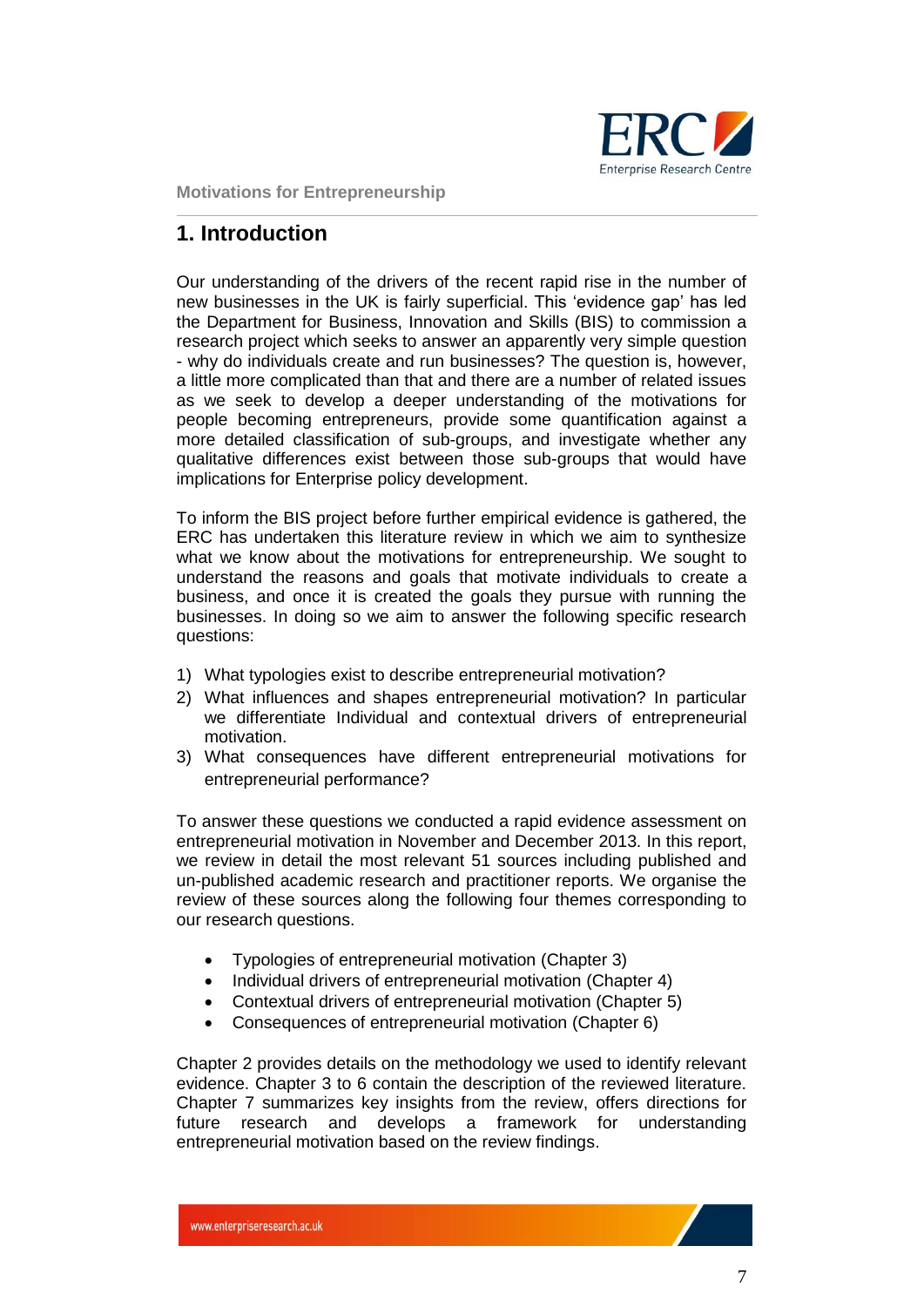

## <span id="page-7-0"></span>**2. Background**

#### <span id="page-7-1"></span>**2.1 Methodology of Literature Review**

The aim of this rapid evidence assessment was to provide a survey of recent evidence on entrepreneurial motivation. Thus, we conducted broad searches of the literature and included academic, practitioner and policyoriented research published between 2008 and 2013.

Three types of searches were conducted. An initial key search was undertaken using the Thomson Reuters Web of Knowledge service, to identify the relevant academic papers. This was backed up by a Google Scholar search, which largely confirmed the list of results from Web of Knowledge. Finally, to ensure relevant grey literature from bodies such as the OECD and European Commission were also included, a normal Google search was conducted.

Different combinations of keywords were used, such as "entrepreneur", "self-employed", "founder", combined with "motive", "motivation", "growthambition<sup>"1</sup>. The search was specified to include title, abstract and keywords. The Google search was further adjusted to only include pdf documents, and the search terms "OECD" or "European Commission" were added.

All of the 800 results from the Web of Knowledge searches were reviewed, as were the first 200 results for Google Scholar and Google searches. This was with the aim of keeping the review manageable.

Collectively, the searches resulted in a short-list of about 90 publications. These were complemented with citation searches and sources recommended by BIS and academics with expertise in research on entrepreneurial motivations, resulting in a total of 125 publications. These were coded for inclusion in the review in two steps. First, only studies written in English, with an empirical element (i.e. not purely a theoretical discussion/review) and focussing on the investigation of motivations to become an entrepreneur or motivations of entrepreneurs were included. Second, we discarded publications that investigated entrepreneurs' personality traits, skills or resource-endowments, or linked these factors solely to the emergence of businesses. We also excluded research investigating motivational processes (e.g., willingness to expend effort) rather than different types of motives. Finally, some papers were discarded due to poor methodological quality resulting in uncertainty about the validity of findings.

As a result, 51 studies were reviewed in-depth. Of these the majority (90%) were academic publications, and the remainder practitioner publications (e.g., policy reports). The references to all studies are contained in Appendix 1 and reviewed in chapters 3 to 6 according to their main focus, that is, whether they speak to typologies of entrepreneurial motivation,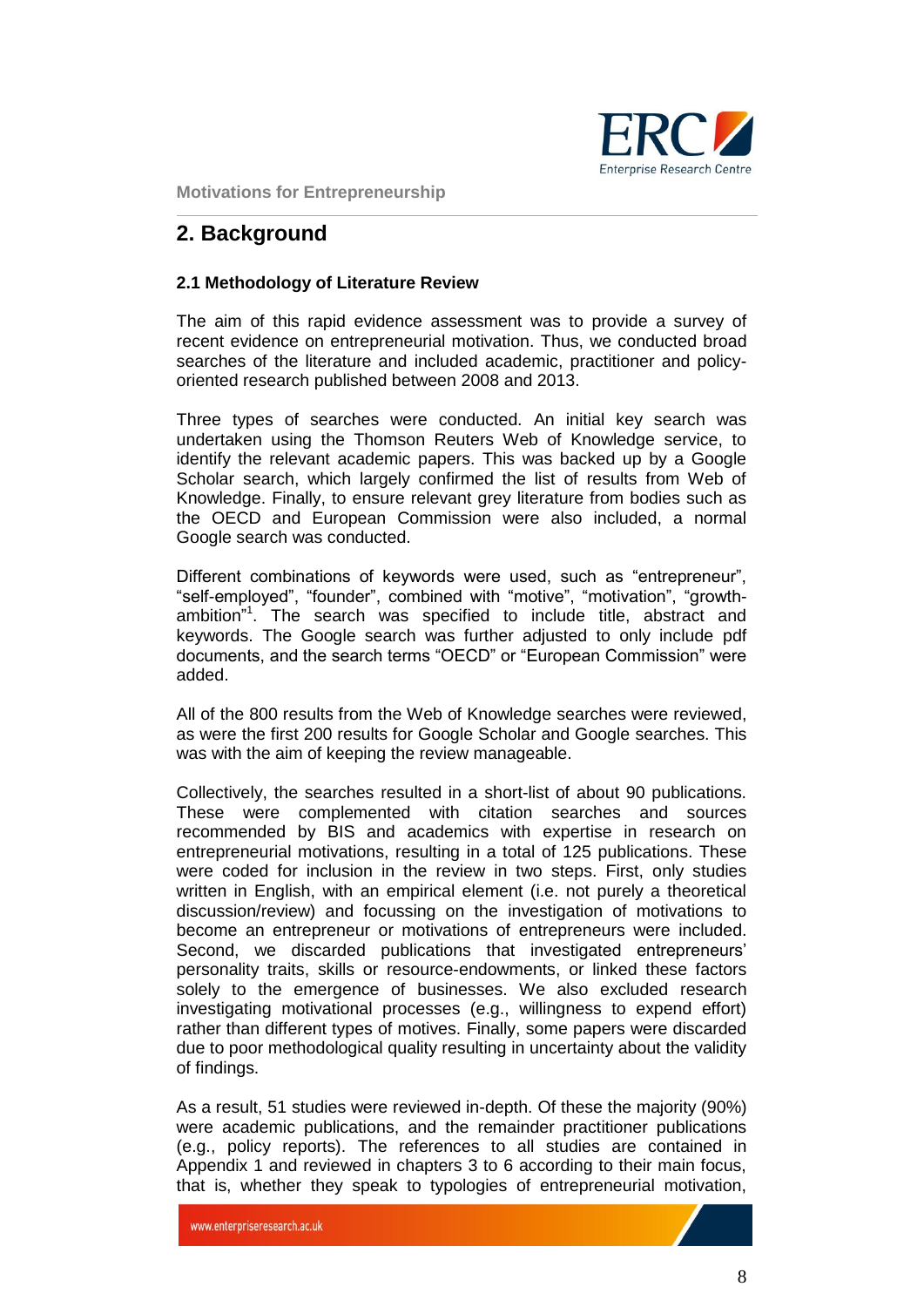

individual or contextual drivers of entrepreneurial motivation or investigate the consequences of entrepreneurial motivations. Some sources speak to more than one of the chapter themes, whilst others only speak to one theme.

#### <span id="page-8-0"></span>**2.2 Overview of key data sources in entrepreneurial motivation**

A substantial number of the studies included in the review draw on data collected by a few large-scale survey projects. We describe these projects here in more detail.

The three core surveys used by many of the studies included in the review:

- the **Global Entrepreneurship Monitor (GEM)**. GEM conducts yearly representative surveys of the adult population across a wide range of countries. Motivation questions are posed to both nascent entrepreneurs who are taking the formative steps to create a business and owner-managers of new and established businesses. GEM mainly captures opportunity vs. necessity motivation. In addition, the 2009 GEM surveys include questions to differentiate socially-motivated entrepreneurship. GEM data was used in 14 studies included in this review.
- the **Panel Study of Entrepreneurial Dynamics** (**PSED** I and **PSED** II; US; Reynolds & Curtin 2008). The main focus of the PSED studies is to trace a sample of nascent entrepreneurs representative of the U.S. adult population over time. These nascent entrepreneurs answer motivation questions. The PSED studies include several types of motivation questions including a single-item question on opportunitynecessity, and dedicated multi-item questions capturing career reasons for entrepreneurship (which differ somewhat between PSED I and PSED II). The PSED studies also includes an open-ended question *("What are the one or two main opportunities that prompted you to start this new business?"*) the answers to which have been subsequently content-analysed and classified into categories by interviewers at the University of Michigan. This should be a particularly rich source of information on entrepreneurial motivation, yet researchers to date have hardly used it. An exception is one study that uses this information to differentiate social from commercial entrepreneurs in the PSED dataset (Renko 2013). Four studies included in the review were based on PSED data.
- the **EU Flash Barometer** (**EUFB**, DG-Enterprise 2012) conducts regular population-representative surveys. The last round in 2012 covered a total of 40 countries including the EU-27, European countries that look to join the EU, BRICS, the US and Japan<sup>2</sup>. Opportunitynecessity motivation questions are posed to those who are currently self-employment and nascent entrepreneurs. In addition, more finegrained reasons to start a business are elicited from those who express an interest in self-employment as a career option. Earlier versions of the EUFB, e.g. in 2009, asked similar questions, but comparisons are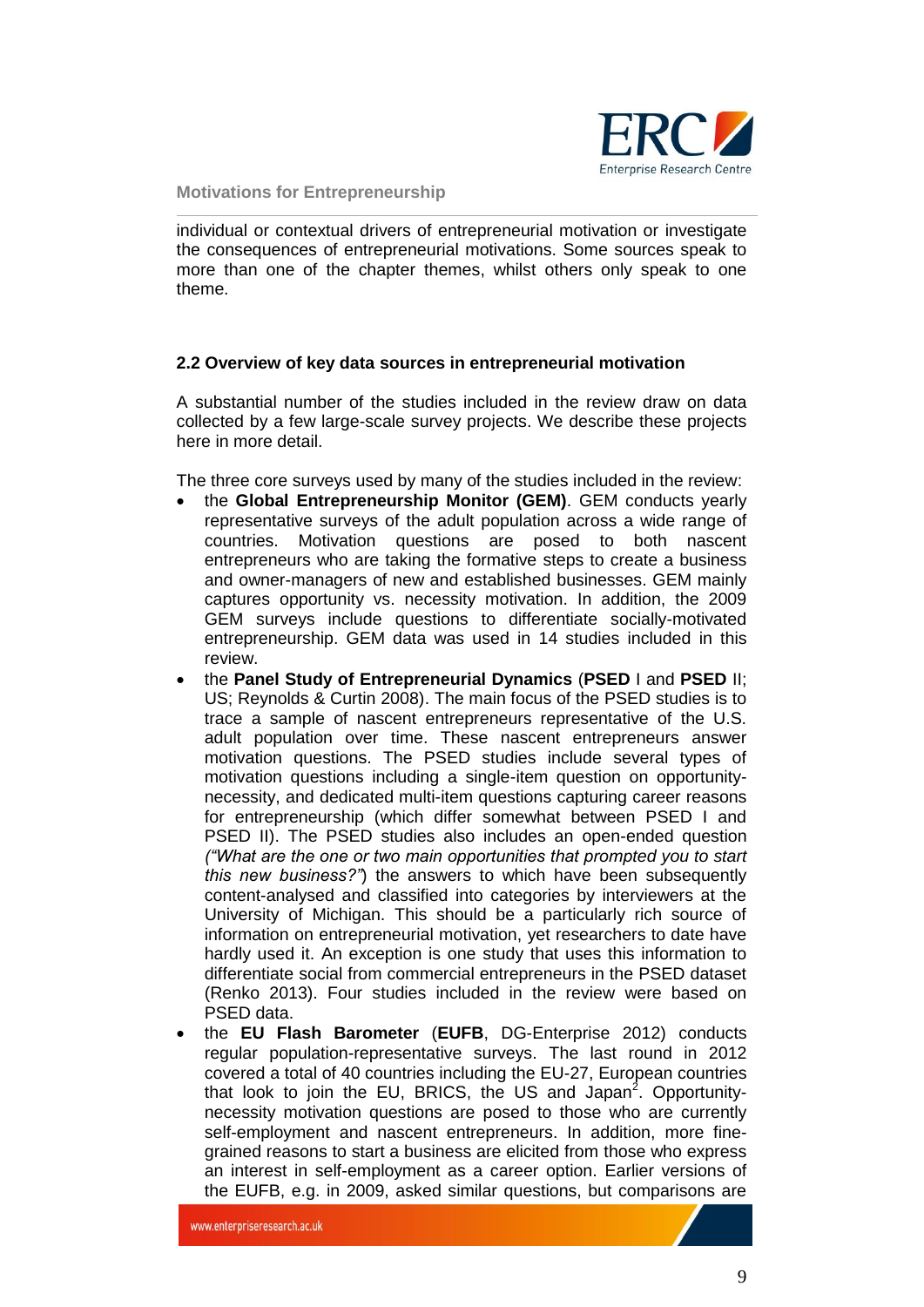

limited to a smaller set of countries. In addition to the European Commission's Flash Eurobarometer report, two further studies included in the review used this dataset.

The databases used in other studies are typically **original data** collected by researchers for the sole purpose of investigating motivation. Consequently, those studies often offer more fine-grained insights into entrepreneurial motivation, based on samples that are not representative of the population of entrepreneurs. The value of these studies is twofold, first they provide evidence on the extent motivation typologies hold in specific contexts and for specific types of entrepreneurs (e.g., minority entrepreneurs in deprived communities), which are typically underrepresented in the large-scale studies mentioned above. Second, they can highlight additional dimensions of motivation and motivation types that may have been overlooked by large-scale quantitative surveys, which by their very nature can only include short questions on motivation. Of particular value are those studies that examine entrepreneurial motivation through in-depth qualitative research.

Two other large-scale surveys that include questions on entrepreneurial motivation and offer descriptive results are:

- the **Kauffman Firm Survey** (KFS; U.S., Wadhwa et al. 2009). The KFS includes motivation questions in a survey of existing U.S. businesses from a range of sectors. It relies on an existing dataset of corporate records, the OneSource Information Services Companies database and is not representative.
- **Amway survey** on entrepreneurship conducted in 2013 covers 24 mostly developed countries (Amway 2013).

For the UK, a survey of entrepreneurial motivation through the ONS Labour Force Survey (LFS) is underway and we can perhaps review that within the timeline of this project.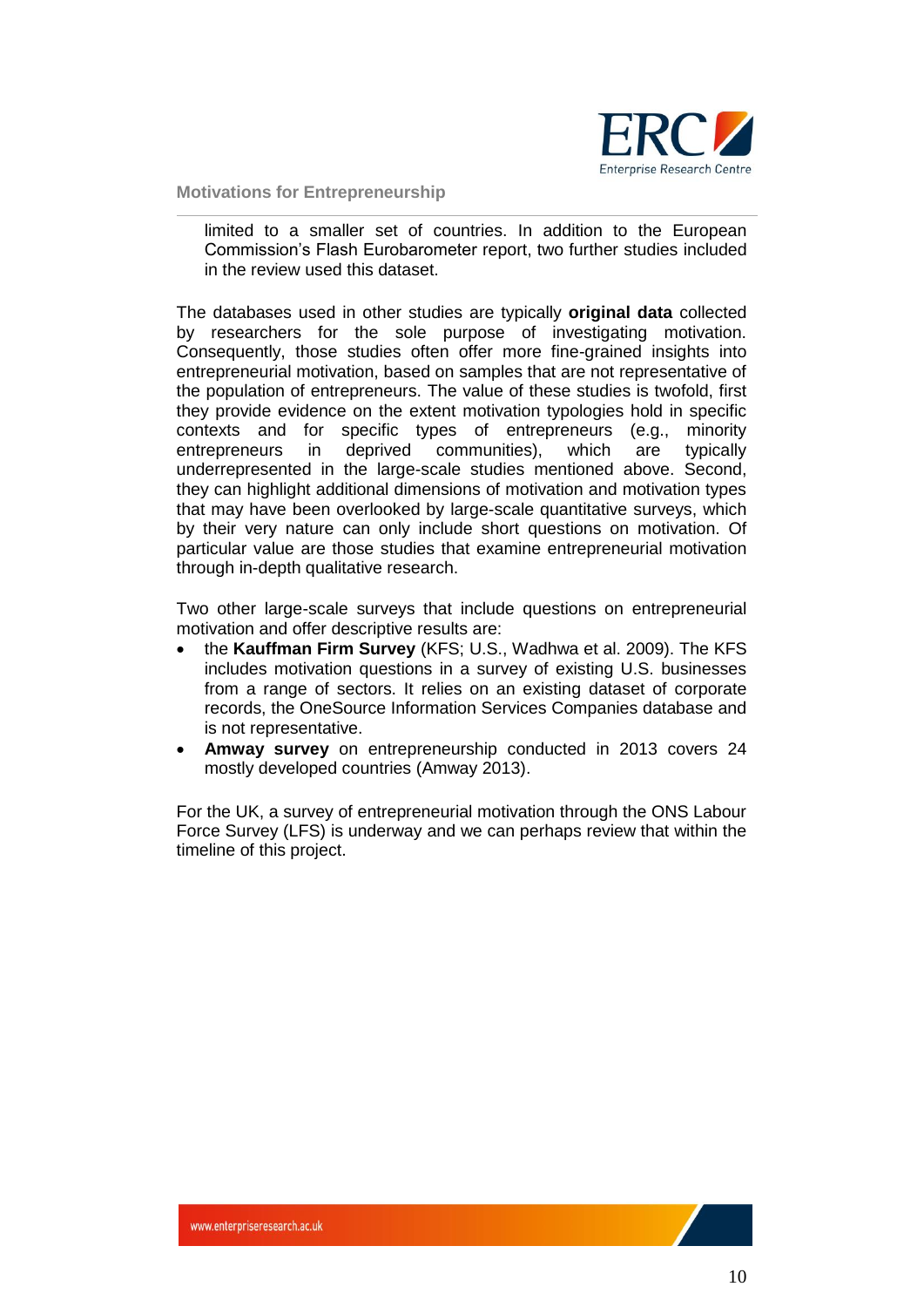

## <span id="page-10-0"></span>**3. Typologies of entrepreneurial motivation**

In this chapter we present the different typologies of entrepreneurial motivation used in the literature we have reviewed. We also comment on the methodological aspects of the different measures and typologies used in order to provide advice for future research on how to measure entrepreneurial motivation.

Studies investigating types of entrepreneurial motivation can largely be split into three streams: The first of these streams differentiates necessity versus opportunity motivation (also called push vs. pull motivation) and is presented in section 3.1. The second stream adopts multi-dimensional typologies of entrepreneurial motivation (section 3.2). The third stream focusses on motivations to grow a business, or growth ambitions (section 3.3). Studies that investigate motivation across these three streams are rare and we discuss these in section 3.4.

We discuss each stream in turn and include a short summary, critique and comments on future research directions at the end of each section.

#### <span id="page-10-1"></span>**3.1 Opportunity and necessity motivation**

The opportunity-necessity differentiation, also referred to as push-pull, is the longest standing conceptualisation of entrepreneurial motivation (e.g., Stoner & Fry 1982). It acknowledges that entrepreneurship can be an employment choice out of necessity, for example, to deal with job loss, rather than a positive choice to take advantage of an opportunity. A total of 33 studies (65% of all studies) included in the review investigated opportunity and necessity motivations.

The opportunity-necessity differentiation continues to be investigated in empirical research as it is intuitively appealing and because it is included in large population-representative surveys such as GEM, the EU Flash Eurobarometers as well as the PSED studies. Studies in this stream, thus, often have the advantage of being able to rely on large populationrepresentative samples across multiple countries. This comes at the cost of needing to rely on simple questions with constrained response categories to capture complex entrepreneurial motivation (see section 3.2).

Within the GEM surveys those respondents indicating that they are in the process of starting or running a business are asked *"Are you involved in this start-up/firm to take advantage of a business opportunity or because you have no better choices for work?"* Next to the response categories *"Take advantage of a business opportunity" and "No better choices for work",* GEM interviewers can also record *"Combination of both of the above", "Have a job but seek better opportunities"* or *"Other".* The latter categories are rarely included in analyses, which typically focus on the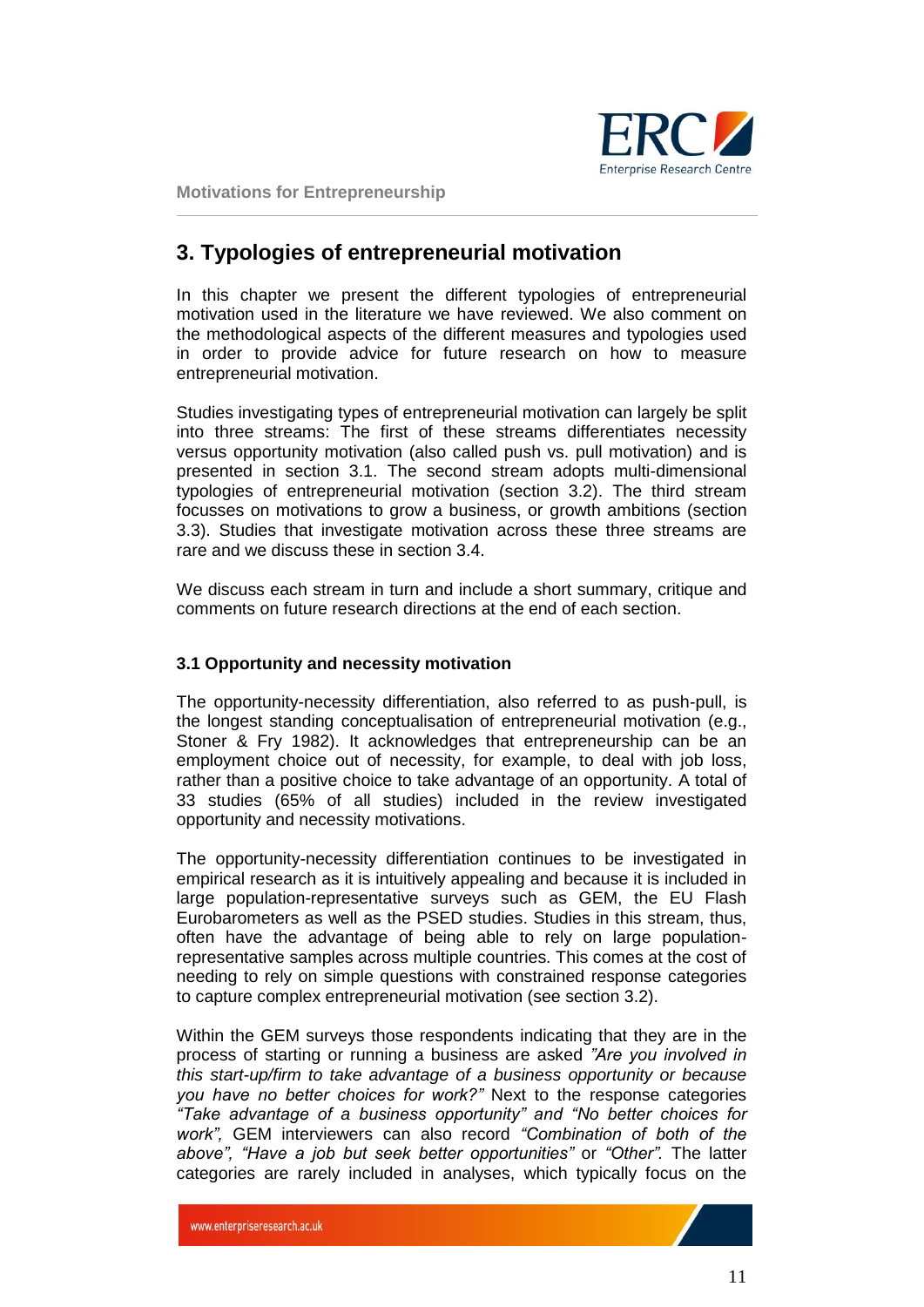

opportunity-necessity dichotomy. Around 11% of entrepreneurs (nascent, new and established) fall into the combination-category<sup>3</sup>. The combination category was only analysed in two studies included in the review and these were not based on GEM (Verheul et al. 2010; Block & Koellinger 2009).

GEM also includes a follow-up question differentiating opportunity motivation: *"Which one of the following, do you feel, was the most important motive for pursuing this opportunity: to have greater independence and freedom in your working life; to increase your personal income; or just to maintain your personal income?*" This distinction is important as some findings suggest that national drivers of entrepreneurship due to motivation to maintain and even to increase income can be similar to those driving necessity-motivated entrepreneurship (Hessels et al. 2008).

Using data from both motivation questions, GEM researchers thus started to differentiate necessity-driven entrepreneurship from improvement-driven opportunity entrepreneurship (Bosma et al. 2011). The latter is the subset of opportunity-motivated entrepreneurs who seek either to increase their independence and freedom, or their personal income. In less developed, factor-driven economies these motivations are almost equally prevalent (at nearly 40%), whilst the relative importance of improvement-driven motivation increases with the level of economic development and is highest in innovation-driving economics such as the UK. However, this differentiation is recent and has not yet been picked up by research investigating drivers or consequences of entrepreneurial motivation.

Similar to the GEM surveys, the US PSED studies identify opportunitynecessity motivation by asking *"Are you involved in this new business to take advantage of a business opportunity or because you have no better choices for work?",* offering four pre-defined response options: *"Take advantage of business opportunity", "No better choice", "Combination of both", "Have job but seek better employment*".(Curtin 2012; Reynolds & Curtin 2008). The first category (opportunity) is by far the most frequently mentioned reason for starting a business by nascent entrepreneurs (e.g., 82% in the first wave of the PSED II survey, Curtin, 2012). The fourth category is rarely used, whilst the combination category roughly receives 4 to 13% of responses (i.e. higher responses in later rounds of the PSED surveys, Curtin 2012). Subsequent research focusses almost exclusively on the twofold distinction of opportunity and necessity, discarding the combination category.

The EUFB asks *"All in all, would you say you started or are starting your business because you came across an opportunity, out of necessity, because there was a need/opportunity to take over the business from a family member."* (DG-Enterprise 2012) As can be expected most nascent entrepreneurs and owner-managers (both of new and established businesses) indicate that their activity is opportunity-driven (49%), 29% indicate necessity motivation, and 15% family business related motives. As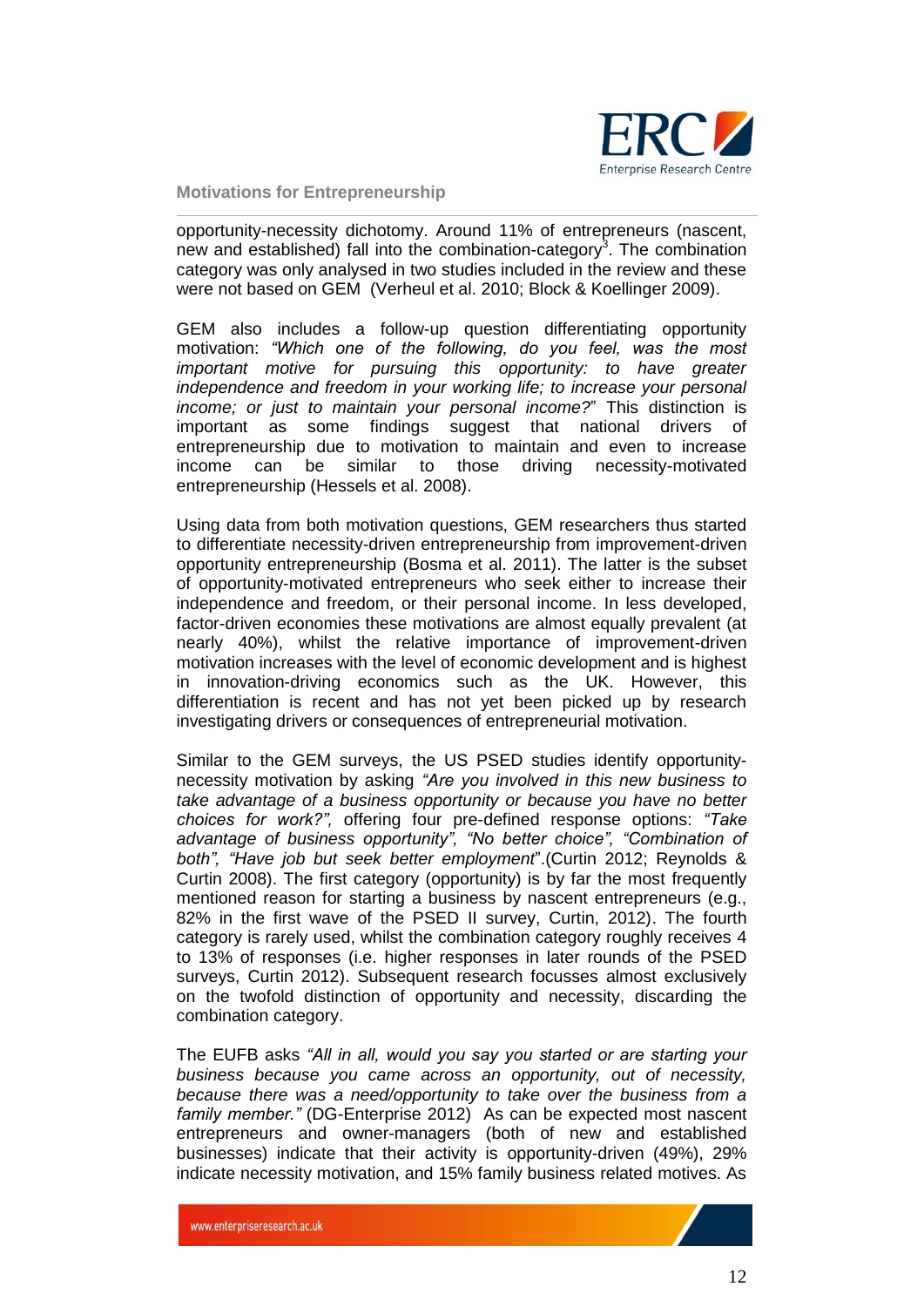

may be expected, the latter motivation is relatively higher in countries which traditionally have a well-developed SME sector such as Italy (25%), Austria (24%) or Greece (18%)and compares to 7% in the UK.

Most studies collecting dedicated data on entrepreneurial motivation contain, implicitly or explicitly, opportunity-necessity motivation, amongst a range of other motivations. All these studies rely on entrepreneurs' selfreported motivation of an event which could be many years previously.

An interesting alternative approach to identifying opportunity-necessity motivation is suggested by Block and Sandner (2009: 121). They use the German Socio-Economic Panel Study (GSOEP) and classify entrepreneurial motivation based on their work history. That is, "those reporting to have left their previous job in paid employment on their own" as opportunity entrepreneurs, and "those who were either dismissed by their employer or laid off due to a closing down of their workplace" as necessity entrepreneurs. This is a promising approach to measuring opportunitynecessity motivation and one that may be easier to incorporate into analysis of labour force and household panel studies. Future research is needed to examine the overlap of these measures of motivation with the typical entrepreneur self-reports discussed above.

#### **Summary, Critique & Recommendations for Future Research**

It is becoming increasingly accepted that the opportunity-necessity differentiation is oversimplifying the complex motivations underlying entrepreneurship. However, the distinction provided a useful starting point for research that builds more fine-grained models of entrepreneurial motivation (see next section).

If the opportunity-necessity motivation distinction is used in research, then the refined classification piloted in GEM research should be used (i.e. distinguishing **improvement-driven opportunity motivation**) as it is more consistent with the theoretical basis of opportunity-motivation. A challenge of this approach to measuring motivation is the fact that it relies on singular questions the answers to which are typically less reliable compared to multi-item indices (see next section). If resource constraints prohibit the use of longer indices, a feasible option may be the triangulation with work history reports such as those used by Block and Sandner (2009) discussed above.

The backdrop to the opportunity-necessity differentiation is theory that regards motivation to be the result of countervailing forces to approach and to avoid a certain behaviour (Elliot 2008). Yet these theories explicitly acknowledge that approach and avoidance motivation are at work simultaneously as no goal has only positive aspects. This likely explains why we see **combinations of both opportunity and necessity** motivation, and also why there may be shifts in the dominant motivation from opportunity to necessity and vice versa over time (as found in the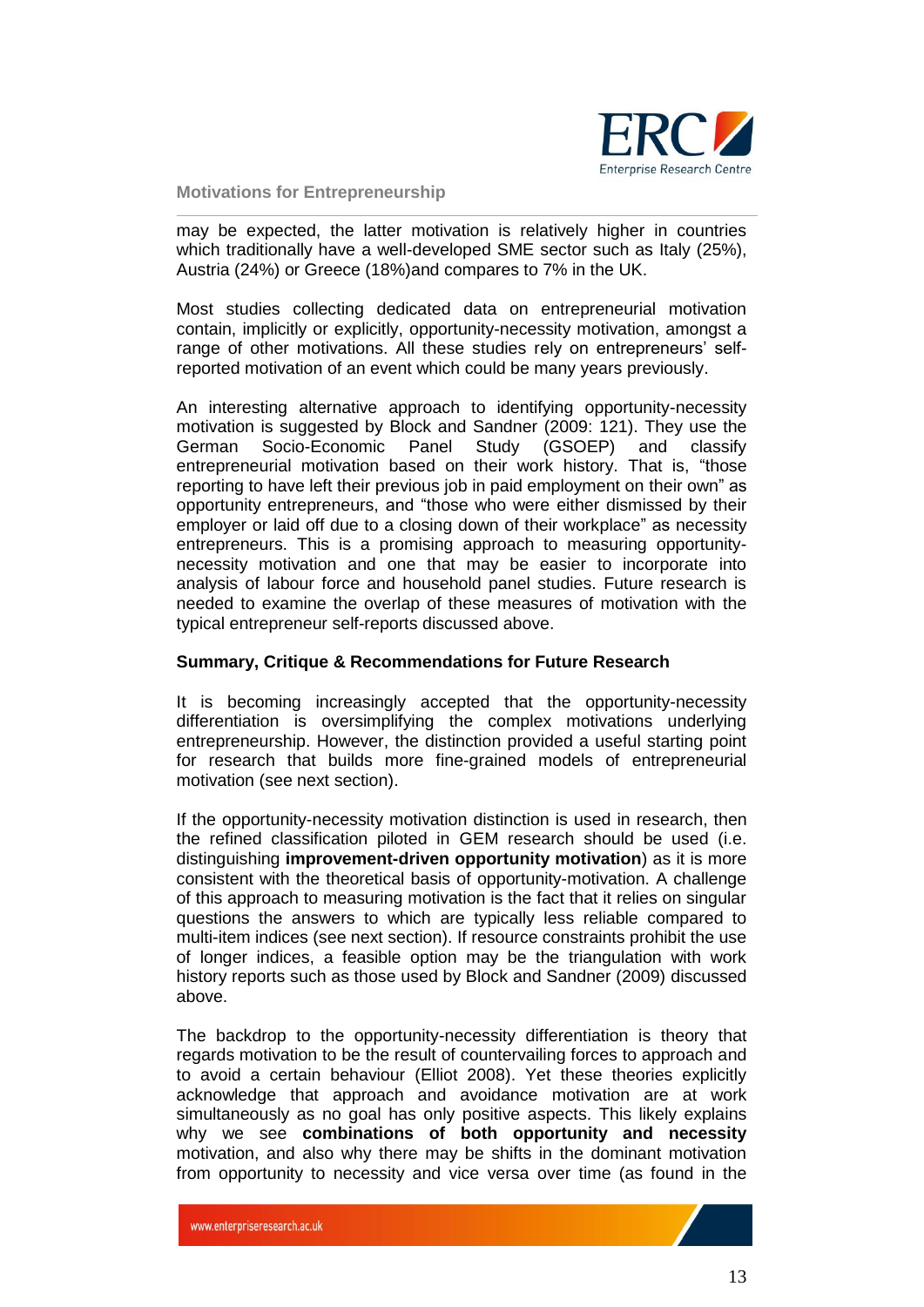

#### PSED surveys).

**Necessity entrepreneurship** is often argued to be associated with lower entrepreneurial skills and some evidence supports this argument (Block & Sandner 2009). However, equating necessity motivation with lower entrepreneurial skill is perhaps an oversimplification. In times of economic recession and periods of high unemployment, necessity entrepreneurs as a group are likely to have collectively higher average levels of skill. It also may not be only those with lower entrepreneurial skill that start businesses out of necessity, but also those that are otherwise able but are discriminated against in the workplace such as minority entrepreneurs and female entrepreneurs (e.g., Levie & Hart 2013).

These points are important in light of evidence that both skill and motivation may change over the process of starting a business and running it (Cassar 2007; Estrin, Mickiewicz, et al. 2013), that is, entrepreneurs learn how to run a business and this in turn impacts on their motivation . Thus, necessity entrepreneurship may at least for some individuals be a way into successful entrepreneurship. However, research explicitly testing these mechanisms is scarce and often fraught with methodological limitations.

#### <span id="page-13-0"></span>**3.2 Multi-dimensional typologies of entrepreneurial motivation**

A wealth of typologies of entrepreneurial motivation exists next to the opportunity-necessity differentiation. A total of 27 studies included in the review discuss a typology of motivation beyond opportunity-necessity.

Most studies (15 studies) in this research stream use reliable multi-item indices and factor-analyses as a statistical technique to derive multiple dimensions on which entrepreneurial motivation can be described. They typically collect original data from smaller, unrepresentative samples of nascent entrepreneurs as well as owners of young or established businesses. The number of dimensions on which entrepreneurial motivation is described ranges from two (distinguishing personal from business-related motivations, Gorgievski et al. 2011) to 7 (Jayawarna et al. 2011), with most studies discussing 5 to 6 dimensions. An exception are the PSED studies, which also describe entrepreneurial motivation in depth whilst also following a representative sample of US entrepreneurs (Reynolds & Curtin 2008; Edelman et al. 2010).

A review of these studies indicates variation in the relative importance of certain types of motivation in different countries, but it also indicates significant consistency in the underlying dimensions of motivation. This is particularly the case when studies are compared based on actual items used to measure dimensions of entrepreneurial motivation as opposed to comparing the labels that different researchers have given these dimensions. The most commonly identified dimensions are: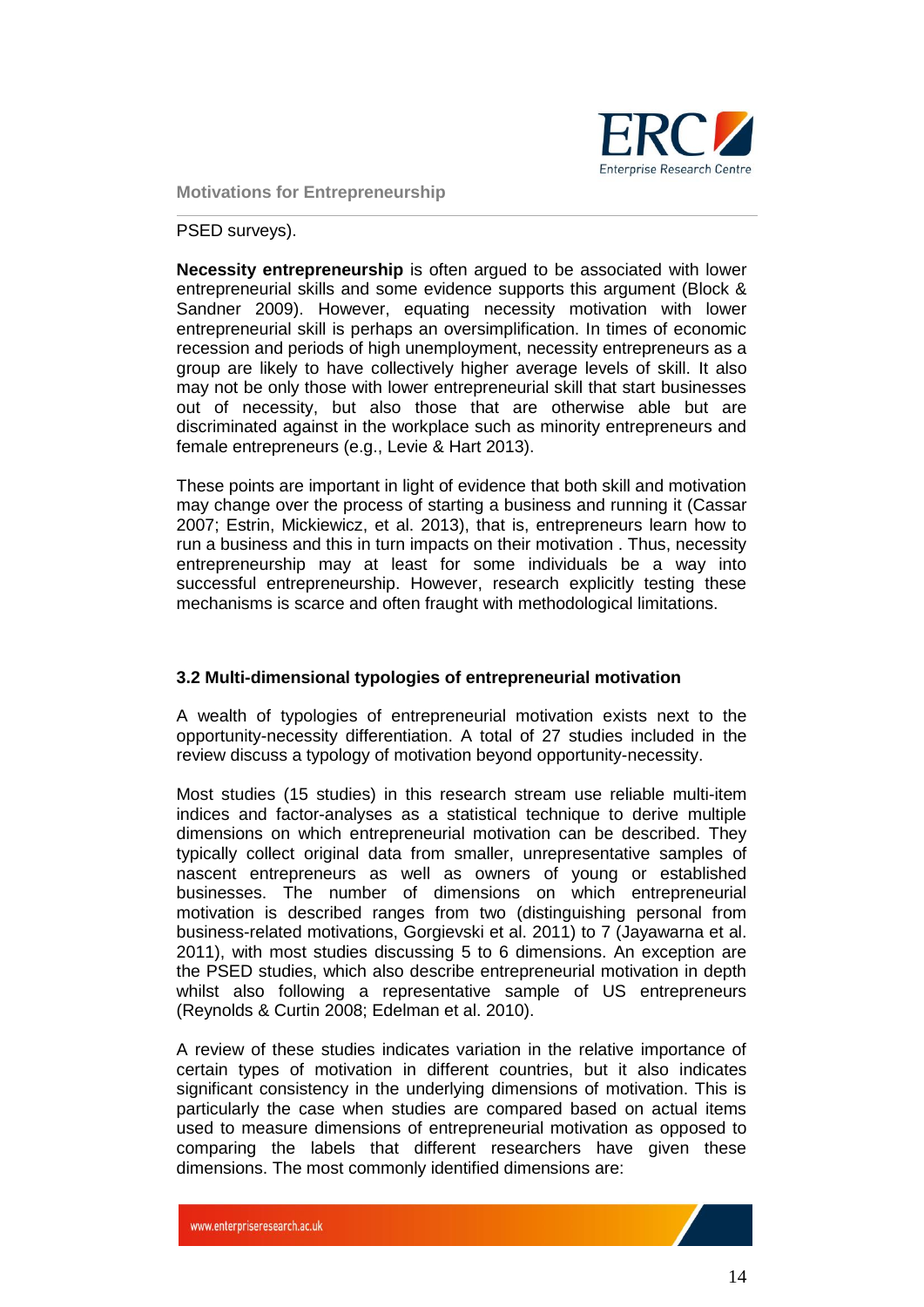

- **Achievement, challenge & learning**: This dimension captures a desire for personal development through entrepreneurship. It includes aspects such as having meaningful work and responsibility and to learn through the challenge of creating/running a business. It also includes aspects of self-realization including fulfilling one's personal vision. (Jayawarna et al. 2011; Akehurst et al. 2012; Edelman et al. 2010; Friedman et al. 2012; Giacomin et al. 2011; Gorgievski et al. 2011; Renko et al. 2012; Uddin & Kanti 2013; Dej et al. 2012; Reynolds & Curtin 2008; Benzing et al. 2009)
- **Independence & autonomy:** This dimension highlights the entrepreneurial motivation to be able to control one's work life including control over one's own time and work, making independent decisions, having flexibility to combine work with one's personal life. (Reynolds & Curtin 2008; Uddin & Kanti 2013; Renko et al. 2012; Jayawarna et al. 2011; Giacomin et al. 2011; Friedman et al. 2012; Fernández-Serrano & Romero 2012; Edelman et al. 2010; Benzing et al. 2009; Akehurst et al. 2012; Aziz et al. 2013)
- **Income security & financial success:** This dimension captures the importance of financial returns from entrepreneurship (Edelman et al. 2010; Benzing & Chu 2009; Fernández-Serrano & Romero 2012; Friedman et al. 2012; Giacomin et al. 2011; Dej et al. 2012; Reynolds & Curtin 2008; Uddin & Kanti 2013; Renko et al. 2012; Jayawarna et al. 2011; Aziz et al. 2013). Notably there is no strong distinction of motives related to income security and financial success as one may expect based on the opportunity-necessity studies of motivation. In studies that measure both aspects they often make up one dimension.

There appears to be a tendency to merge financial success and security with family financial security, particularly so in studies surveying entrepreneurs in deprived and less developed regions in developed countries and studies in developing economies (Jayawarna et al. 2011; Uddin & Kanti 2013). This could point to the role of cultural factors, for example, a greater role attributed to family in collectivist cultures and subcultures (e.g. amongst minority and ethnic entrepreneurs in the UK).

 **Recognition & status:** This dimension captures aspects related to social status such as the desire to receive recognition and respect from friends, family and the wider community for one's work as an entrepreneur. (Akehurst et al. 2012; Benzing & Chu 2009; Edelman et al. 2010; Friedman et al. 2012; Giacomin et al. 2011; Jayawarna et al. 2011; Renko et al. 2012; Reynolds & Curtin 2008; Aziz et al. 2013).

Three dimensions that are rarely included in research are the following: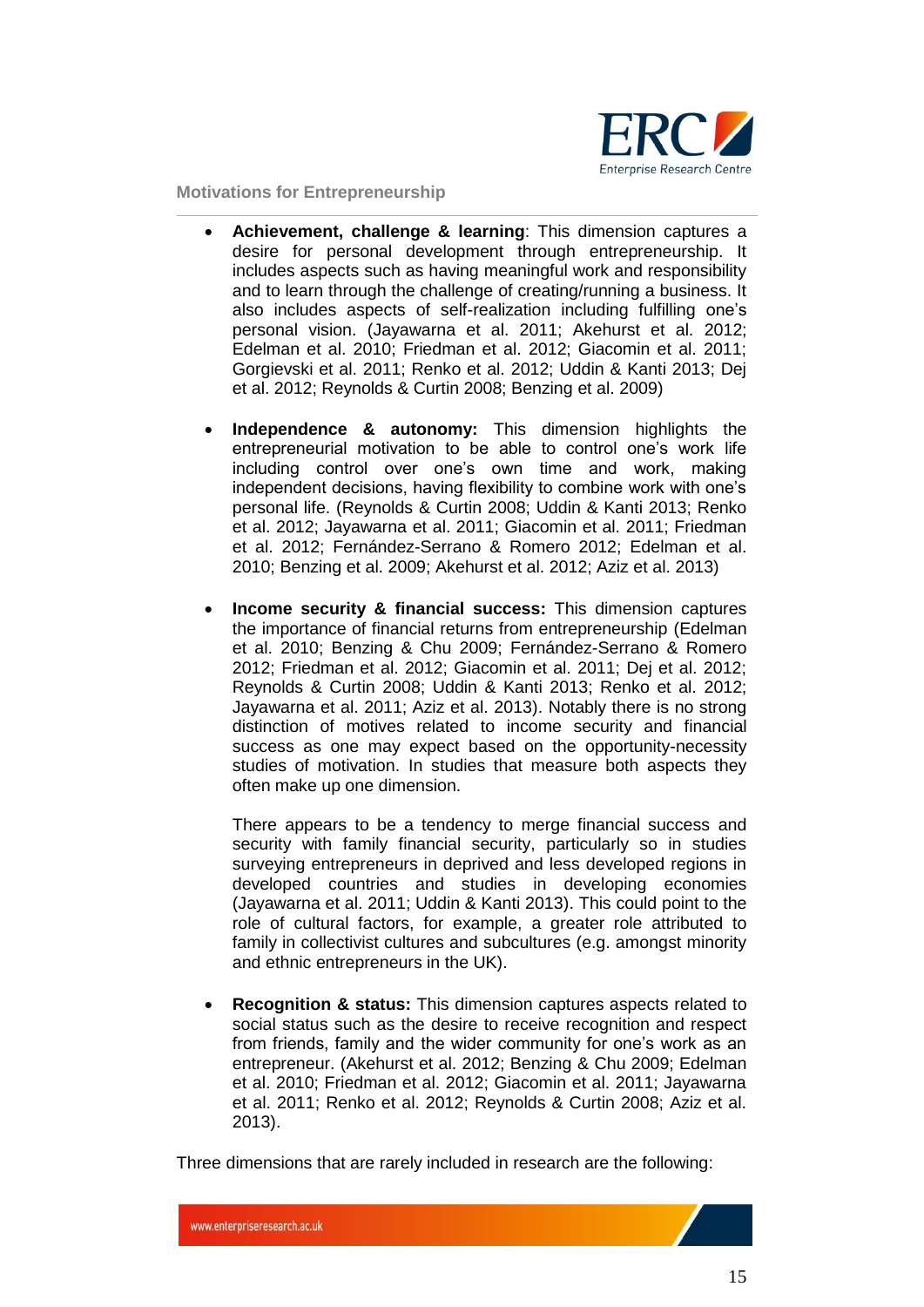

- **Family & roles:** This dimension captures the desire to continue a family tradition as well as follow the example of other role models (which are usefully not further specified in the studies themselves). In some studies this dimension also emphasises creating a family legacy. (Benzing & Chu 2009; Edelman et al. 2010; Fernández-Serrano & Romero 2012; Friedman et al. 2012; Jayawarna et al. 2011; Dej et al. 2012; Uddin & Kanti 2013; Aziz et al. 2013)
- **Dissatisfaction**: This dimension describes entrepreneurial motivation out of dissatisfaction with prior work arrangement. (Akehurst et al. 2012; Giacomin et al. 2011). It, therefore, bears some similarity to necessity motivation, which is rarely explicitly included in this type of motivational research (Fernández-Serrano & Romero 2012).
- **Community & social motivations**: This dimension includes the desire to contribute back to the community the entrepreneur lives in either through philanthropy or the business itself (i.e. social entrepreneurship) (Levie & Hart 2011; Estrin, Mickiewicz, et al. 2013). It also includes aspects such as looking after one's employees and being an environmentally friendly company. (Jayawarna et al. 2011; Dej et al. 2012).

**Qualitative studies** on entrepreneurial motivation are rare; perhaps because researchers feel that consensus on the dimensions of entrepreneurial motivation has been reached. We identified five qualitative studies that explored entrepreneurs' motivations for doing their job and how they define success (Hayter 2011; Lukes & Stephan 2012; Shinnar & Young 2008; Williams & Williams 2012; Dej et al. 2012). By and large these qualitative studies emphasise dimensions similar to those listed above, even though they often subdivide specific aspects further, for example, distinguishing self-realisation from achievement (Lukes & Stephan 2012; Williams & Williams 2012). Some studies uncover aspects specific to relatively unique populations of entrepreneurs (e.g. Hayter, 2011 researches academic entrepreneurs), but which correspond with the broad dimensions outlined above, for instance public service motivation with contributing back to the community.

A range of studies include **specific, single-item questions** probing for motivations similar to those described in the 7 dimensions (6 studies out of 39). For instance, in the EUFB, those individuals who express an interest in self-employment are subsequently asked about their reasons. They are given 10 pre-defined response options. In line with the first three dimensions mentioned above, the three most cited reasons for selfemployment in the EUFB were "personal independence / self-fulfilment", "freedom to choose place and time of working" and "better income prospects" (DG-Enterprise 2012). This is akin to the UK LFS, where those elements also feature prominently. Similarly, a US study based on the KFS saw the key motivational drivers behind firm foundation to be wealth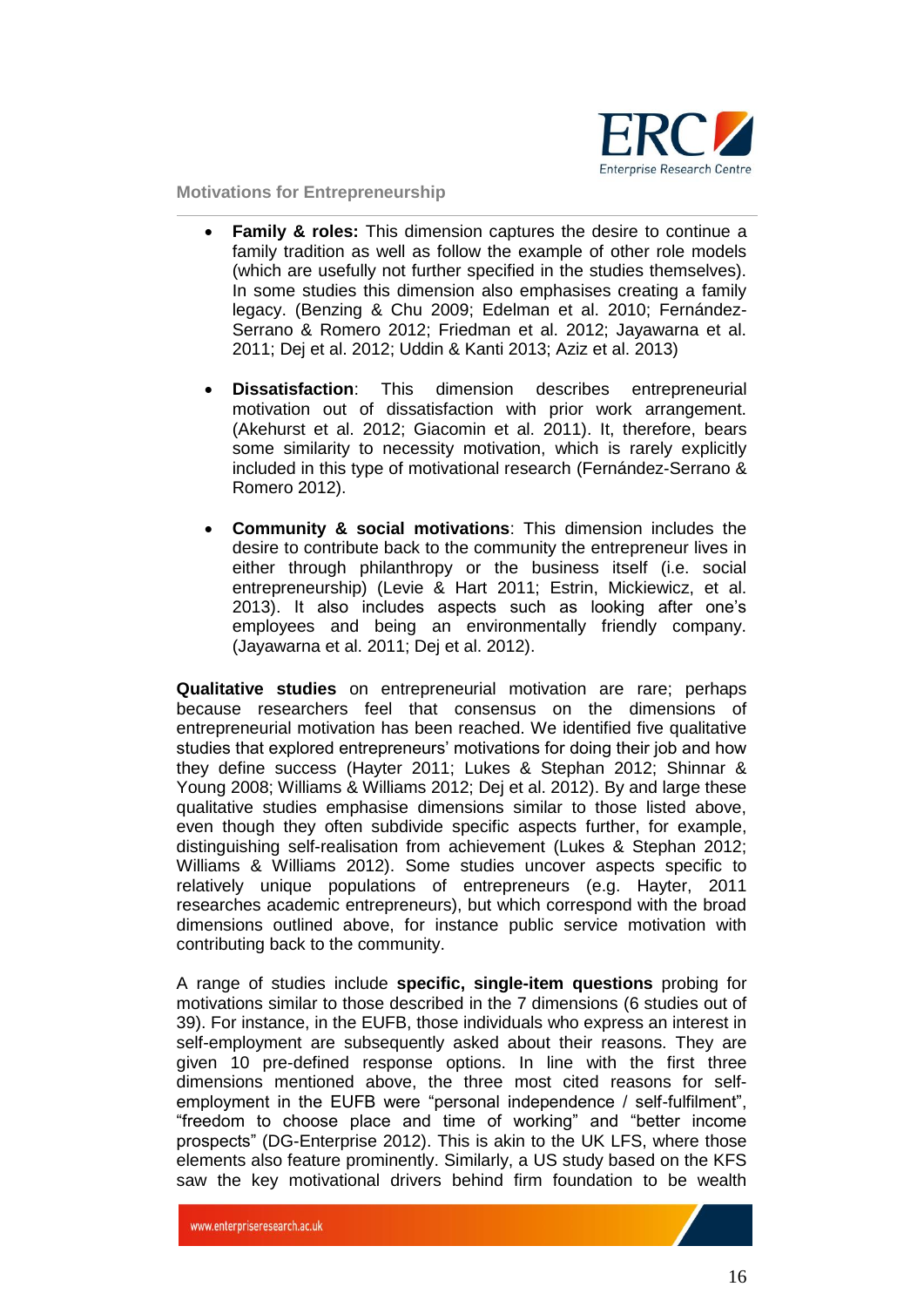

creation, building your own firm and to materialise an idea (Wadhwa et al. 2009). Other studies on specific smaller samples of Dutch, Polish and U.S. entrepreneurs presented response options which were similarly consistent with the broad dimensions reviewed above (Dunkelberg et al. 2013; Gorgievski et al. 2011; Tyszka et al. 2011), as was a study conducted for the firm Amway across 24 mostly developed countries (Amway 2013).

Studies on **social entrepreneurship** typically conduct comparisons with commercial entrepreneurs. These studies do not measure social entrepreneurs motivation as such (for an exception see Lukes & Stephan 2012), but rather classify social entrepreneurs on the basis that they are reporting to be involved in an initiative or organisation with a social, community or environmental objective (Acs et al. 2013; Estrin, Mickiewicz, et al. 2013). Renko (2013) identified social entrepreneurs in the PSED. Social entrepreneurs are those who indicated in their response to the openended question regarding the nature of the start-up opportunity that they sought to help others, the community, or aid economic development. .

#### **Summary, Critique & Recommendations for Future Research**

Collectively the research reviewed provides good evidence that the 7 dimensions outlined above are sufficient to capture entrepreneurial motivation. We feel this conclusion is justified given that these dimensions were found in research across diverse samples of entrepreneurs and a wide range of countries. The reviewed research also suggests that these 7 dimensions are sufficient to describe entrepreneurial motivation by different subgroups. For instance, Williams and Williams (2012) study highlights that main dimensions of motivations are similar for entrepreneurs in deprived communities to those in more affluent regions in the UK (also Jayawarna et al. 2011). Edelman et al. (2010) reach a similar conclusion comparing white and minority black entrepreneurs in the US. Lukes and Stephan's (2012) research compares the motivational profiles of social and commercial entrepreneurs and similarly suggests that both types of entrepreneurs can be described on the same dimensions of motivation. Research on student samples was rare, but similarly suggested that the 7 dimensions are sufficient to describe entrepreneurial motivation (e.g., Friedman et al. 2012; Giacomin et al. 2011).

Future research faces a trade-off between on the one hand, questionnaires that include up to 25 questions to capture entrepreneurial motivation in depth and with great reliability, and on the other hand, response lists of items that are short but may not be understood by all respondents in similar ways.

Despite the abundant research on dimensions of entrepreneurial motivation, research profiling entrepreneurs on combinations of these dimensions is scarce. Jayawarna et al. (2011) present such a profile approach also taking resources and firm strategies into account. Thus, in addition to investigating relevant dimensions of entrepreneurial motivation,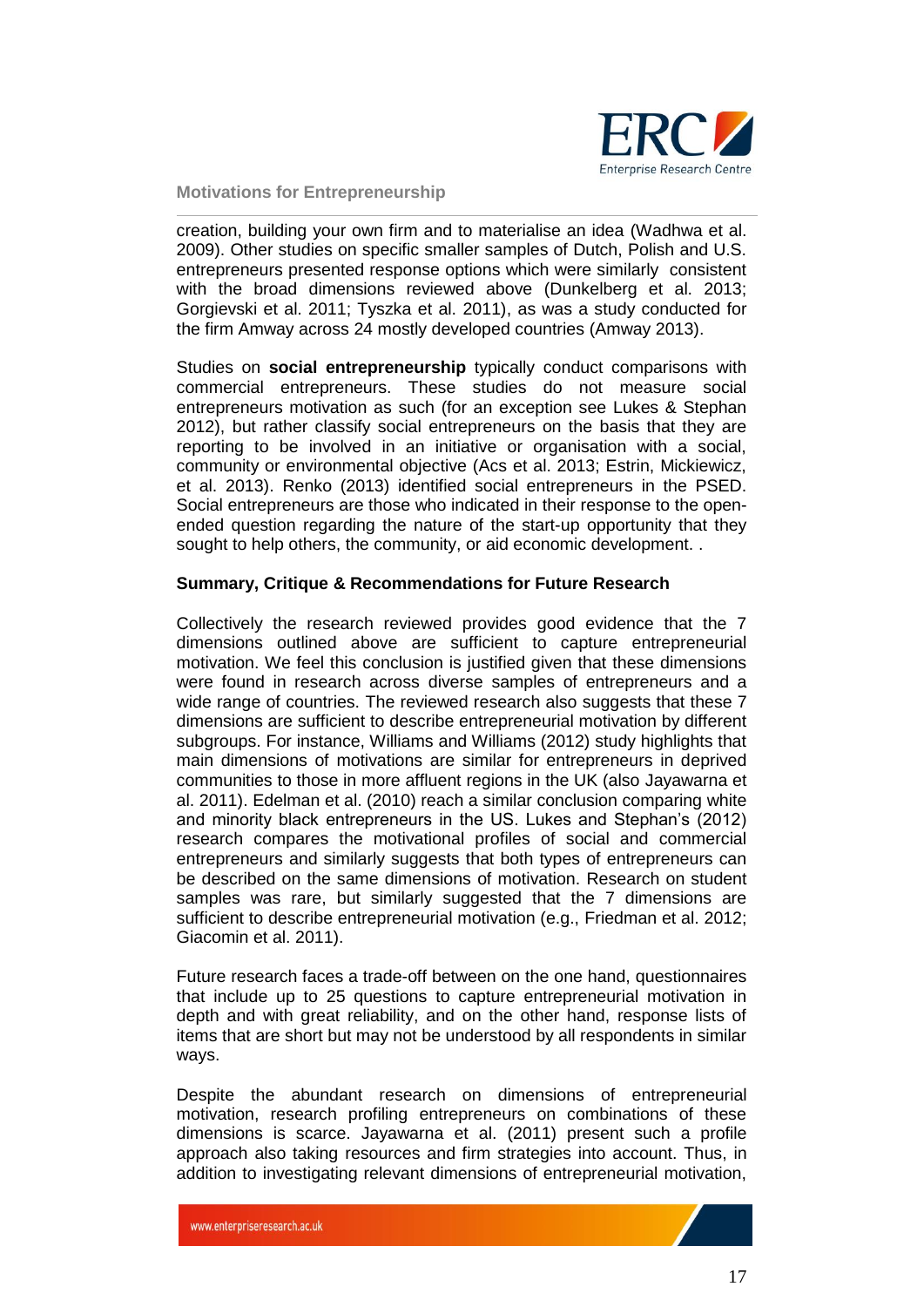

their combinations can also yield important insights.

#### <span id="page-17-0"></span>**3.3 Growth ambitions**

Growth ambitions or intentions to grow one's business are typically measured as a forecast about the future size of the business in terms of number of employees and sales. A recent meta-analytic review summarizes the literature on entrepreneurial growth ambitions (Levie & Autio 2013) suggest that forecasts of the future business size should be differentiated from intentions, that is, where the entrepreneurs states a preference for growth and growth plans.

A total of 17 studies (33% of studies) in the review investigated entrepreneurs' growth motivations. They measure growth ambitions as:

- preferences for optimal firm size in PSED studies ("Which of the following two statements best describes your preference for the future size of this (new) business: I want this (new) business to be as large as possible, or I want a size I can manage myself or with a few key employees?" (Edelman et al. 2010; Reynolds & Curtin 2008));
- the national rate of early-stage entrepreneurship (both nascent and new entrepreneurs who are operating for less than 3.5 years) that expect to create at least six or 20 jobs in the next 5 years (Hessels et al. 2008, using GEM data) or the national rate as the proportion of high-growth start-ups (expecting to create at least 20 jobs in the next 5 years) relative to all start-ups (Bowen & De Clercq 2008);
- the individual's expectation of the level of employment in 5 years' time (Hart et al. 2010, using GEM data), the same expectation relative to the number of current employees (Estrin, Korosteleva, et al. 2013, using GEM data), and the level of future sales in 5 years' time relative to current sales (Delmar & Wiklund 2008).
- an index made up of five question was used in one report including preferences for growth and intended firm size in terms of both employees and sales (Allinson et al. 2013). 4

Of the two qualitative studies one defined growth ambition in terms of creating well-paid, high quality jobs in the region (Hayter 2011), the other one used entrepreneurs own definitions of growth, which varied and included both employment as well as sales growth (Hansen & Hamilton 2011).

#### **Summary, Critique & Recommendations for Future Research**

The impact of these different measures of growth ambitions is unclear, yet Levie and Autio (2013) report a positive effect of growth ambitions on subsequent growth across 13 longitudinal studies using different measures.

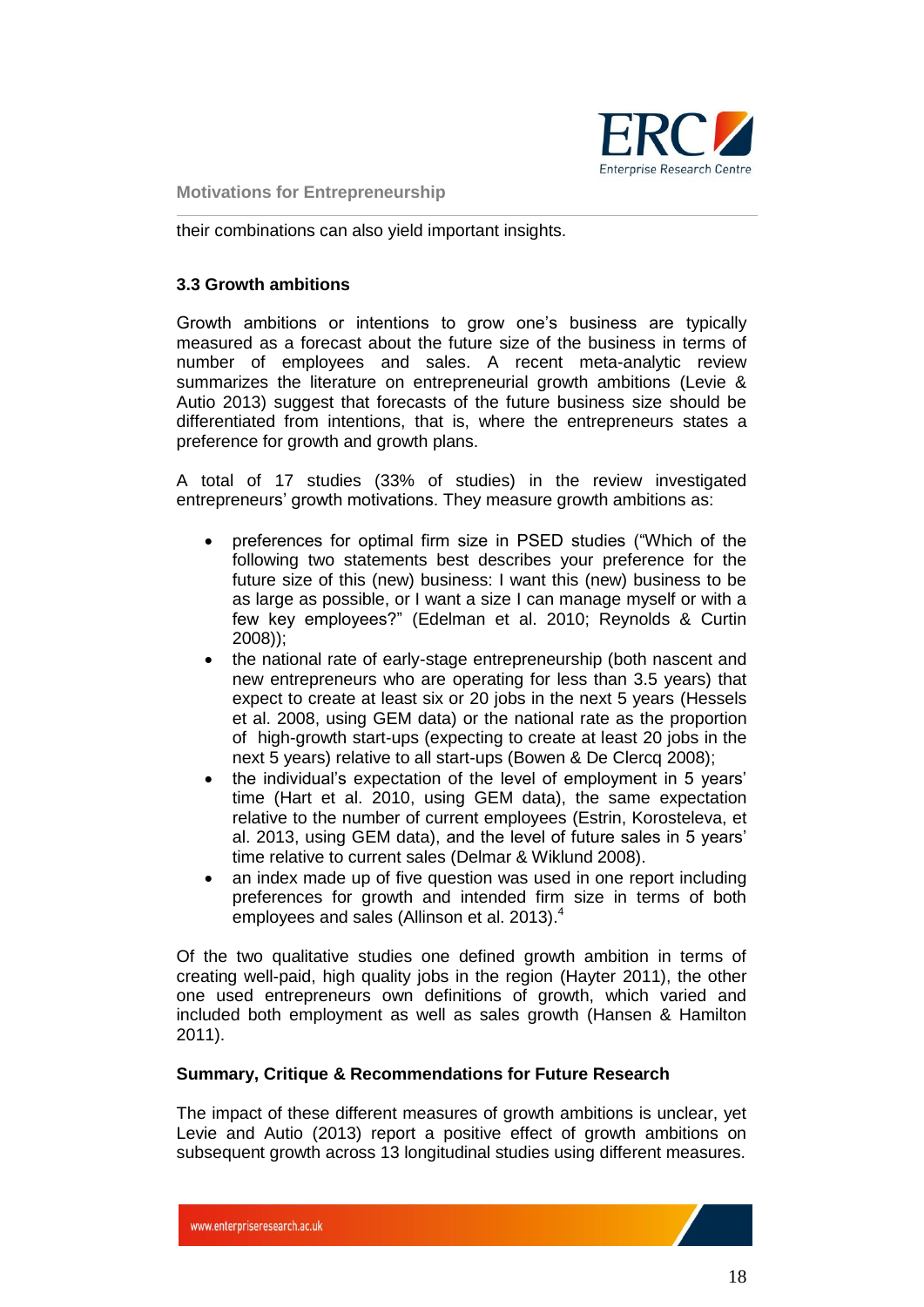

#### <span id="page-18-0"></span>**3.4 Relationships among different motivations**

Only a few studies investigate relationships among the different motivations, with an emphasis on entrepreneurial motivation in relation to growth ambitions.

Studies relating aspects of opportunity and necessity motivation to growth ambitions conclude that wealth-seeking links to growth ambitions, while seeking independence and autonomy does not (Levie & Autio 2013). This pattern seems to hold both on the individual-level and for studies examining the prevalence of entrepreneurial motivation across countries. An example of the latter is Hessels et al. (2008) study, which finds that growth ambition is negatively related to the rate of necessity entrepreneurs and independence-motivated entrepreneurs, but positively related to the level of entrepreneurs motivated to increase one's income. A report by the Center for High-Impact Entrepreneurship (2011) underlines this link between income-generation motivation and growth ambition (based on GEM data pooled over multiple years and countries). However, this report also suggests that there may be a positive link between independencemotivated entrepreneurship and growth ambitions in high-income countries. Presumably, entrepreneurs in high-income countries associate larger businesses with greater possibilities to enjoy their autonomy. Yet there report is largely descriptive and does not control for potential confounding factors (Center for High-Impact Entrepreneurship 2011).

On the individual-level, Reynolds and Curtin (2008) report similar positive associations between opportunity motivation and growth ambitions, and negatively associations between necessity motivation and growth ambitions. They similarly link growth ambitions to wealth-seeking, but also to achievement motivations. Despite these associations, seeking independence and autonomy is still the most important motivation proclaimed in the group of nascent entrepreneurs most likely to create high-impact, growth-oriented businesses, followed in importance by wealthcreation.

In the U.S., Edelman et al. (2010) find the link between wealth-increase motivation and growth ambitions only for nascent entrepreneurs from a white racial background, but not for black nascent entrepreneurs. They also report a positive association of achievement motivation (i.e. motivation to innovate and learn) with growth motivations for both groups of entrepreneurs. Surveying a sample of UK entrepreneurs residing in deprived areas, Jayawarna et al. ( 2011) similarly finds growth ambitions linked to achievement/learning motivation. They also confirm the link between financial, wealth-increase motivation and growth ambitions. However, they also find this group to have only a moderate determination to stay in business, and show relatively poor business performance. Reluctant, necessity-motivated entrepreneurs show the lowest growth ambitions in their sample.

Beyond growth ambitions, Tyszka et al. (2011) highlight significant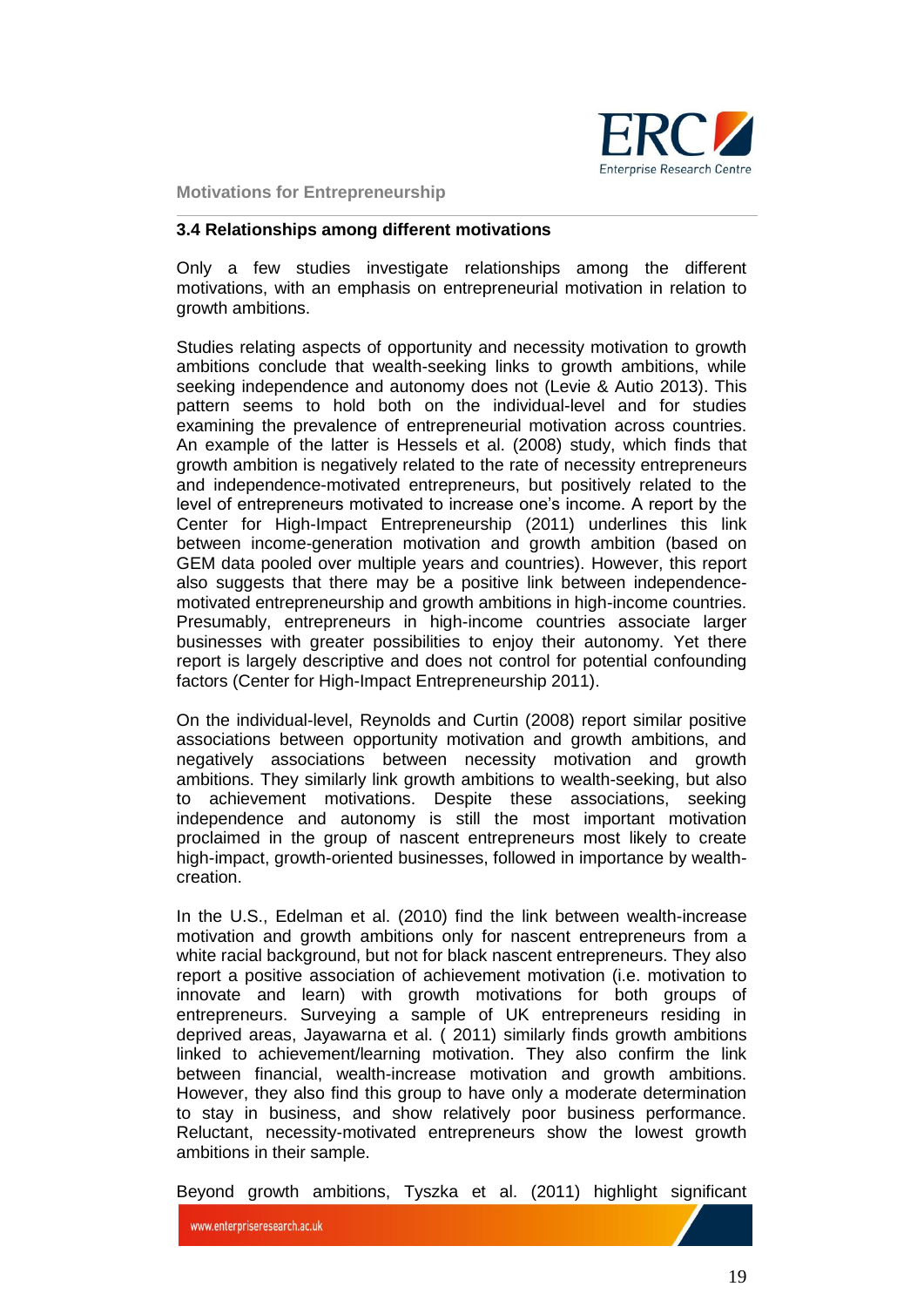

differences in the underlying characteristics of necessity and opportunity motivated entrepreneurs in Poland. Opportunity entrepreneurs attached far less importance to job security, whilst necessity-driven entrepreneurs were similar to wage-earners with regard to their desire for job security and time for themselves and family.

#### **Summary, Critique & Recommendations for Future Research**

The links across the different motivation typologies (opportunity-necessity, dimensions of motivation and growth ambitions) have received only scarce attention to date. Given the diversity of entrepreneurial motivation, it would be useful to gain further insights under which conditions different types of entrepreneurial motivations link with growth ambitions.

Furthermore, Jaywarna et al.'s (2011) findings suggest that the growth ambitions of wealth-motivated entrepreneurs could be born out of their poor business performance - a so-called deprivation effect where individuals increase the importance they attach to goals that are particularly difficult to attain for them. Hessels et al. (2008) suggest similar relationships at the country level (see chapter 4 and 5 for more detail). These studies indicate a need to better understand the individual and contextual drivers behind growth motivations (see chapters 4 and 5).

The positive link between wealth-motivated entrepreneurship and growth ambition does not seem to bode well for enhancing business growth in developed economies such as the UK, where independence-motivation is a key driver of entrepreneurial activity, neither is this good news when it comes to the scaling up of social entrepreneurs. Social entrepreneurs show characteristically low wealth-seeking motivations (Lukes & Stephan, 2012). Taken together, this calls for future research investigating how growth may be framed to raise ambitions among other than the wealth-seeking entrepreneurs.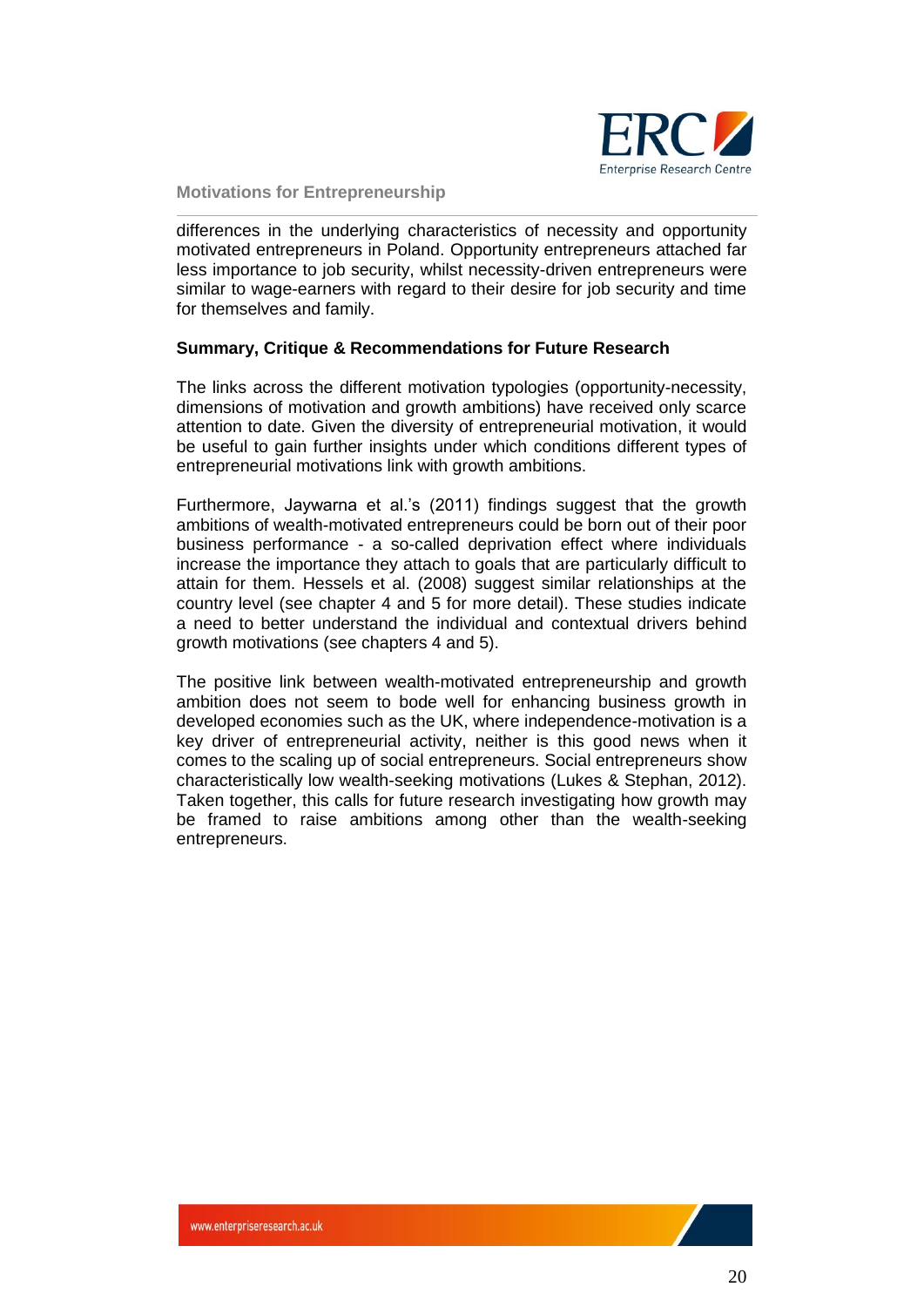

## <span id="page-20-0"></span>**4. Individual drivers of entrepreneurial motivation**

Individual drivers of entrepreneurial motivation refer to factors related to the entrepreneur and his/her business such as their socio-demographic profile, personality and their ability to access resources. This section explores the impact of these factors on the type of entrepreneurial motivation.

#### <span id="page-20-1"></span>**4.1 Gender**

**Summary:** Past studies repeatedly show that women are less likely to start a business (Bosma et al. 2011; Verheul et al. 2010; Reynolds & Curtin 2008). The findings reviewed in this section suggest that women start businesses for somewhat different reasons than their male counterparts. Autonomy/flexibility and social motives play, relatively speaking, a greater role for women than for men. Evidence on growth ambitions is more mixed.

#### **Opportunity-necessity motivation**

With regard to the opportunity-necessity motivation distinction, descriptive findings suggest that women are more likely to necessity entrepreneurs in a range of countries including the UK (e.g., Bosma et al. 2011). However, other research that controls for a range of other socio-demographic characteristics does not find gender to be differently related to opportunitynecessity motivation (Block & Sandner 2009; Verheul et al. 2010).

#### **Multi-dimensional motivations**

Studying Northern Irish female entrepreneurs McGowan et al. (2012) identify family needs as an important driver of female entrepreneurial motivation. In particular, the autonomy and flexibility of work associated with enterprise ownership is seen as a motivational factor. At the same time, the overall high time demands, associated feelings of guilt towards the family and childcare issues are described as lowering female motivation to create their own enterprise.

Jayawarna et al. (2011) report similar findings with regard to autonomy and flexibility which seems to be a particular driver for entrepreneurial engagement amongst working class young white mothers in the UK. Reynolds and Curtin (2008) report related findings for the U.S. in the PSED I and II studies. They find that women put slightly less emphasis on achievement, income/wealth and reputation motives but a slightly greater emphasis on autonomy and flexibility.

By contrast, in the African context, Benzing and Chu (2009) found that female entrepreneurs reported stronger financial motivations (to increase income) than their male counterparts. Female entrepreneurs also reported lower motivation to demonstrate competence (prove that I can do it) and to build a business that they can pass on compared to male entrepreneurs.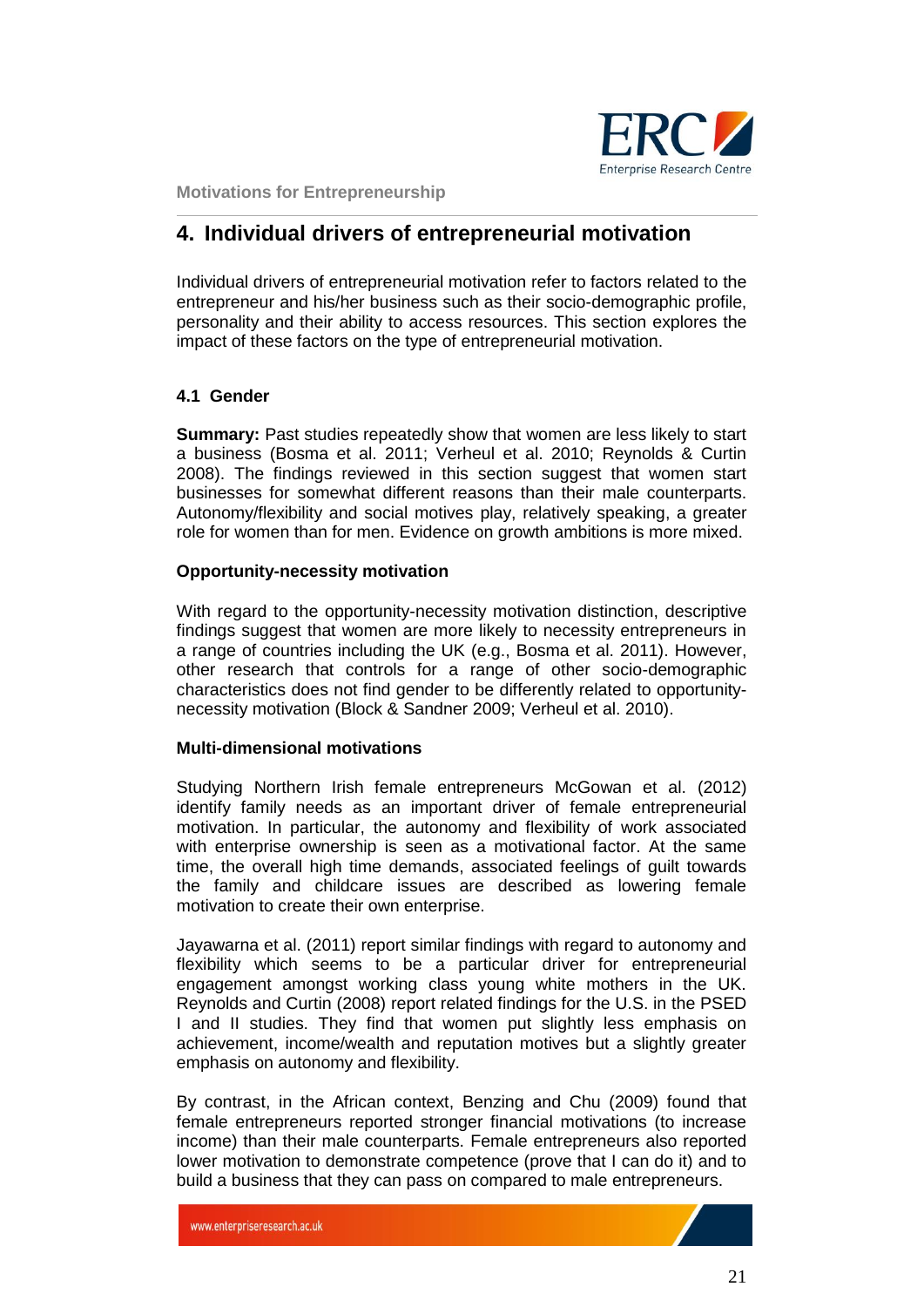

A few studies indicate a relationship of gender with **socially-oriented entrepreneurship**. In a multi-level study across 47 countries and controlling for differences in national context, Estrin, Mickiewicz, et al. (2013) find that women are less likely to engage in either commercial or social entrepreneurship but that relatively speaking women are more likely to engage in social compared to commercial entrepreneurship. Levie and Hart 2011 also find that women are more likely to engage in social compared to commercial entrepreneurship. Surveying UK entrepreneurs residing in deprived areas, Jayawarna et al. (2011) suggest that older more educated women are more likely to purse entrepreneurship out of motivations to give back to the community. In a study of German commercial entrepreneurs, Dej et al. find similarly that female commercial entrepreneurs attach more importance to community impact than their male counterparts (Dej et al. 2012).

Hirschi and Fischer assess the impact of work values on entrepreneurial intentions, controlling for gender (Hirschi & Fischer 2013). Based on their sample of German university students, they argue a possible tendency by women to consider entrepreneurship as a way to do good rather than just self-fulfilment.

#### **Growth ambitions**

Levie and Autio (2013) found no consistent relationship of gender with growth ambitions in their meta-analysis of 13 studies. This contrasts with descriptive findings (e.g., Reynolds & Curtin 2008) and findings by Estrin, Korosteleva, et al. (2013). Estrin et al. use GEM data for 42 countries and find that women are less likely to report growth ambitions, controlling for a range of individual-level characteristics and differences in national context

Analysing UK data and controlling for the fact that women are less likely to start businesses, Hart et al. (2010) find an interactive effect of gender and resources. Women appear to be more cautious than men and need to have more resources (start-up capital) available to develop the same level of growth ambition than men.

#### <span id="page-21-0"></span>**4.2 Education**

**Summary:** There is some evidence for a positive effect of education on opportunity-, necessity- and socially-motivated entrepreneurship as well as growth ambitions. However, overall the effect of education on entrepreneurial motivation is complex association and also contingent on gender and age.

#### **Opportunity-necessity motivation**

Verheul et al. (2010) find a positive effect of education on both opportunity and necessity entrepreneurship, although the education effect is even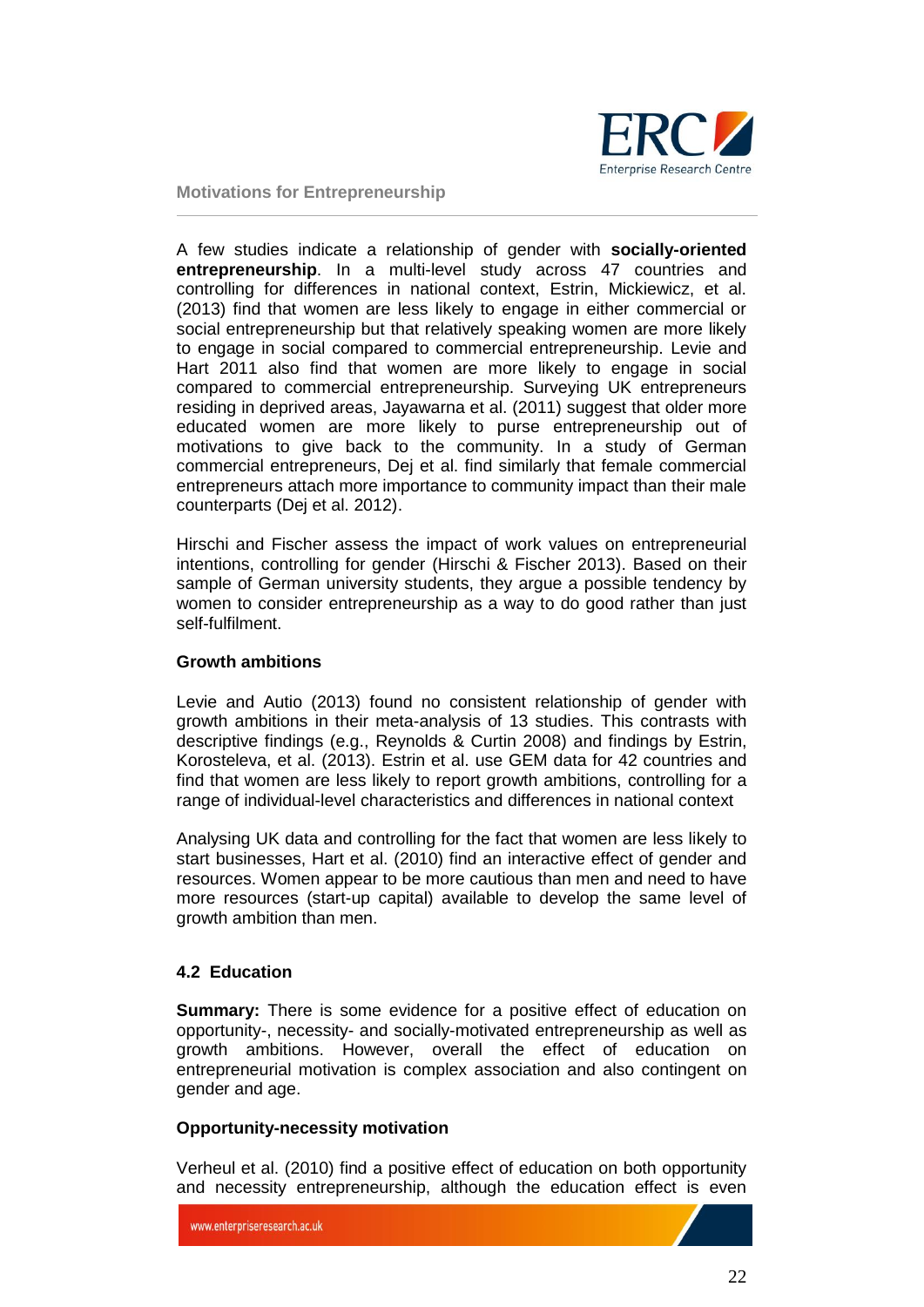

larger for the mixed opportunity-necessity motivation category of entrepreneurs. They use EUFB data and control for other sociodemographic as well as institutional characteristics.

#### **Multi-dimensional motivations**

Surveying UK entrepreneurs residing in deprived areas, Jayawarna et al. (2011) suggest that education is positively related to older men seeking recognition through entrepreneurship, whilst mid-life educated men are more likely to seek achievement and learning through entrepreneurship.

Older educated women are more likely to pursue socially oriented entrepreneurship (Jayawarna et al. 2011). Higher education was also positively related to pursing social entrepreneurship in a multi-level crossnational study (Estrin, Mickiewicz, et al. 2013) and in a large UK study (Levie & Hart 2011), both based on the GEM 2009 data.

#### **Growth ambitions**

Levie and Autio (2013) confirmed a significant but small positive impact of education level on growth intention in their review of 13 studies. These are findings that Estrin, Korosteleva, et al. (2013) confirm in their multi-level study of 42 countries.

#### <span id="page-22-0"></span>**4.3 Age**

**Summary:** Necessity entrepreneurs are somewhat older than opportunitymotivated entrepreneurs, and age is also related to other motivations although those relationships are also contingent on gender. There appears to be no systematic relationship between age and growth ambitions.

#### **Opportunity-necessity motivation**

In a longitudinal study in Germany, Block and Sandner (2009) find a negative relationship of age with opportunity as opposed to necessity motivation, i.e. necessity entrepreneurs are somewhat older than opportunity entrepreneurs. Verheul et al. (2010) replicate this finding in their study using EUFB data and also controlling for other sociodemographic as well as institutional characteristics.

In a study of Finnish entrepreneurs, who were predominantly new business owners, Kautonen (2008) finds that amongst the group of so-called "thirdage" entrepreneurs (aged 50-64 years) the dominant motivation was clearly opportunity-based, only 10% mentioned necessity-related motivations. This group of "third age" entrepreneurs did not differ from the prime-age group (aged 20-49 years) with regard to necessity motivation. There were slight differences regarding opportunity-motivated entrepreneurship, which depended on whether or not third-age entrepreneurs were also serial entrepreneurs.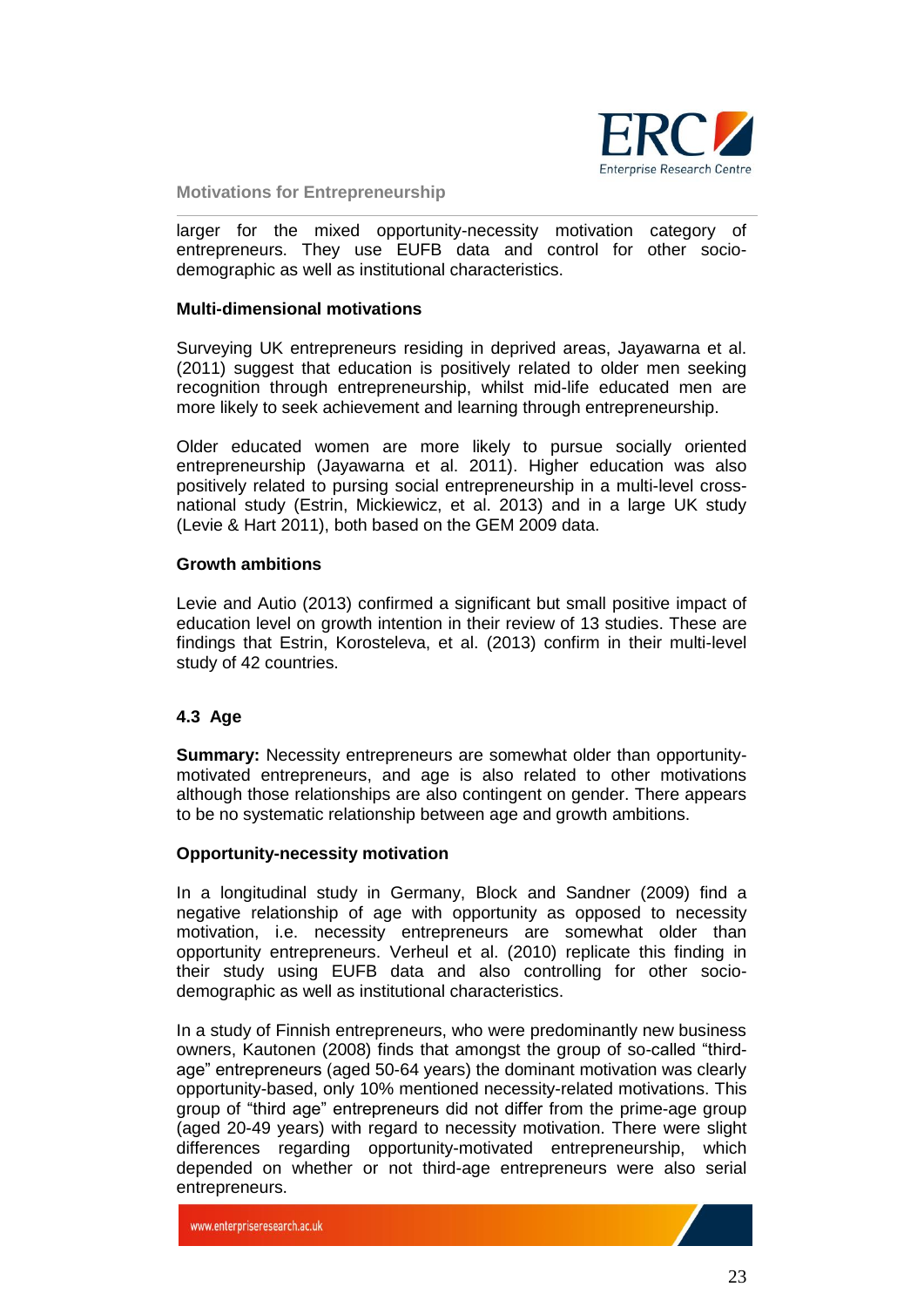

#### **Multi-dimensional motivations**

Surveying UK entrepreneurs residing in deprived areas, Jayawarna et al. (2011) find young female entrepreneurs to be more likely to be reluctant and convenience entrepreneurs (akin to necessity motivation and flexibility/autonomy-motivation respectively). Young male entrepreneurs are more likely to be financially-motivated. Older entrepreneurs by contrast are more likely to seek fulfilment of social motives if female, and of achievement/learning and reputation motives if male. By contrast, a crossnational, multi-level study finds that middle-aged individuals are most likely to be either nascent social or commercial entrepreneurs controlling for a range of alternative explanations (Estrin, Mickiewicz, et al. 2013).

#### **Growth ambitions**

Levie and Autio (2013) found no systematic relationship of age with growth ambitions in their review of 13 studies, while Estrin, Korestelova et al. (2013) report a negative relationship in their multi-level cross-country study.

#### <span id="page-23-0"></span>**4.4 Racial and ethnic background**

**Summary:** Evidence linking racial and ethnic background to entrepreneurs' motivation is scarce and too limited to draw general conclusions. Two studies suggests the importance of differentiating between mobility and ethnicity (Levie & Hart 2011; Levie & Hart 2013).

#### **Opportunity-necessity motivation**

No studies

#### **Multi-dimensional motivations**

Surveying UK entrepreneurs residing in deprived areas Jayawarna et al. (2011) report that ethnic minority entrepreneurs compared to white entrepreneurs were more likely to express achievement- & learning-related and reputation related motivations (particularly male entrepreneurs) and socially-oriented motivations (particularly female entrepreneurs).

Using the PSED II data, Edelman et al. (2010) compared nascent entrepreneur with white and black racial backgrounds with regard to startup motivation and success. They find no racial differences in the motivations to start a firm (including independence, self-realization, financial success, roles & family, innovation and recognition).

Analysing UK GEM data, Levie and Hart (2011) find that the likelihood of being a social compared to a commercial early-stage entrepreneur is higher for in-migrants into a local area, whilst it is lower for individuals from an ethnic minority background (compared to being from a British White background).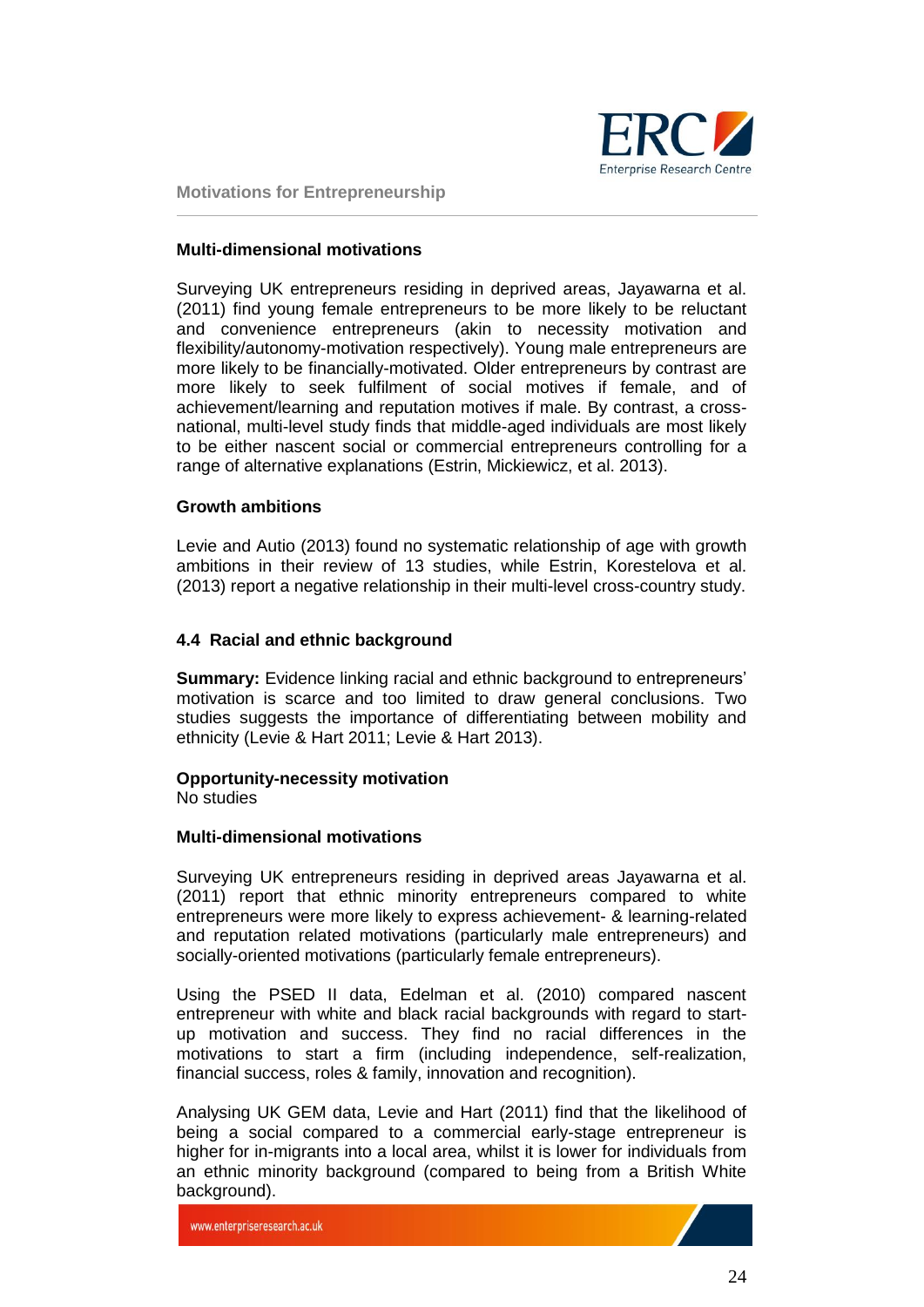

#### **Growth ambitions**

Using the PSED II data, Edelman et al. (2010) found differences in growth ambitions, which were lower amongst black entrepreneurs and only linked to their level of achievement motivation (i.e. motivation to innovate and learn). For white entrepreneurs, growth ambitions were linked to both achievement motivation and wealth-increase motivation.

Analysing UK GEM data, Levie and Hart (2013) highlight that it is important to differentiate between mobility and ethnicity. They find that UK-born regional in-migrants as well as immigrants are more likely to be early-stage entrepreneurs with high growth ambitions compared to life-long residents. By contrast, they do not find any effect on growth ambitions across the fifteen different ethnic minorities and being White British.

#### <span id="page-24-0"></span>**4.5 Personality differences**

**Summary:** The personality traits and values investigated in the studies reviewed in this section are highly diverse and make it difficult to draw more general conclusions.

#### **Opportunity-necessity motivation**

Verheul et al. (2010) find no effect of risk aversion for the likelihood of opportunity and necessity-motivated individuals to take first steps towards setting up a business, whilst they find opportunity, necessity and mixed opportunity-necessity motivated entrepreneurs to be similarly tolerant of risk. Verheul et al. (2010) use EUFB data and control for other sociodemographic as well as institutional characteristics.

#### **Multi-dimensional motivations**

In a study of Dutch entrepreneurs, Gorgievski et al. (2011) find that the entrepreneurs' motivations for their business were broadly consistent with the personal values that they held. Values are stable and important life goals that influence individuals thinking, how they make important decisions and behaviour (e.g., Bardi & Schwartz 2003). Entrepreneurs driven by self-interest values emphasize traditional business-oriented success criteria including growth, innovation, profitability and longevity of the business. Entrepreneurs who hold strong social values are motivated by having satisfied business stakeholders and a good work-life balance. Entrepreneurs who are open to change emphasize personal satisfaction and those entrepreneurs who hold conservative values emphasize public recognition, but also contributing back to society and they are motivated by running a business that provides an important service/product and is useful to society.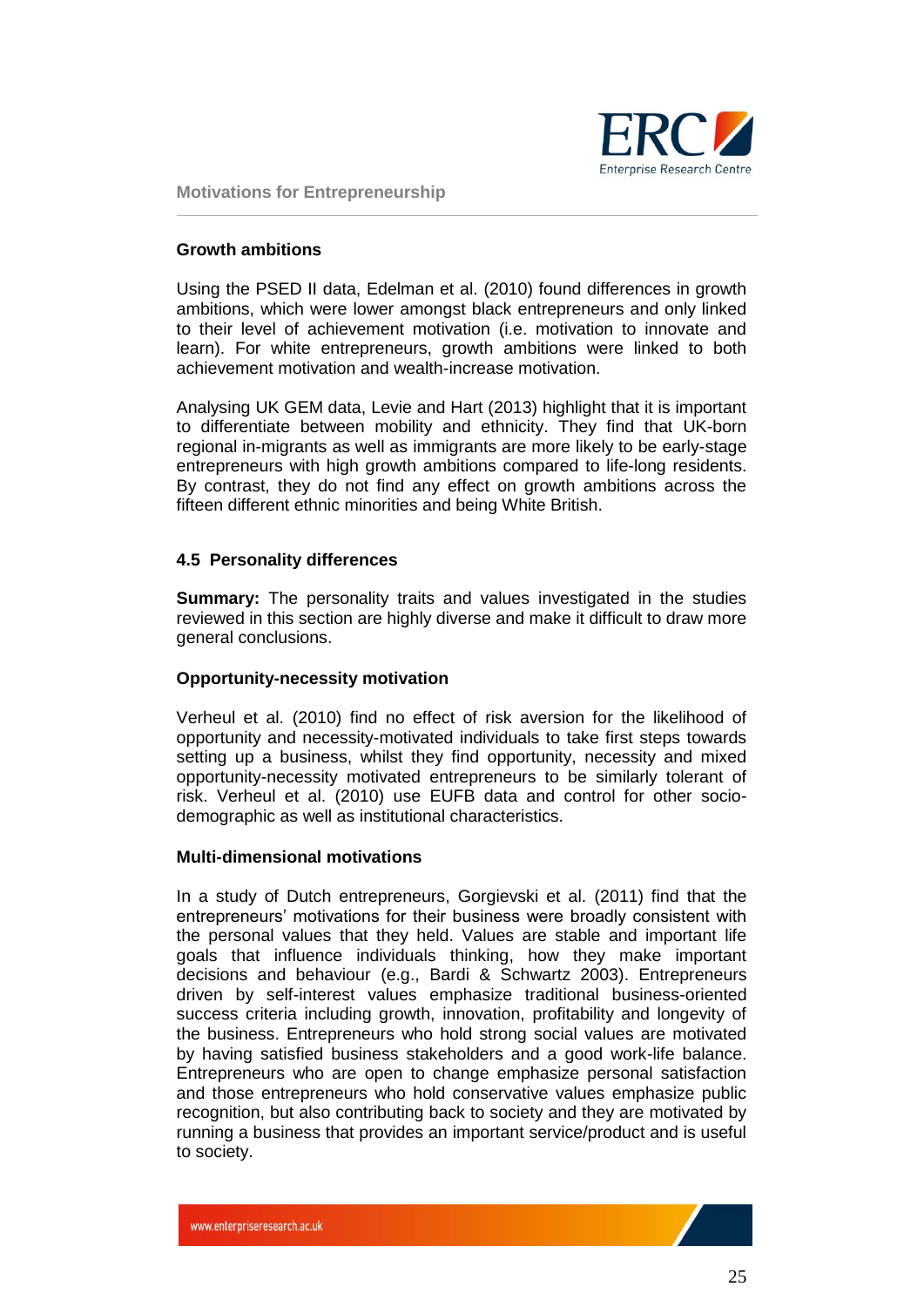

#### **Growth ambitions**

In their review of 13 studies Levie and Autio (2013) conclude that the personality characteristics of risk-taking, need for achievement and innovativeness have small but robust effects on growth ambitions. They report that the effects for self-efficacy beliefs are more mixed, although a recent multi-level study finds positive effects on growth motivations (Autio et al. 2013).

#### <span id="page-25-0"></span>**4.6 Resources**

**Summary:** Evidence on how resources may impact motivations is scarce and mixed, with two studies suggesting intriguing links of resource-scarcity to wealth and financial motivations. The effects of resource availability on growth ambitions seem equally mixed for the individual-level, reviewed here, compared to effects of operating in resource-rich contexts (see section 5.1).

#### **Opportunity-necessity motivation**

In a longitudinal study in Germany, Block and Sandner (2009) find household income to be positively related to opportunity as opposed to necessity motivation.

#### **Multi-dimensional motivations**

Jayawarna et al. (2011) findings suggest that lack of access to resources and poor business performance, arguably another indicator for low resources, are associated with necessity but also with financial/increase wealth motivation. They surveyed UK entrepreneurs residing in deprived areas. Dej et al. (2012) similarly find an association between the importance attributed to financial rewards and entrepreneurs' annual income.

A multi-level cross-national study links greater individual access to resources, as captured by being a business angel, equally to a greater propensity to be a social or commercial nascent entrepreneur (Estrin, Mickiewicz, et al. 2013).

#### **Growth ambitions**

Surveying UK entrepreneurs residing in deprived areas Jayawarna et al. (2011) suggest that poor business performance, arguably a proxy for low resources, is linked to growth ambitions. However, Estrin, Korosteleva, et al. (2013) find a positive relationship of access to resources, as captured by being a business angel, with growth ambitions in a cross-national, multilevel study that controls for national institutions and socio-demographic characteristics studies. Similarly, a Swedish longitudinal study finds a positive effect of previous business growth on growth ambitions which may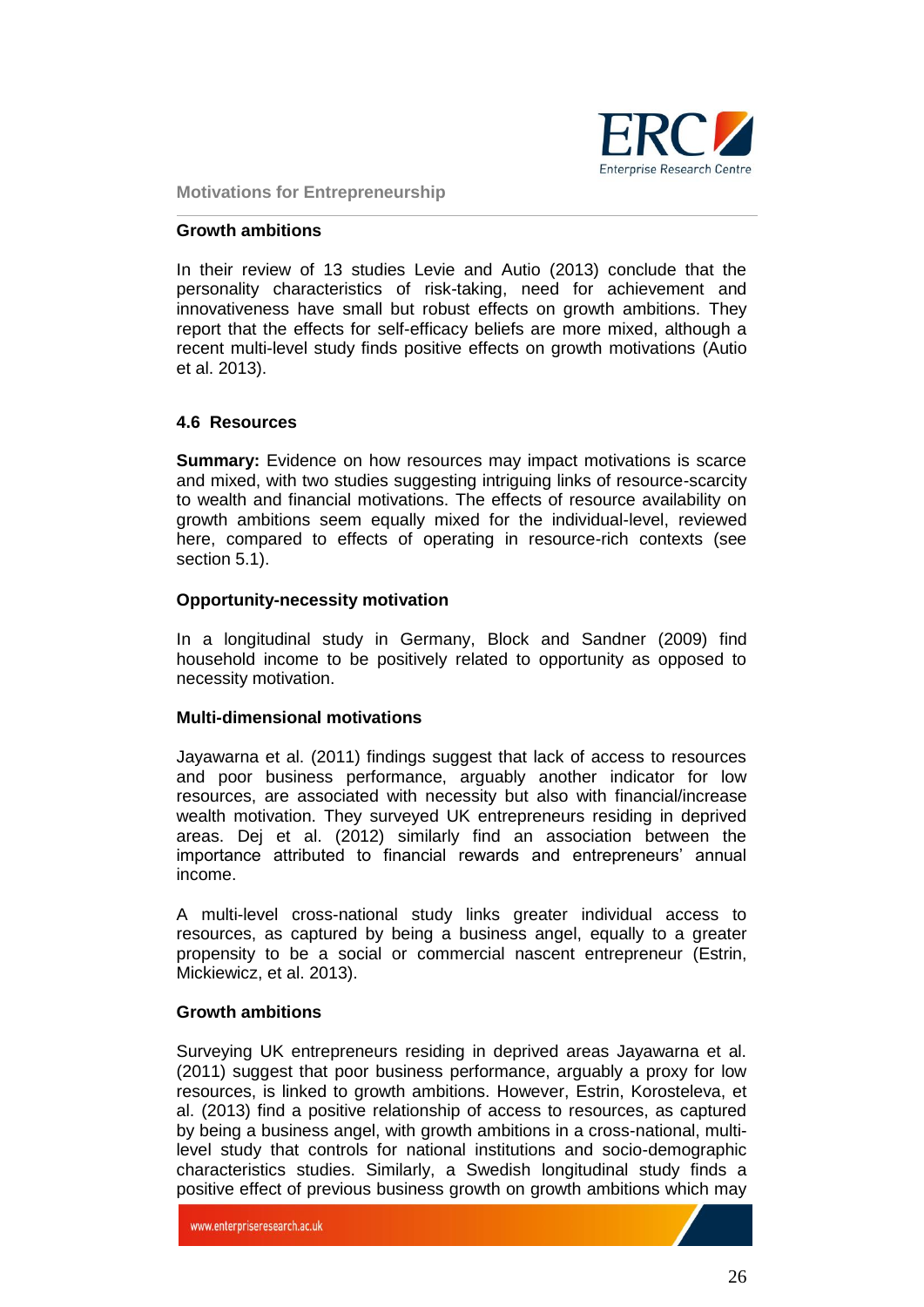

also be due to an underlying positive link of resources with growth ambitions (Delmar & Wiklund 2008).

The study by Hart et al. (2010) discussed in chapter 4.1 indicates that resources (start-up capital) have weaker effects on growth ambitions for female compared to male entrepreneurs.

#### <span id="page-26-0"></span>**4.7 Other drivers**

A study of UK micro-businesses (0 to 9 employees), highlights that smaller businesses, particularly those who are sole owners and non-employers, especially lack ambition to grow their business (Allinson et al. 2013). Allison et al. (2013) report mainly descriptive findings, which suggest that especially this group of business owners may have somewhat skewed perceptions regarding the difficulties and obstacles related to growth. This group of entrepreneurs did not see themselves as "running a business", was happy with the current size of their business and was reluctant to take on the responsibility (for people and assets) involved with growing their business. This could indicate that they became self-employed to gain autonomy and independence which they may feel they risk giving up by growing their business and employing others.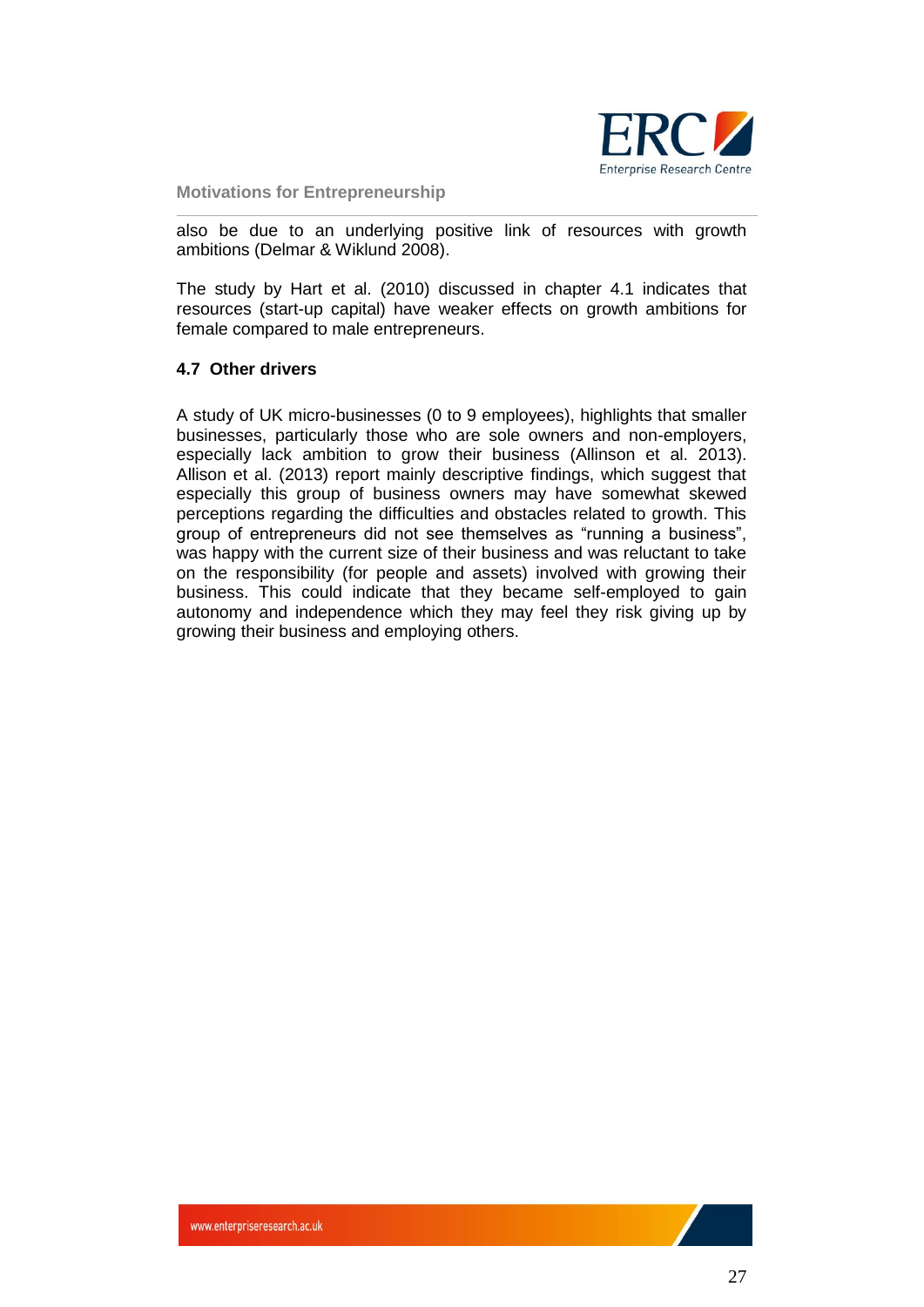

## <span id="page-27-0"></span>**5. Contextual drivers of entrepreneurial motivation**

Contextual drivers of entrepreneurial motivation refer to impacts on motivation by regional and national characteristics including formal institutions (such as property rights and welfare systems), informal institutions/national culture, and other macro-economic variables. The latter include those related to recession such as unemployment or economic growth.

A number of descriptive reports evidence different prevalence rates of types of motivations across countries (Amway 2013; Center for High-Impact Entrepreneurship 2011; Bosma et al. 2011; DG-Enterprise 2012). Similarly, researchers who collected original data on multiple dimensions of motivations across countries often comment on country differences (Friedman et al. 2012; Giacomin et al. 2011; Benzing & Chu 2009). By contrast, this section focusses on studies that go beyond such descriptions of country differences. Studies reviewed below incorporate measures of contextual drivers and relate them to entrepreneurial motivation. Broadly, there are two types of studies: country-level studies which predict the prevalence of a certain motivational type in a country and multi-level studies that also control for individual-level characteristics.

#### <span id="page-27-1"></span>**5.1 National Wealth, Economic Growth and Resources**

**Summary:** National wealth, typically measured as GDP per capita (in purchase power standards), is largely a descriptive variable, but is often used as proxy-indicator for the availability of resources to potential entrepreneurs. Similarly, the level of deprivation of a region is used to indicate the availability of opportunities and resources in a region (Williams & Williams 2012). We found no studies investigating direct impacts of economic recession or the level of unemployment on entrepreneurial motivations, however descriptive reports based on populationrepresentative samples indicate that motivations may be sensitive to recession effects (Amway 2013; DG-Enterprise 2012). For instance, the Eurobarometer indicates a slight dampening of opportunity-related motives (e.g., achievement, autonomy) from 2009 compared to 2012 (DG-Enterprise 2012).

The studies reviewed below suggest that resource-poor contexts are related to necessity-motivated, increase-wealth opportunity-motivated and socially-motivated early-stage entrepreneurship, whilst independencemotivated entrepreneurship and growth ambitions tend to be more common in resource-rich context. Studies that do not differentiate between the two aspects of opportunity-motivation (increase-wealth vs. independence) tend to find no relationship with GDP. Yet the patterns are far from clear and based on a small number of studies. Collectively, they point to the importance of investigating more specific characteristics of context, that is, beyond GDP.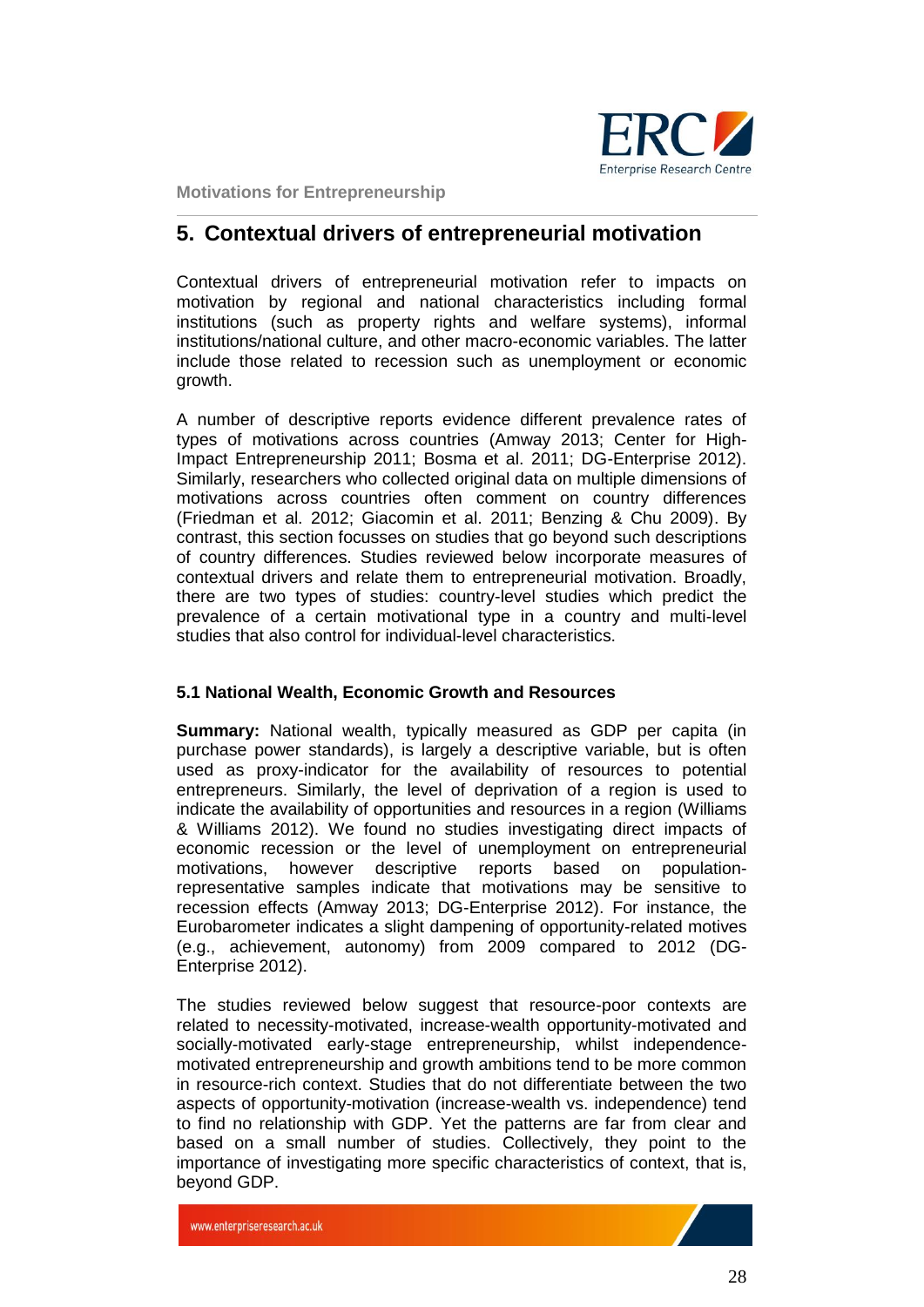

#### **Opportunity-necessity motivation**

Mirroring the pattern of resource-effects of at the individual level, resource scarce national environments were associated with higher levels of increase-wealth opportunity entrepreneurship and necessity-motivated entrepreneurship (i.e. GDP was negatively related to both entrepreneurial motivations) in a study across 36 countries (Hessels et al. 2008). Amorós et al. (2009) replicate the results with regard to necessity-motivated entrepreneurship in a study across 50 countries, and Terjesen and Amorós (2010) for female necessity-entrepreneurship rates in their study of 13 Latin American countries.

McMullen et al. (2008) similarly report negative relations of GDP for both the rate of opportunity and necessity entrepreneurship in a study across 37 countries. The negative relationship for opportunity entrepreneurship in McMullen et al's study may be due to the fact that they could not differentiate between increase-wealth and independence-motivated opportunity entrepreneurship, for which Hessels et al (2008) report different relationships with GDP. In a more restricted sample of 13 Latin American countries, Terjesen and Amorós (2010) find no relationship of GDP with female opportunity-entrepreneurship rates.

Furthermore, Hessels et al. (2008) found that changes in resource-levels (i.e. GDP growth) were positively related to increase-wealth opportunity entrepreneurship but not to necessity entrepreneurship. Independencemotivated entrepreneurship, by contrast, seemed to benefit from resourcerich national environments and was positively related to GDP, but negatively to GDP growth. In contrast, Stephan and Uhlaner (2010) find no relationship between GDP and independence-motivated opportunity entrepreneurship analyzing data across 40 countries.,

Relationships similar to those reported by Hessels et al. (2008) between GDP and the prevalence of necessity-motivated and independencemotivated entrepreneurship are also found in more descriptive studies (Amway 2013; Bosma et al. 2011).

In their study across 50 countries, Amorós et al. (2009) further examine the variability of necessity entrepreneurship over time. They observe substantial variation over time in a country's necessity entrepreneurship rate particular in lower and middle-income countries, which they also relate to institutional quality (see next section).

#### **Multi-dimensional motivations**

Williams and Williams (2012) applied motivation typologies beyond the opportunity-necessity distinction in a qualitative study of entrepreneurial motivation in deprived English neighbourhoods. They find that most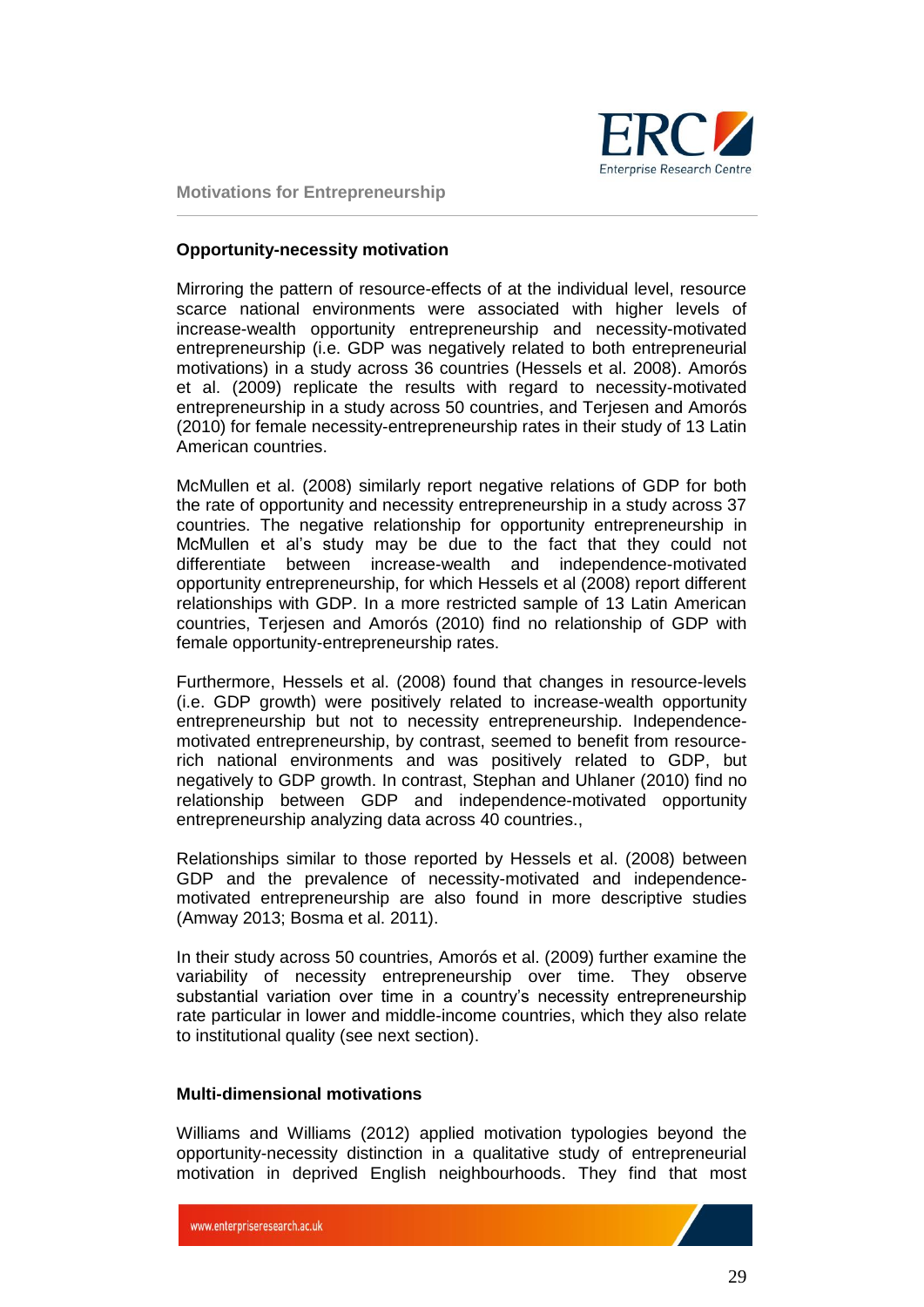

entrepreneurs report multiple motivations simultaneously including, for example, independence, financial motives, achievement/challenge, no better choices for work, dissatisfaction. Williams and Williams (2012) particularly challenge the simplistic link of necessity motivation with economic deprivation. In particular, they suggest that although locality impacts motivation, motivations are not fixed and evolve over time. They cite examples of from their in-depth interviews of entrepreneurs starting out of necessity and lack of better employment options, who subsequently – through learning on the job and positive feedback – came to develop opportunity motivations. Similarly, a study conducted on Hispanic immigrants in the Las Vegas (US) region found that despite their economically disadvantaged position, the majority of Hispanic immigrant entrepreneurs cited a range of opportunity-related motivations rather than necessity-related motives as their main motivational driver (Shinnar & Young 2008).

Fernández-Serrano and Romero (2012) compare low and high income Spanish regions with regard to types of motivations endorsed by entrepreneurs in these regions and controlling for a range of confounding factors. They find that autonomy/independence motivation and familybusiness-related motivation are less prevalent among small business entrepreneurs in low-income, deprived regions compared to affluent regions; whilst the pattern for necessity motivations (escape from unemployment and need to add to family income) is the opposite.

Studies investigating multi-dimensional motivations across countries are rare, they are likely constraint by the lack of available data. In their study across 47 countries, Estrin, Mickiewicz, et al. (2013) find a negative impact of GDP on social entrepreneurship. Levie and Hart (2011a) paint a more differentiated picture relating social entrepreneurship to a multidimensional measure of deprivation across the UK. They find that the likelihood of being a social compared to a commercial entrepreneur increases with the level of deprivation in the community. However it decreases again at the highest level of deprivation, presumably because these areas also have the least developed levels of civil society and lack support for any type of community engagement.

#### **Growth motivation**

In their 36 country study, Hessels et al. (2008) find a positive weak relationship of GDP and GDP growth with high-growth aspirations (creating at least 20 jobs in 5 years' time), which does not hold for more modest growth aspirations (creating at least 5 jobs in 5 years' time). By contrast, Estrin, Korosteleva, et al. (2013) find a negative effect of country GDP on individual growth aspirations controlling for both country-level and individual-level alternative explanations. Other studies similarly find no clear effects for GDP (as reviewed by Levie & Autio, 2013), thus suggesting that there may not be a straightforward effect of GDP on growth aspirations. Its effect appears to depend on the study design, the measure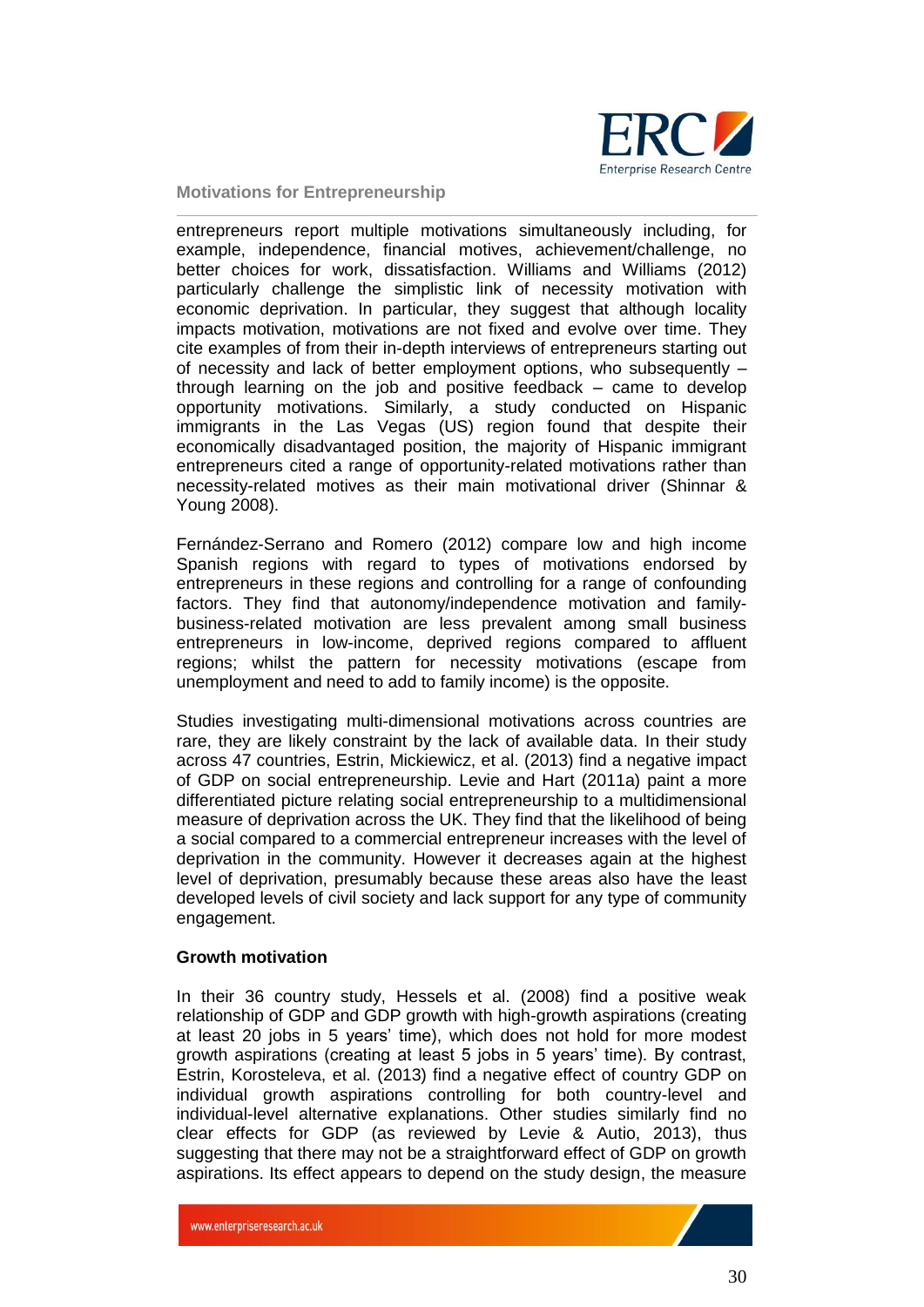

of growth aspirations (see section 3.3), and in particular on the inclusion of relevant institutional variables.

Bowen and De Clercq include more specific resource-indicators in their study and find that the availability of financial and human capital in a country is linked to a higher share of high-growth motivated start-ups in that country (Bowen & De Clercq 2008).

#### <span id="page-30-0"></span>**5.2 Formal institutions**

**Summary:** The effect of government intervention (including welfare spending and regulation) on opportunity-necessity motivated entrepreneurship is conflicting. Verheul et al.'s (2010) study suggests that this may be because government intervention may have specific effects on entrepreneurial motivation in conjunction with other national institutions. For growth-motivation, the effects of greater government intervention appear to be negative, presumably because the welfare state provides other, easier income options and more regulation deters growth motivation.

With regard to broad institutional quality, including government effectiveness, the rule of law and the protection of property rights, the findings are mixed. Some results suggest positive effects of elements of the rule of law and property rights on opportunity entrepreneurship and negative effects on necessity entrepreneurship. However, the diversity in measures of institutions, entrepreneurship and samples of countries make it difficult to draw definite conclusions. However, entrepreneurs seem to develop stronger growth aspirations in countries with a stronger rule of law, presumably because this will allow them to appropriate the returns from their activity but also because a strong rule of law increases predictability and lowers transaction costs (e.g., Estrin, Korosteleva, et al. 2013) .

#### **Opportunity-necessity motivation**

Hessels et al. (2008) report that higher levels of social welfare provision are positively related to the rate of necessity-motivated entrepreneurship and negatively related to the rate of independence-opportunity motivated entrepreneurship across 36 countries.

Verheul et al. (2010) classify countries according to their institutional systems primarily based on the configuration of their welfare state (based on Esping-Andersen 1999) and find a more differentiated picture than Hessels et al.. Independent of institutional system entrepreneurs were predominantly motivated by opportunity compared to necessity or mixed opportunity-necessity motivation. Verheul et al. (2010) report that individuals in Anglo-Saxon countries are more likely to take steps toward creating a business compared to all other countries and this holds for all three motivations (necessity, opportunity and mixed opportunity-necessity). When it comes to the level of entrepreneurs as owners of operating businesses, Verheul et al (2010) find that Scandinavians compared to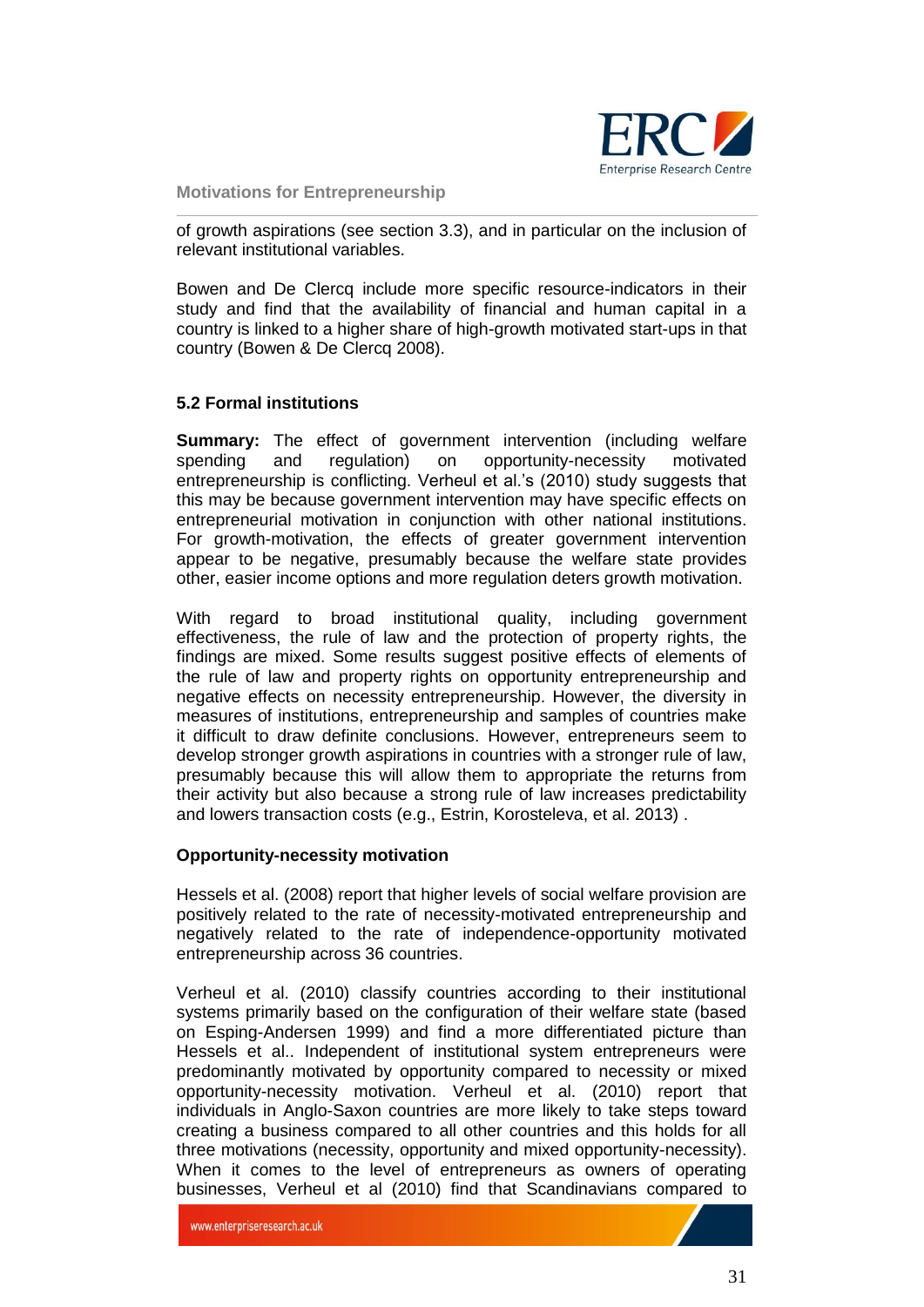

Anglo-Saxons were more likely to be involved in opportunity-motivated and mixed-motivated entrepreneurship than in necessity-based entrepreneurial activity. Entrepreneurs in post-communist European countries were more likely to be necessity motivated or report a mixed opportunity-necessity motives than opportunity motivation – again compared to Anglo-Saxon countries. Similarly, entrepreneurs in Southern European and postcommunist countries were more likely to be necessity motivated than opportunity-motivated compared to entrepreneurs in Anglo-Saxon countries.

Beyond welfare-state aspects, three studies investigate a cluster of formal institutions relating broadly to government effectiveness, the rule of law and the protection of property rights. In their study across 37 countries, McMullen et al. (2008) analyze indicators of institutional quality taken from the Freedom House database. They find that stronger property-rights protection impacts positively on opportunity-motivated entrepreneurship, but has no effect on necessity-entrepreneurship. The latter is, however, positively associated with lower taxation rates and monetary policies that enforce free markets. The prevalence of both opportunity and necessity entrepreneurship is higher in countries with higher labor freedom, that is, countries which implement fewer controls on prices for goods and labor.

In a sample of 13 Latin American countries, Terjesen and Amorós (2010) analyze the how countries scores on the Global Competitiveness Report, a very broad measure of institutional quality supporting markets and businesses, relate to female opportunity and necessity entrepreneurship. They find a negative relationship with the rate of female opportunity entrepreneurship and no relationship with female necessity entrepreneurship.

In their study across 50 countries, Amorós et al. (2009) found that countries with more effective governments and higher levels of entrepreneurship education, show less variability of necessity entrepreneurship over time. They suggest that a reduction in the variability, or volatility, of entrepreneurship rates is desirable and that higher-quality institutions, in the form of effective government and entrepreneurship education can help achieve this.

#### **Multi-dimensional motivations**

Studies investigating multi-dimensional motivations across countries are rare as they are constrained by the lack of available data. In their study across 47 countries, Estrin, Mickiewicz, et al. (2013) find a negative impact of government spending on nascent social entrepreneurship – although that effect is somewhat weaker than for nascent commercial entrepreneurship. Institutional quality had a similarly positive effect on nascent social and commercial entrepreneurship.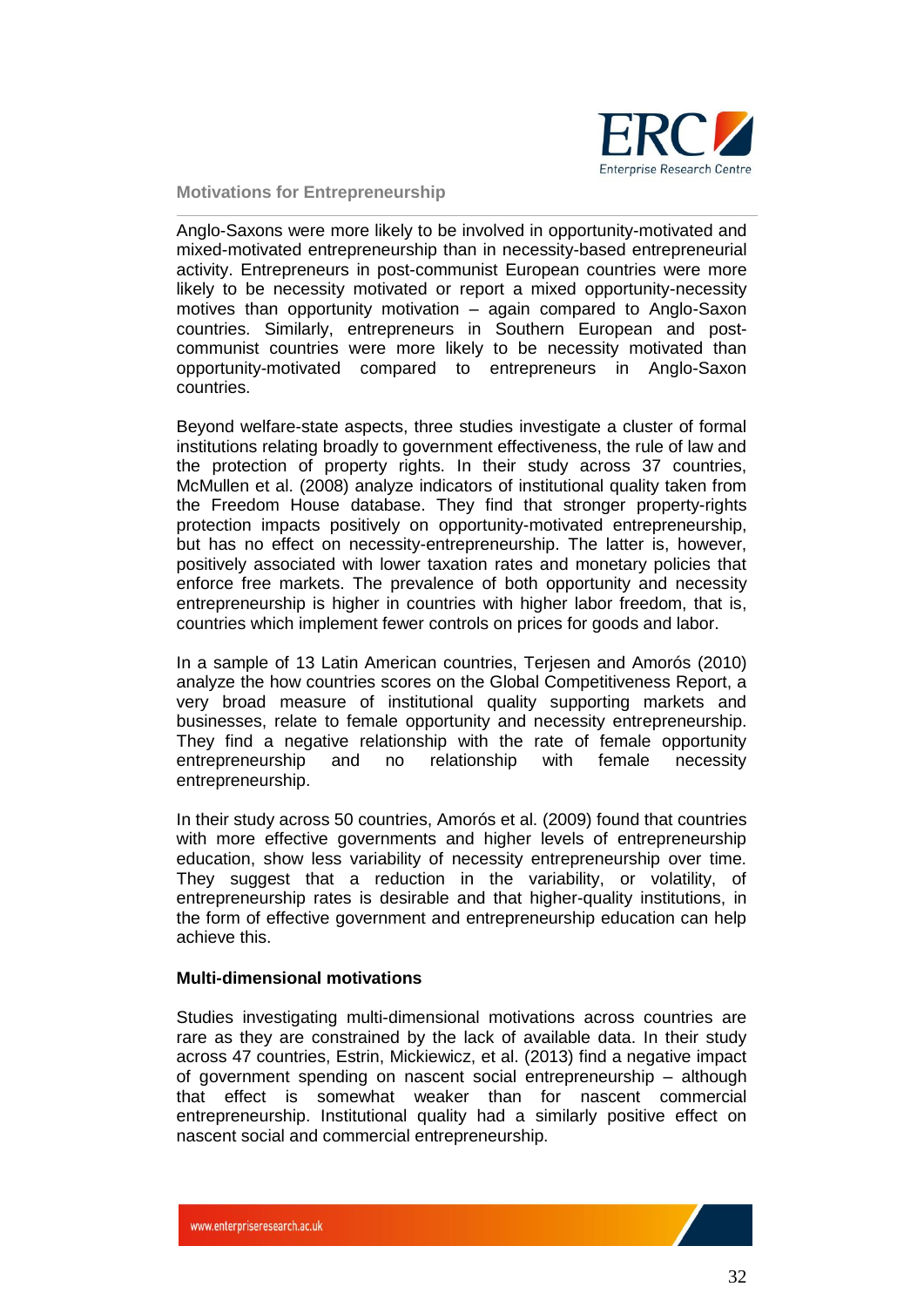

#### **Growth motivation**

Most studies report that higher levels of social welfare provision, social contributions or more generally government involvement dampen entrepreneurs' growth aspirations (Levie & Autio 2013; Hessels et al. 2008; Estrin, Korosteleva, et al. 2013).

Bowen and De Clercq (2008) find no evidence that regulatory protection and regulatory complexity impact the share of high-growth motivated startups in that country. However, subsequent research as summarized by Levie and Auto (2013) indicates that greater regulatory protection and stronger rule of law are associated with the prevalence of high-growth motivated entrepreneurs (also Estrin, Korosteleva, et al. 2013).They also report a robust relationship across studies that shows a negative effect of the regulatory burden and complexity on high growth motivated entrepreneurship, and point to interactive effects of rule of law and regulatory burden (Levie & Autio 2013).

#### <span id="page-32-0"></span>**5.3 Culture/ Informal Institutions**

**Summary:** The few studies reviewed below suggest that independencemotivated and growth-motivated entrepreneurs thrive in cultures in which social relationships are important. There is also a strong facilitating effect of low levels of corruption for growth motivated entrepreneurship.

#### **Opportunity-necessity motivation**

In their study of 38 countries, Hechavarria and Reynolds (2009) find that both rates of opportunity and necessity motivated nascent entrepreneurship are higher in traditional as opposed to secular cultures. They also find a positive association of self-expression (as opposed to survival values) with the rates of opportunity motivated nascent entrepreneurs.

Stephan and Uhlaner (2010) and Autio et al. (2013) find positive effects of socially supportive cultures, an indicator of social capital, on independencemotivated opportunity entrepreneurship. They study 40 and 42 countries respectively with different statistical methodology.

#### **Multi-dimensional motivations**

No studies

#### **Growth motivation**

Autio et al. (2013) find a positive link of institutional and in-group collectivism with individual growth aspirations in their multi-level study across 42 countries. Two studies, each drawing on over 40 countries using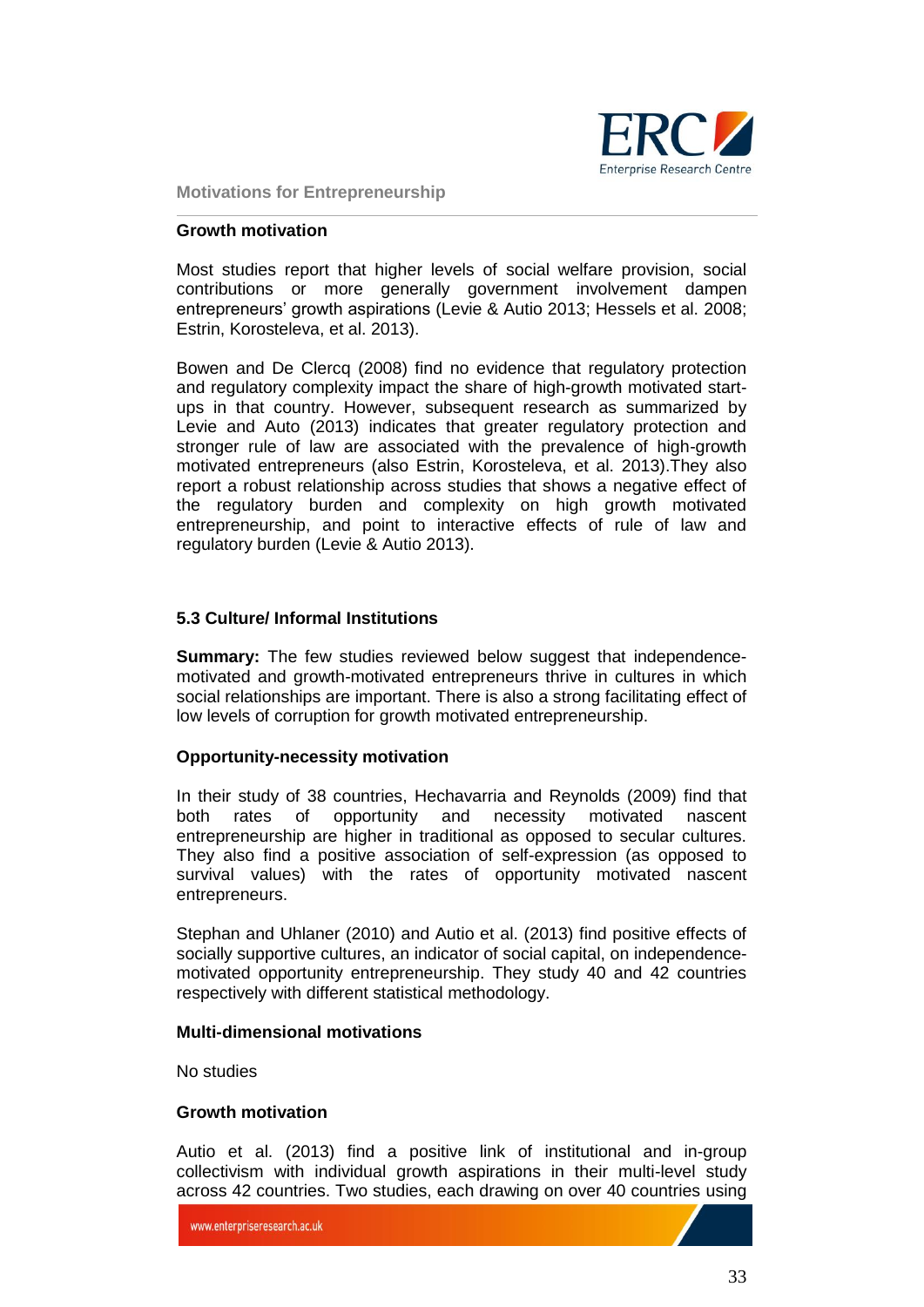

different measures of growth aspirations, report that corruption discourages growth aspirations (Bowen & De Clercq 2008; Estrin, Korosteleva, et al. 2013).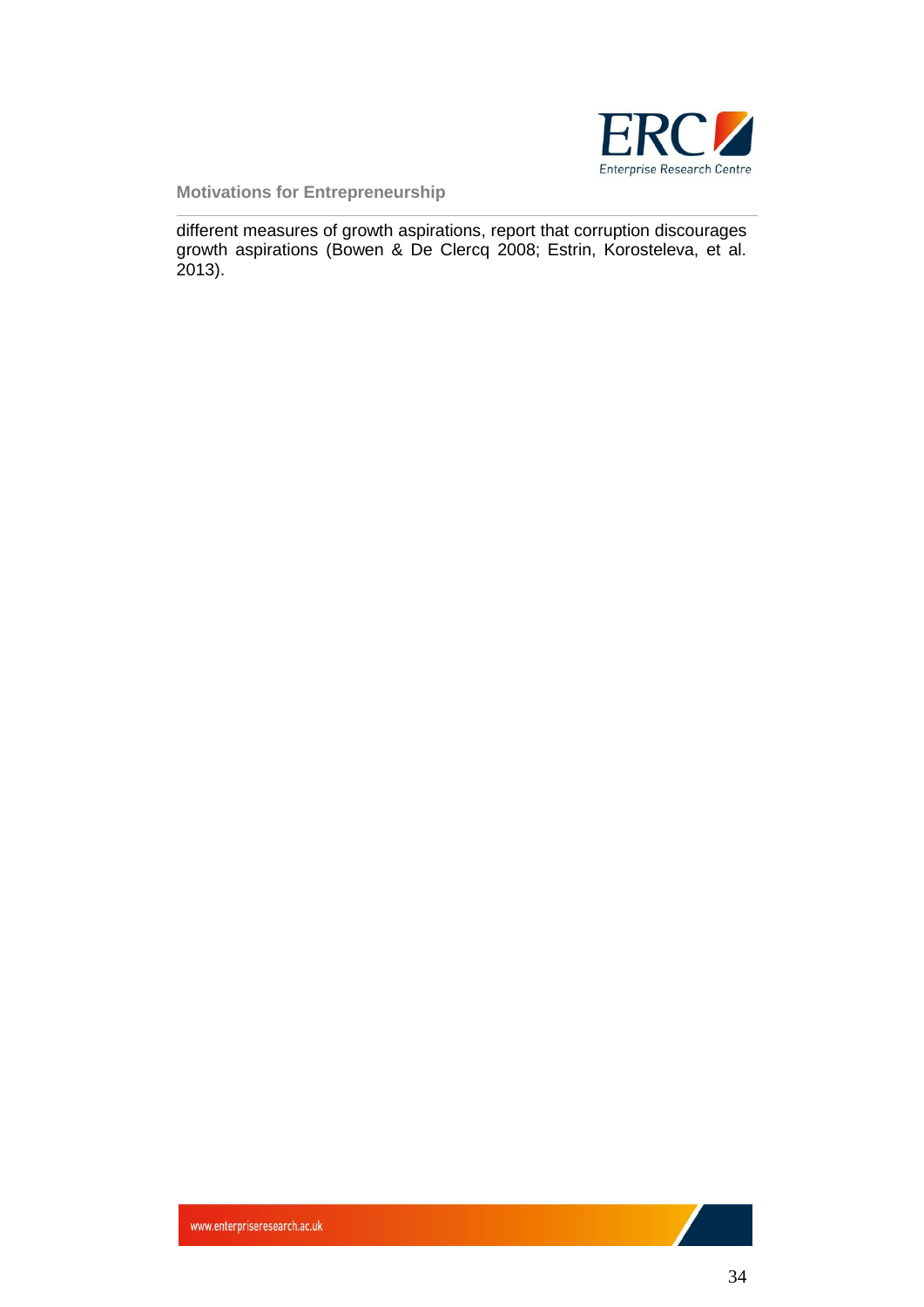

### <span id="page-34-0"></span>**6. Consequences of entrepreneurial motivation**

The evidence reviewed in this section highlights that motivations are important for firm performance (Jayawarna et al. 2011; Levie & Autio 2013; Bradley et al. 2011), for investments that entrepreneurs make in their businesses (Dunkelberg et al. 2013; Jayawarna et al. 2011), for their satisfaction with their business (Block & Koellinger 2009), and for how they exit from entrepreneurship (Zwan & Hessels 2013). Motivations also impact whether starting entrepreneurs manage to turn their efforts into operative businesses (Renko 2013; Renko et al. 2012).

This evidence contrasts with early studies on entrepreneurial motivation which reported no links to firm performance (Birley & Westhead 1994) and thus suggested that entrepreneurial motivation may only be of limited interest to researchers and policy makers.

#### **Opportunity-necessity motivation**

In a longitudinal study of German entrepreneurs, Block and Sandner (2009) find that opportunity and necessity-motivated entrepreneurs stay similarly long in self-employment. Their analyses show, however, that this is only the case after controlling for selection effects. This suggests that opportunity entrepreneurs **survive longer as entrepreneurs** because they start with better human and financial capital compared to necessity entrepreneurs.

In their cross-sectional study of entrepreneurs participating in microcredit programs in developing countries, Bradley et al. (2011) link entrepreneurs' opportunity-necessity motivation to different pathways of achieving **employment growth**. Necessity-motivated entrepreneurs' achieve employment growth by relying on learned resourcefulness strategies, including behavioral resourcefulness (a set of problem-focused coping behaviors) and social resourcefulness (leveraging social relationships). By contrast, opportunity-motivated entrepreneurs achieved employment growth through innovation, and in doing so could rely to a greater extend on human capital acquired before starting their businesses. The latter finding, thus, partially re-replicates Block and Sandner's (2009) result that opportunity-entrepreneurs enter entrepreneurship with greater capital endowments than necessity-entrepreneurs.

Another cross-sectional study of a large sample of nascent entrepreneurs (Block & Koellinger 2009) suggests that opportunity and necessity entrepreneurs differ significantly with regard to how satisfied they are with their start-up. Opportunity entrepreneurs are more **satisfied with their business** than necessity entrepreneurs, even controlling for a range of alternative explanations such as achieved levels of income, flexibility, creativity, personality and other factors.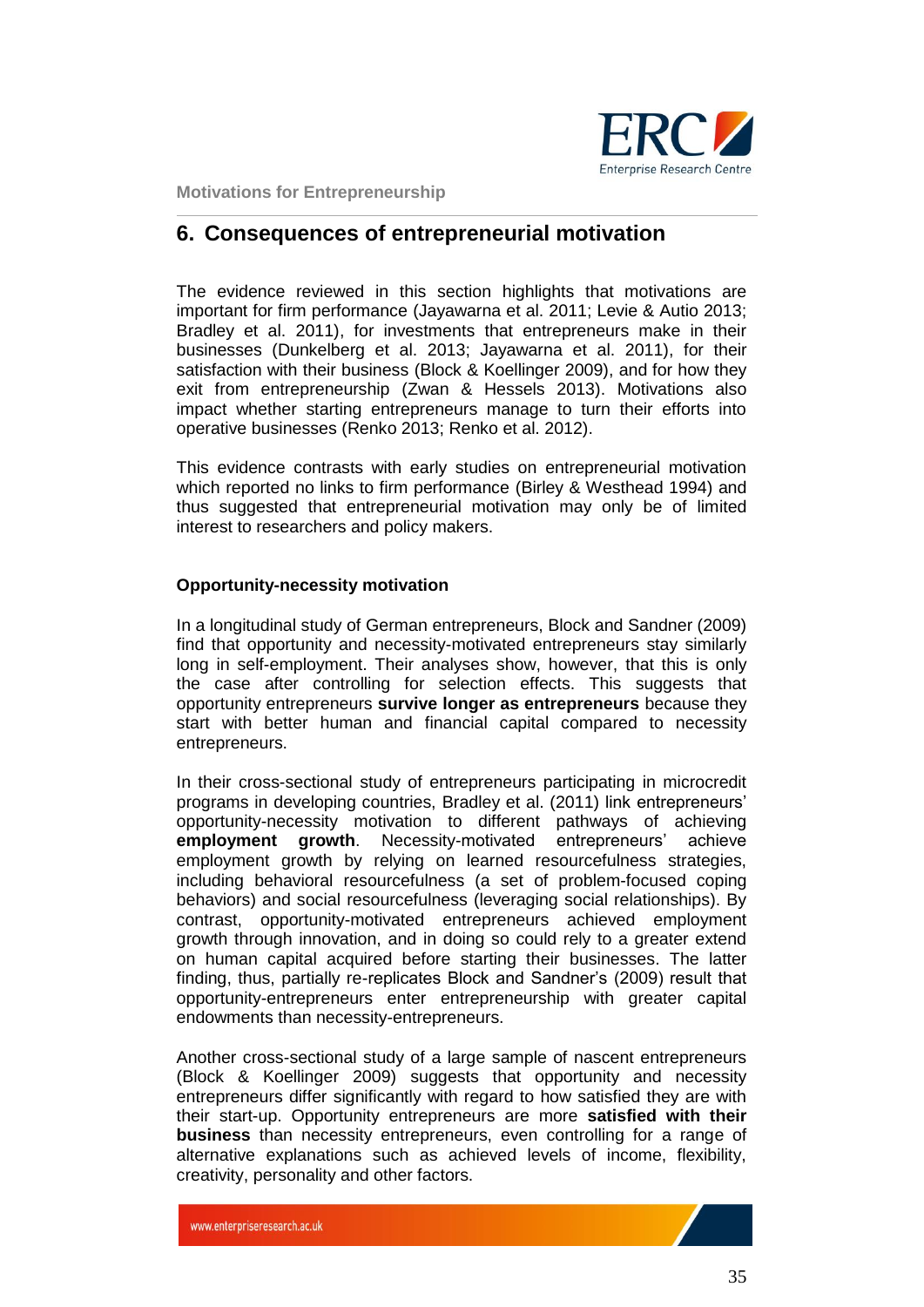

Van der Zwan and Hessels (2013) investigate how motivations relate to **entrepreneurial exit.** They compare data from 35 countries and remark that there appears to be some link between business failure and necessity entrepreneurs, whilst opportunity-motivated entrepreneurs appear more likely to exit through the sale of their venture.

#### **Multi-dimensional motivations**

Renko et al. (2012) and Renko (2013) link the initial start-up motivation to **firm emergence**. Using expectancy theory, they find that a range of startup motivations positively relates to firm emergence through energizing entrepreneurs to expend effort (Renko et al. 2012). They found a particularly strong effect of financial motivations on effort. Renko (2013) identified social entrepreneurs in the PSED. Social compared to commercially oriented peers, social ventures were less likely to become operative businesses – especially if their product was deemed novel. These nascent entrepreneurs appear to face particularly difficult legitimacy challenges and are struggling to recruit, attract funding and secure sales.

Surveying UK entrepreneurs residing in deprived areas, Jayawarna et al. (2011) investigated motivation types and their links to **firm performance**. They found that reluctant entrepreneurs (necessity driven) display no or slow growth, just as convenience (seeking independence/flexibility) and social entrepreneurs do. Those identified as reputation-motivated entrepreneurs display moderate growth, whilst financially-driven entrepreneurs experience "relatively" high growth. Those described as achievement-oriented, learning and earning entrepreneurs report high growth.

Acs et al. (2013) suggest that different initial entrepreneurial motivations may not necessarily result in different **outcomes for society.** They conduct a comparative case study of Grameen Bank' Muhammad Yunnus and Microsoft' Bill Gates and conclude that these entrepreneurs were driven by opposite motives (social vs. financial), yet they both resulted in "highly innovative ventures (that) have created significant economic and social value".

Surveying US new business starters, Dunkelberg et al. (2013) investigate how motivational types may be linked to **investments into the firm**, comparing wealth-motivated entrepreneurs with those who were motivated by non-monetary goals (including achievement and independence motivation). Dunkelberg et al. (2013) observe that those with primarily nonmonetary goals invest more of their own (and their family's) time and money in their firm. A UK study reports somewhat related findings, financially motivated entrepreneurs were described as impatient and making high debt investments, yet investing less of their own time (Jayawarna et al. 2011).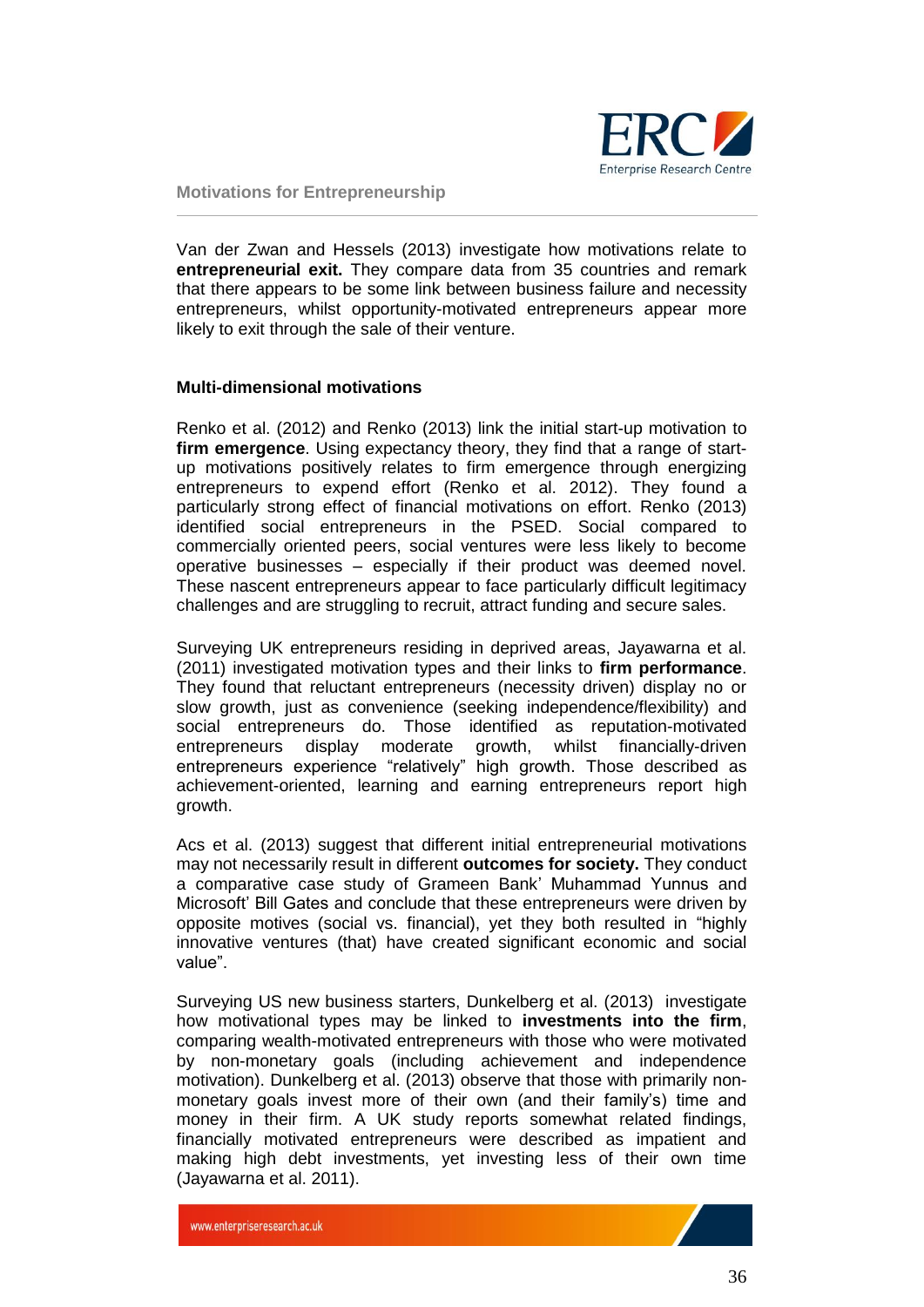

#### **Growth ambitions**

Synthesizing 13 longitudinal studies through meta-analyses, Levie and Autio (2013) conclude that growth ambitions are affecting subsequent **venture growth** (both employment and sales growth). Furthermore, there is some limited evidence that suggests high-growth motivation may be linked to export-orientation (Levie & Autio 2013).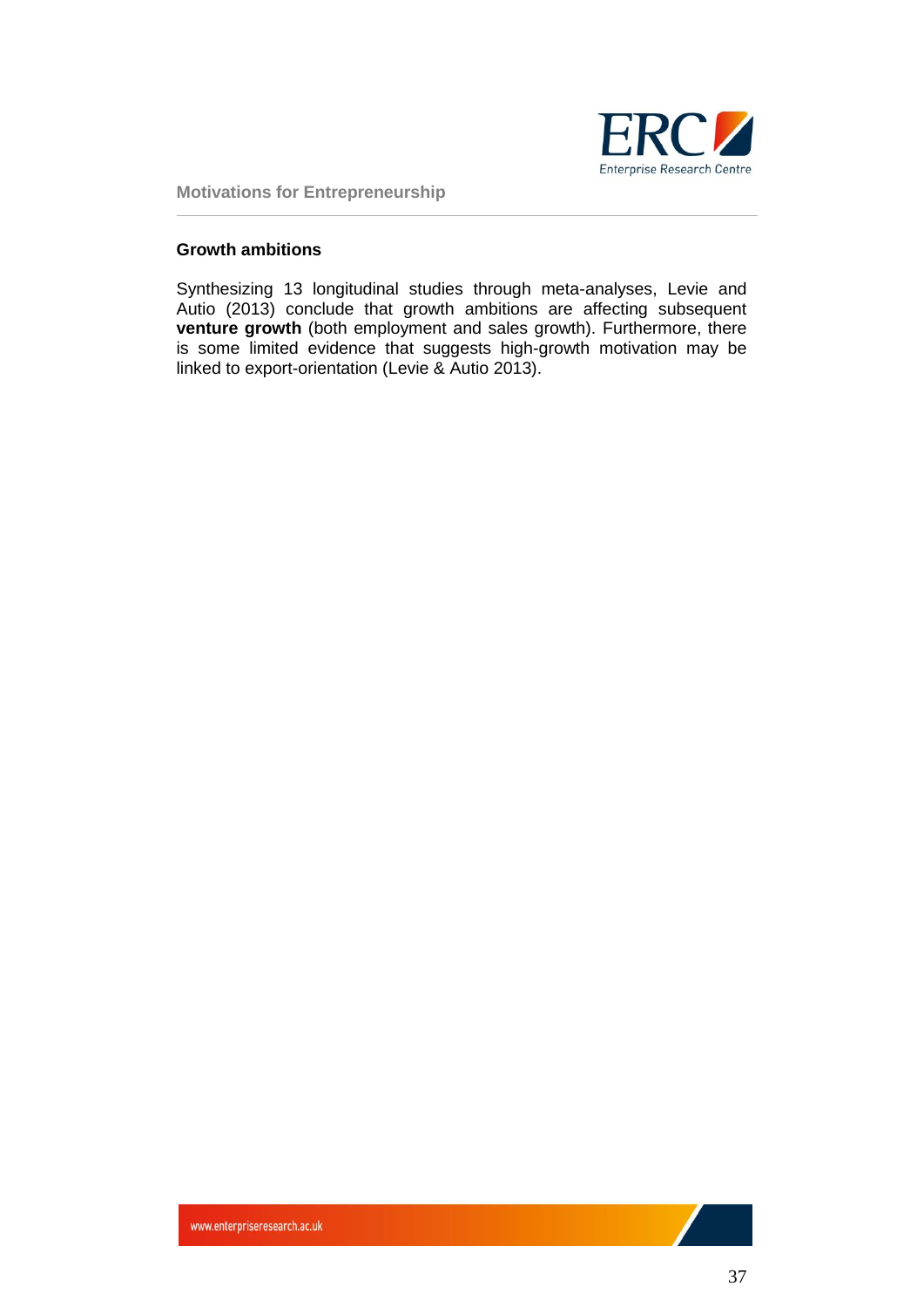

## <span id="page-37-0"></span>**7. Summary and Framework**

This chapter provides a summary of all previous chapters.

**The body of evidence (chapter 2).** Our systematic search for empirical studies on entrepreneurial motivation published over the last five years (2008-2013) retrieved 51 relevant studies (filtered from over 1,200 search results). The evidence base is highly diverse with regard to the types of motivations investigated, samples (nascent, new, established and potential entrepreneurs) and the spectrum of countries in which studies were conducted, yet it shows convergence with regard to typologies of entrepreneurial motivation. This lets us believe that our findings with regard to motivation typologies are robust.

However, we have only weak evidence to date regarding the causality of effects regarding drivers and consequences of entrepreneurial motivation. All studies used a correlational as opposed to an experimental research design, mostly in the form of cross-sectional and sometimes longitudinal designs. This is problematic as some evidence indicates that entrepreneurial motivations may be susceptible to change over time, e.g., because entrepreneurs learn on the job, and due to retrospective bias (Cassar 2007; Williams & Williams 2012). Thus future research on drivers and consequences of entrepreneurial motivations should trace motivations over time in longitudinal, PSED-type studies to gain certainty about the direction of effects. Simultaneously, experimental research manipulating motivations in the lab, e.g. through priming studies, could advance our understanding on drivers and consequences of motivation.

**Typologies of entrepreneurial motivation (chapter 3).** This review revealed a need to go beyond the traditional differentiation of opportunity and necessity motivation. Entrepreneurs can be motivated by both opportunity and necessity, and these broad terms mask many important drivers of entrepreneur's behaviours and decisions. A breadth of studies now investigates motives beyond the simple binary typology of opportunitynecessity. Our review indicates that seven dimensions of entrepreneurial motivation are consistently identified across studies. These are:

- 1. Achievement, challenge & learning,
- 2. Independence & autonomy
- 3. Income security & financial success
- 4. Recognition & status
- 5. Family & roles
- 6. Dissatisfaction
- 7. Community & social motivations

Dimensions 5 to 7 are less often included in research, which suggests an oversight of motivations that are particularly significant to specific populations of entrepreneurs (e.g. female or minority entrepreneurs).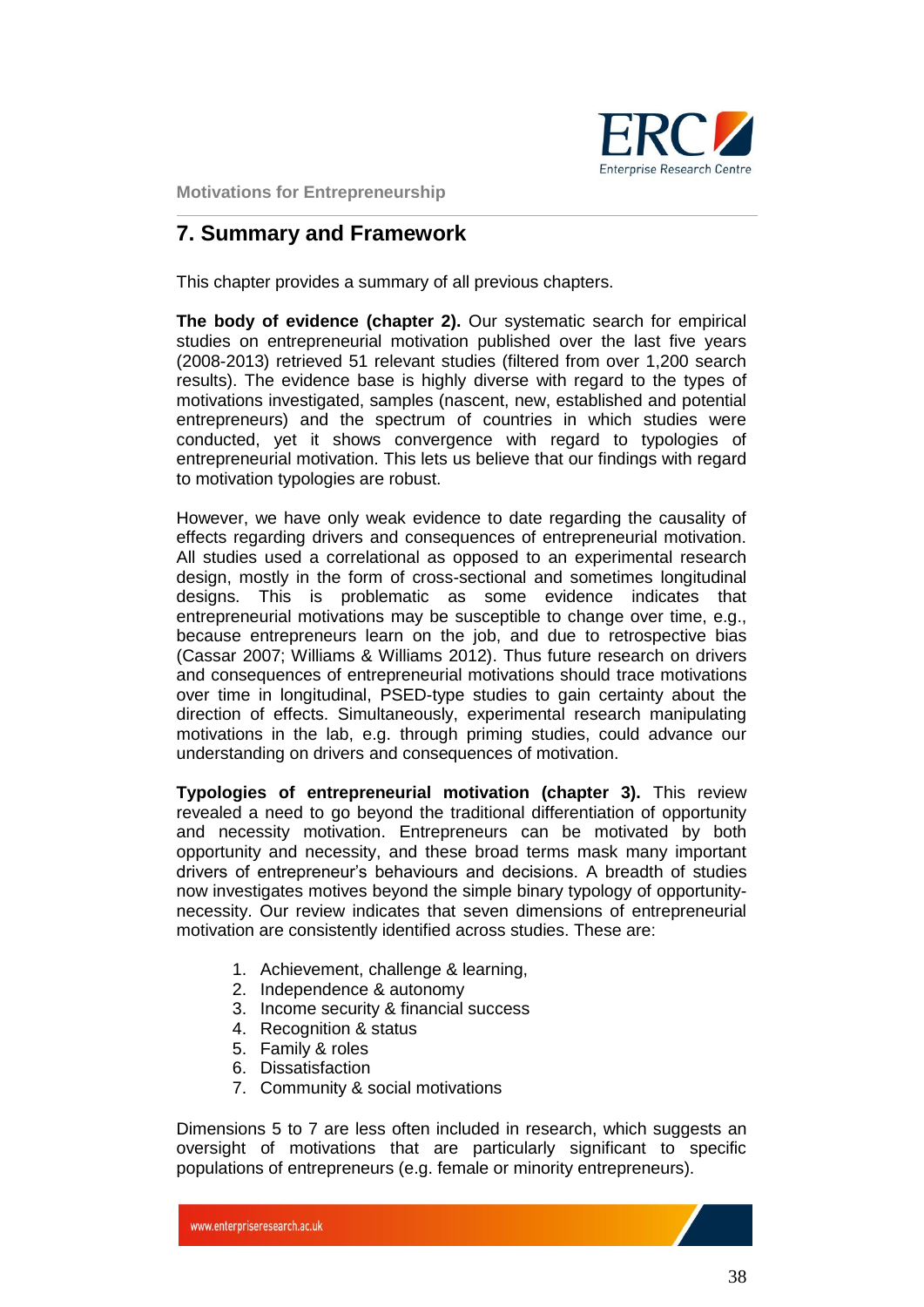

Growth ambitions are largely treated as a separate type of motivation in the studies reviewed here, but appear to be most closely linked to wealthseeking and financial motivation. Given the diversity of motivations amongst entrepreneurs and the high importance that entrepreneurs place on independence, particularly in developed countries such as the UK, future research should investigate when and how entrepreneurs with motivations other than seeking wealth and financial returns develop growth ambitions. This is also pertinent with regard to social entrepreneurs and the scaling of the innovative solutions they may develop as their motivational profile appears to be particularly inconsistent with growth ambitions (given the low emphasis on personal financial returns).

We suggest that future research probes into motivation profiles and differentiates individual- from firm-level goals (e.g. personal financial success and firm growth). Research on motivational profiles would take into account a) the relative importance entrepreneurs ascribe to each aspect of motivation and b) that entrepreneur's motivation is multi-facetted and that certain combinations of motivations (e.g. achievement and financial success vs. achievement and social motivations) are likely to lead to different firm performance outcomes.

In contrast to the large number of studies investigating types of entrepreneurial motivation, research into individual and contextual drivers of entrepreneurial motivation and its consequences is relatively scarce.

**Drivers of entrepreneurial motivation (chapters 4 and 5)**. We differentiated individual drivers of entrepreneurial motivation from contextual drivers. Individual drivers are factors related to the entrepreneur and his/her business, whilst contextual drivers refer to regional and national characteristics including macro-economic variables (GDP), formal institutions (such as welfare systems and property rights), and informal institutions/national culture.

Gender, education and age appear to have closely intertwined effects on entrepreneurial motivation, for example, some studies suggest that the effects of age and education on entrepreneurial motivation depend on gender. Nevertheless, most studies investigate the effects of gender, education and age in isolation. These suggest that women start businesses for somewhat different reasons than their male counterparts. Autonomy/flexibility and social motives play, relatively speaking, a greater role for women than for men. Evidence on gender and growth ambitions is mixed. Education appears to have a positive effect on opportunity, necessity, social entrepreneurship and on growth ambitions. Necessity entrepreneurs tend to be somewhat older than opportunity-motivated entrepreneurs, and age is also related to other motivations although those relationships are also contingent on gender. There was no evidence for a systematic relationship between age and growth ambitions.

Evidence linking racial and ethnic background to entrepreneurs' motivation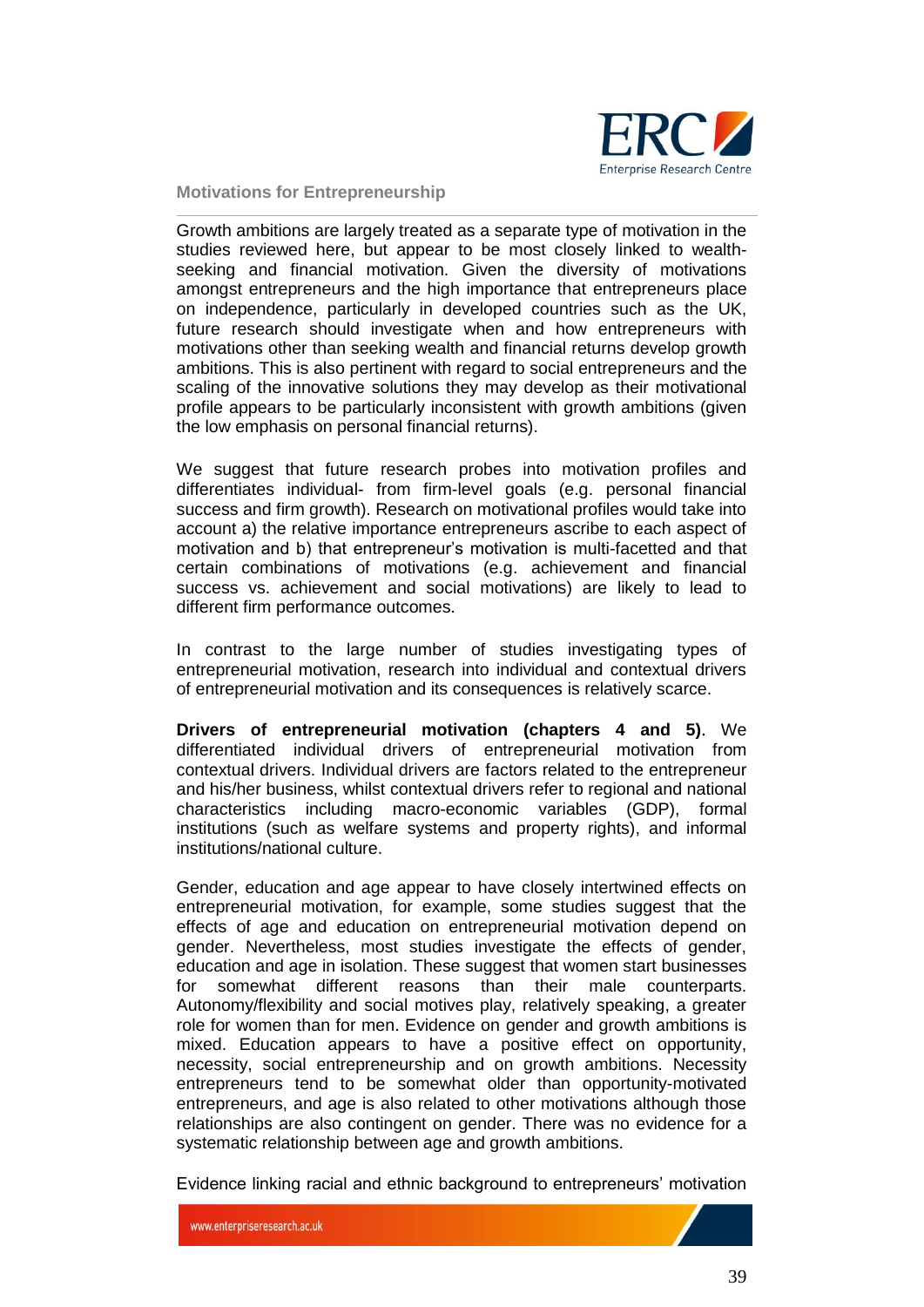

is scarce and too limited to draw general conclusions. Two studies suggests the importance of differentiating between mobility and ethnicity (Levie & Hart 2011; Levie & Hart 2013). Similarly, only few studies investigated entrepreneurs' personality traits and values in relation to their motivation and these studies were highly diverse, making it difficult to draw more general conclusions.

Evidence on how resources may impact motivations is equally scarce and mixed at the individual-level. Two studies suggesting links of resourcescarcity to wealth and financial motivations. Evidence from country- and regional level studies is somewhat more consistent – although it is also only based on a relatively small number of studies. It indicates that resource-poor contexts are related to necessity-motivated, increase-wealth opportunity-motivated and socially-motivated early-stage entrepreneurship. Independence-motivated entrepreneurship and growth ambitions tend to be more common in resource-rich context.

We found no studies investigating direct impacts of economic recession or the level of unemployment on entrepreneurial motivations, although some descriptive findings suggest that motivations may be sensitive to recession effects.

The effect of government intervention (including a country's level of welfare spending and regulation) on opportunity- and necessity-motivated entrepreneurship is conflicting. For growth-motivation, the effects of greater government intervention appear to be negative, presumably because the welfare state provides other, easier income options and more regulation deters growth motivation.

With regard to broad institutional quality, including government effectiveness, the rule of law and the protection of property rights, the findings are mixed. Some results suggest positive effects of elements of the rule of law and property rights on opportunity entrepreneurship and negative effects on necessity entrepreneurship. However, the diversity in measures of institutions, entrepreneurship and samples of countries make it difficult to draw definite conclusions. By comparison, findings for growth ambitions are clearer, entrepreneurs develop stronger growth aspirations in countries with a stronger rule of law. Such institutions enable entrepreneurs to appropriate the returns from their activity, and a strong rule of law increases predictability and lowers transaction costs.

Only very few studies link informal institutions including national and regional culture to entrepreneurial motivation. These studies suggest that independence-motivated and growth-motivated entrepreneurs thrive in cultures in which social relationships are important (i.e. socially supportive and collectivist cultures). There is also a strong facilitation effect of low levels of corruption for growth motivated entrepreneurship.

**Consequences of entrepreneurial motivations (chapter 6).** Collectively,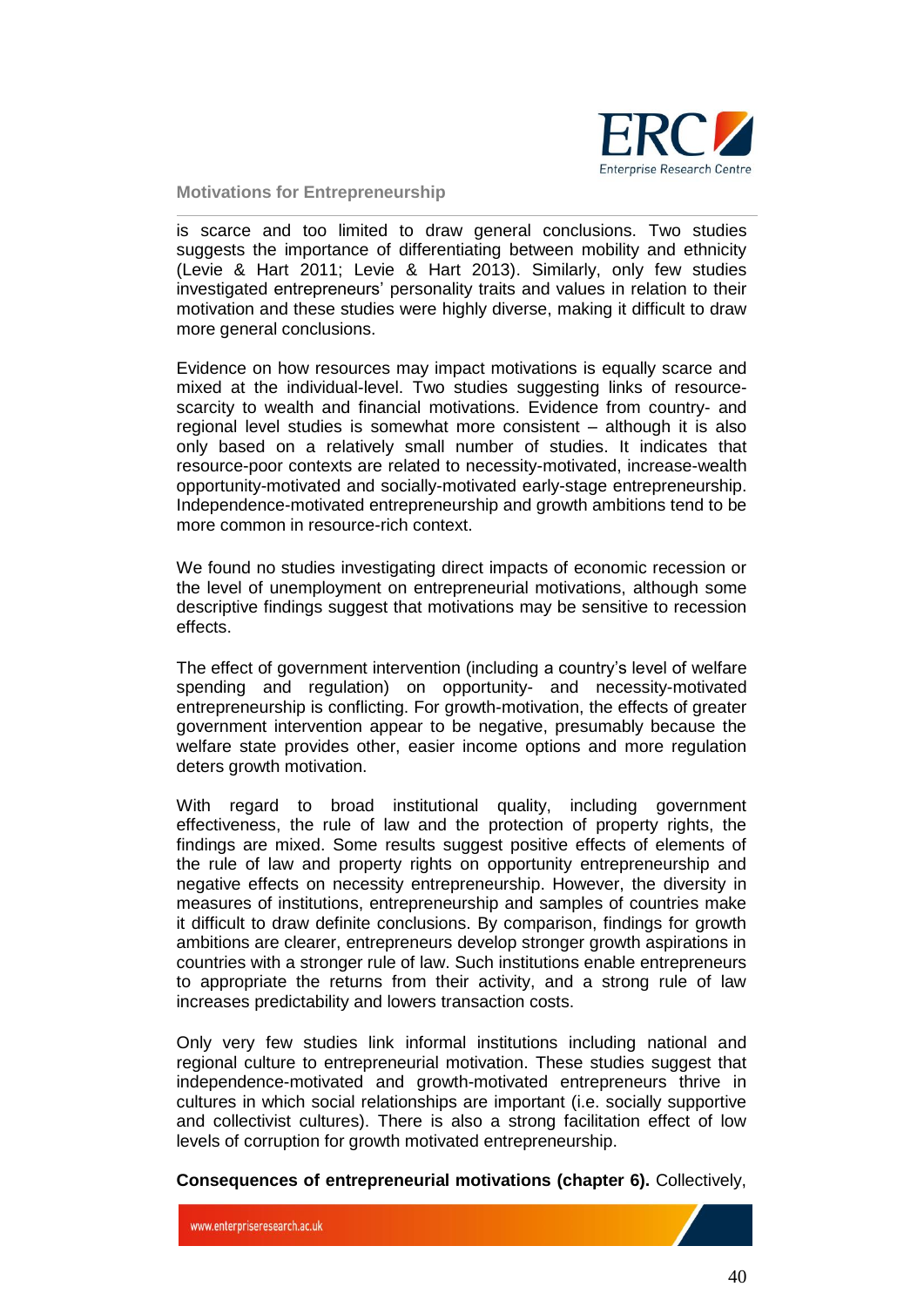

the evidence reviewed in this report suggests that motivations are significant for our understanding of the process and outcomes of entrepreneurship. Research found links of motivations to entrepreneurs firms' performance, their investment behaviour, their success in turning start-up efforts into operative businesses, their satisfaction with their business, and for how they exist from entrepreneurship. This contrasts, with early studies on entrepreneurial motivation which reported no links to firm performance (Birley & Westhead 1994) and thus suggested that entrepreneurial motivation may only be of limited interest to researchers and policy makers.

**Motivation in context.** Although we focused on motivation in this report, it should be clear that enhancing motivations alone is not a useful route to generating more, or more high-quality entrepreneurs. Entrepreneurs' motivation is one factor alongside skill, education, other personality characteristics, firm and industry-characteristics that impacts the success of start-ups and the growth of businesses. Thus, entrepreneurial motivations should be seen in the context of other aspects of the entrepreneurial process and enablers in the entrepreneurs' environment.

Our results, furthermore, suggest that aspects of the wider and immediate context the entrepreneur operates in may indeed shape his/her motivation. One unexpected finding in this regard is the potential link between increase-wealth motivations and growth ambitions to low resource positions of the entrepreneur. Such findings indicate that we understand entrepreneurial motivations not as well as we think.

Figure 1 offers a **framework for future research** based on the review findings. We describe it moving from left to right through the figure.

Firstly, the framework suggests that motivation, that is the entrepreneur's willingness to expend effort to achieve certain goals that are important to him/her, is a function of his/her goals and the personal and market context that s/he faces, both of which may change over time. Take the example of a young mother on maternity leave from a well-paid managerial job. She has low opportunity costs and likely a good resource position and thus may decide to pursue a social project. By contrast, a young mother on leave from a poorly paid job may need to set up a home-based business to generate additional income for her family.

Secondly, the upper left-hand side incorporates the notion that motivation is multi-dimensional (indicated by the sub-divisions within each circle) and that personal motivations of the entrepreneur may or may not overlap with goals for the firm. The latter goals may be co-determined by co-owners and important resource providers (e.g., banks) or customers. Thus, as the double-headed arrows indicate there is room for goal conflicts between personal and firm goals. For example, the firm may need to grow and hire employees to be financial viable through economies of scale, yet this goal may conflict with the entrepreneurs' goal of achieving greater independence and autonomy through becoming an entrepreneur. Similarly,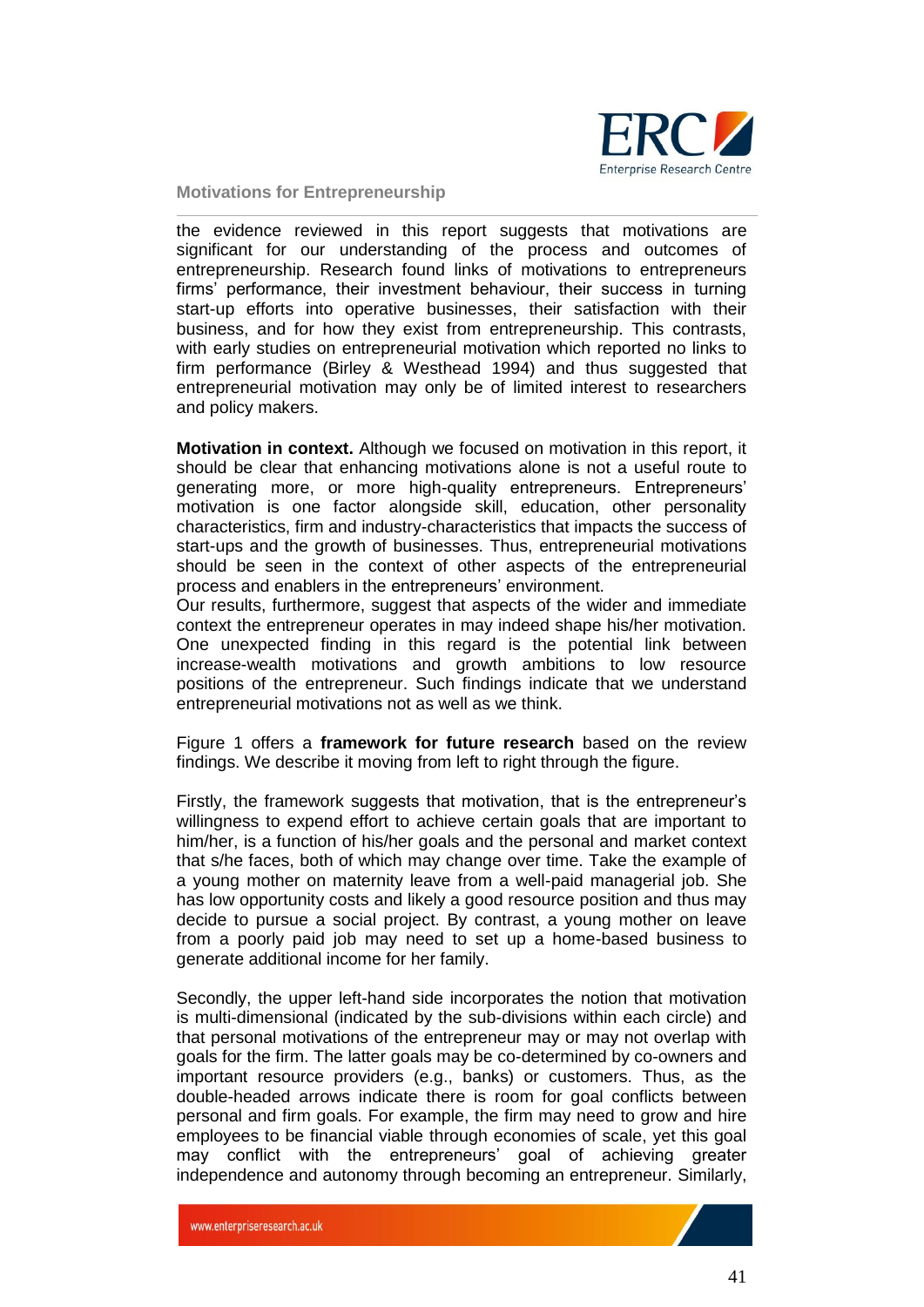

there may be goal conflict arising amongst the multiple goals motivating entrepreneurial activity. That is the sub-divisions of each circle may be in conflict with each other. For example, fulfilling achievement motivations to experience challenge and learn new things through experimenting with new ways of doing business may conflict with goals around continuing a family tradition which may set boundaries on the type and scope of entrepreneurial activities.

Thirdly, the framework recognises that differences in motivation impact entrepreneurs'' strategic decision and through this impact firm performance. This is in line with studies reviewed in chapter 6, which for instance highlight different propensities to innovate and differences in resource-acquisitions for necessity- and opportunity-motivated entrepreneurs. Again, we do not assume that motivation is the sole determinant of strategic decisions or firm performance, but that other personal, firm and market-related aspects will also be important.

Finally, the framework implies for researchers that if entrepreneur and firm goals are multi-dimensional in nature, perhaps firm performance measures should also be multidimensional. In part this echo's the call of social entrepreneurship researchers to consider social value creation next to economic value creation. Yet the implied multiple dimensions could be broader in correspondence with the typology of motivation and may include aspects such as entrepreneurs' satisfaction with autonomy achieved through being an entrepreneur next to more traditional criteria such as financial performance and venture growth.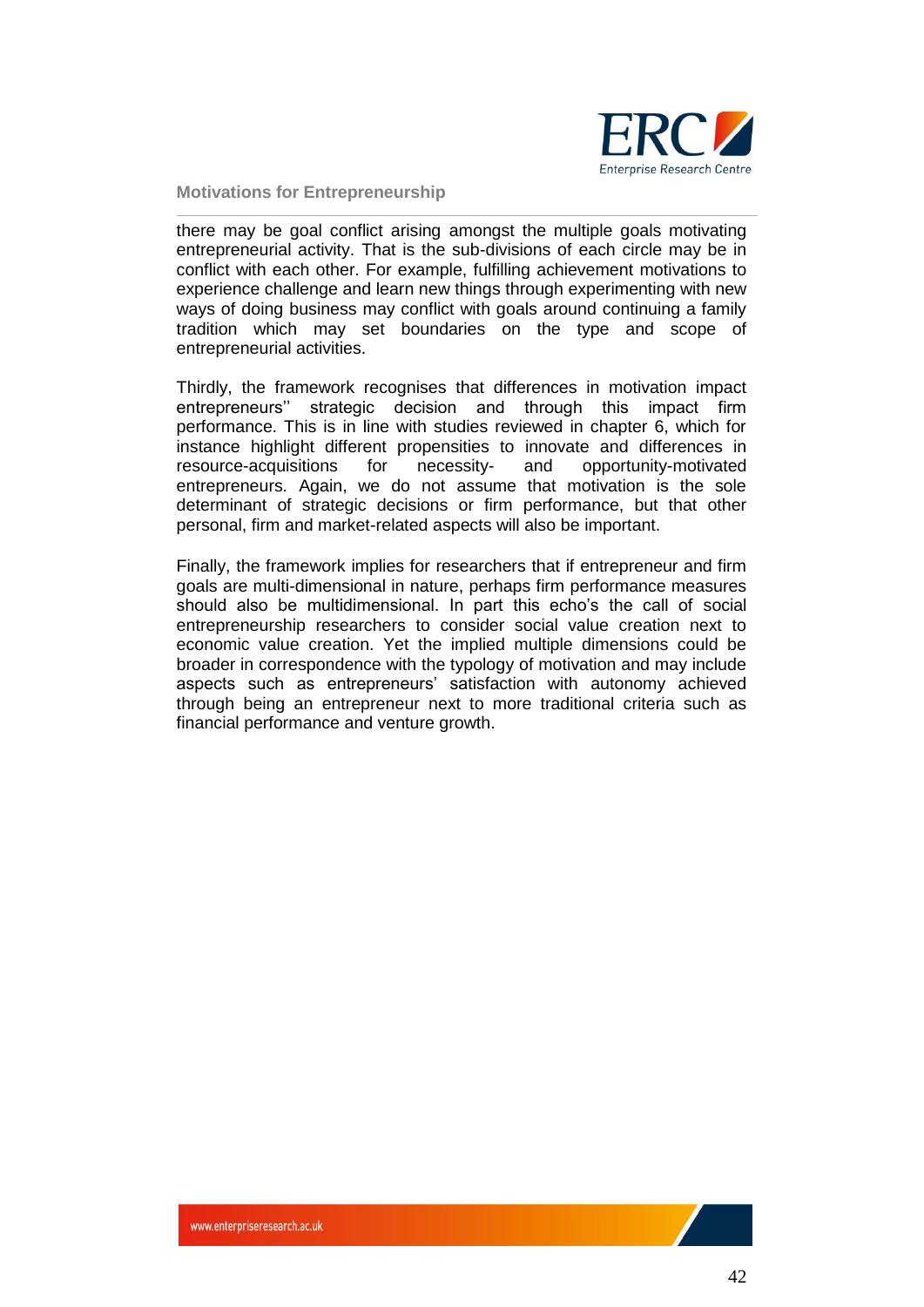

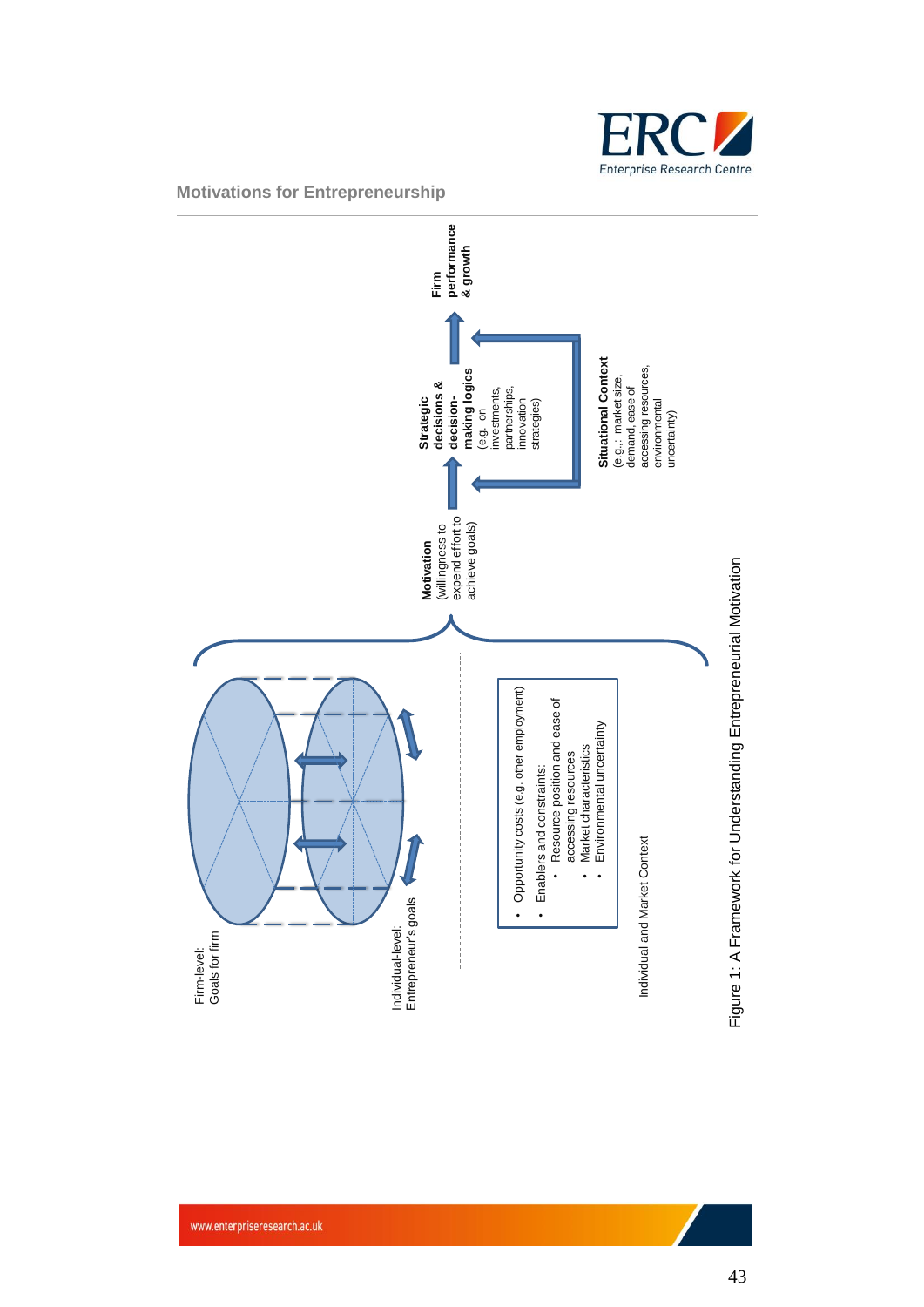

#### <span id="page-43-0"></span>**References**

- Acs, Z.J., Boardman, M.C. & McNeely, C.L., 2013. The social value of productive entrepreneurship. *Small Business Economics*, 40(3), pp.785–796.
- Akehurst, G., Simarro, E. & Mas‐Tur, A., 2012. Women entrepreneurship in small service firms: motivations, barriers and performance. *The Service Industries Journal*, 32(15), pp.2489–2505.
- Allinson, G. et al., 2013. *Understanding growth in microbusinesses*, BIS research paper number 114.
- Amorós, J.E., Cristi, O. & Minniti, M., 2009. Driving forces behind entrepreneurship: Differences in entrerpeneurship rate level and its volatility across countries. *Frontiers of Entrepreneurship Research*, 29(16), p.2.
- Amway, 2013. *Amway Global Entrepreneurship Report 2013*, Available at: www.amwayentrepreneurshipreport.tum.de.
- Autio, E., Pathak, S. & Wennberg, K., 2013. Consequences of cultural practices for entrepreneurial behaviors. *Journal of International Business Studies*, 44(4), pp.334–362.
- Aziz, N. et al., 2013. Entrepreneurial Motives and Perceived Problems: An Empirical Study of Entrepreneurs in Kyrgyzstan. *International Journal of Business Research*, 18(2).
- Bardi, A. & Schwartz, S.H., 2003. Values and behavior: strength and structure of relations. *Personality and Social Psychology Bulletin*, 29(10), pp.1207–1220.
- Benzing, C. & Chu, H.M., 2009. A comparison of the motivations of small business owners in Africa. *Journal of Small Business and Enterprise Development*, 16(1), pp.60–77.
- Benzing, C., Chu, H.M. & Kara, O., 2009. Entrepreneurs in Turkey: A Factor Analysis of Motivations, Success Factors, and Problems. *Journal of Small Business Management*, 47(1), pp.58–91.
- Birley, S. & Westhead, P., 1994. A taxonomy of business start-up reasons and their impact on firm growth and size. *Journal of Business Venturing*, 9(1), pp.7–31.
- Block, J. & Koellinger, P., 2009. I can't get no satisfaction—Necessity entrepreneurship and procedural utility. *Kyklos*, 62(2), pp.191–209.
- Block, J. & Sandner, P., 2009. Necessity and opportunity entrepreneurs and their duration in self-employment: evidence from German micro data. *Journal of Industry, Competition and Trade*, 9(2), pp.117–137.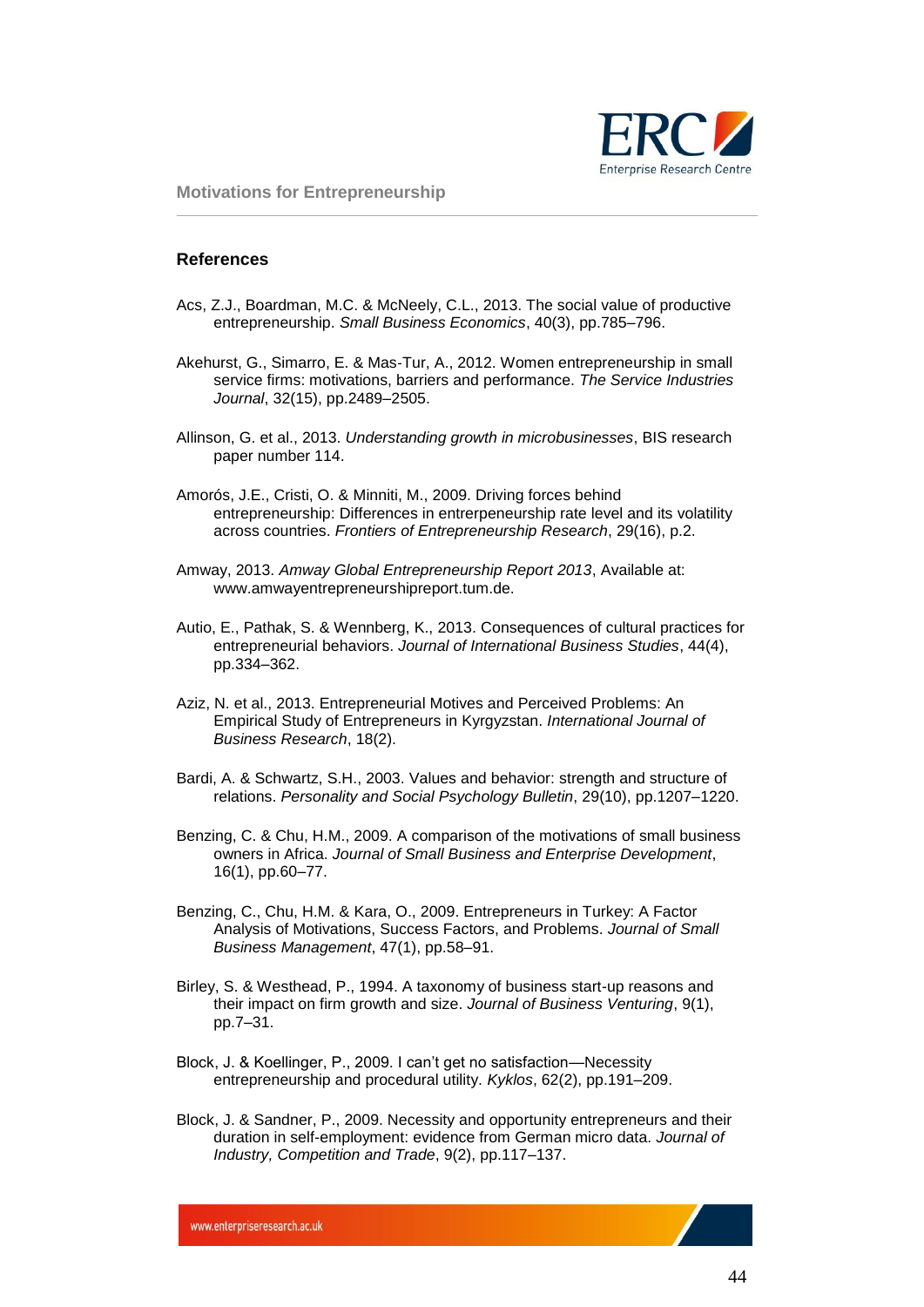

- Bosma, N., Wennekers, S. & Amorós, J.E., 2011. *Entrepreneurs and Entrepreneurial Employees Across the Globe 2011 Extended Report: Entrepreneurs and Entrepreneurial Employees*, Available at: http://www.gemconsortium.org/docs/2200/gem-2011-global-report-extended.
- Bowen, H.P. & De Clercq, D., 2008. Institutional context and the allocation of entrepreneurial effort. *Journal of International Business Studies*, 39(4), pp.747–767.
- Bradley, S.W. et al., 2011. Self-Employed or Employing Others? Pre-Entry Capabilities, Entrepreneurial Action, and the Learned Resourcefulness of Microcredit Firm Founders. *Frontiers of Entrepreneurship Research*, 31(19), p.2.
- Cassar, G., 2007. Money, money, money? A longitudinal investigation of entrepreneur career reasons, growth preferences and achieved growth. *Entrepreneurship Regional Development*, 19(1), pp.89–107.
- Center for High-Impact Entrepreneurship, 2011. *2011 High-Impact Entrepreneurship Global Report*,
- Curtin, R., 2012. *Panel Study of Entrepreneurial Dynamics II: Codebook*, Michigan. Available at: http://www.psed.isr.umich.edu/psed/data.
- Dej, D., Stephan, U. & Gorgievski, M., 2012. Subjective entrepreneurial success: Development of a multi dimensional measurement instrument. In *Academy of Management Annual Meeting*. Boston, MA.
- Delmar, F. & Wiklund, J., 2008. The Effect of Small Business Managers ' on Firm Growth : A Longitudinal Study. *Entrepreneurship Theory and Practice*, pp.437–458.
- DG-Enterprise, 2012. *Flash Eurobarometer 354: ENTREPRENEURSHIP IN THE EU AND BEYOND*, Available at: ec.europa.eu/public\_opinion/flash/fl\_354\_en.pdf.
- Dunkelberg, W. et al., 2013. Do entrepreneurial goals matter? Resource allocation in new owner-managed firms. *Journal of Business Venturing*, 28(2), pp.225– 240.
- Edelman et al., 2010. Start-up Motivations and Growth Intentions of Minority Nascent Entrepreneurs. *Journal of Small Business Management*, 48(2), pp.174–196.
- Elliot, A.J., 2008. *Handbook of approach and avoidance motivation*, CRC Press.
- Esping-Andersen, G., 1999. *Social Foundation of Postindustrial Economies,*, Oxford: Oxford University Press.
- Estrin, S., Korosteleva, J. & Mickiewicz, T., 2013. Which institutions encourage entrepreneurial growth aspirations? *Journal of Business Venturing*, 28(4),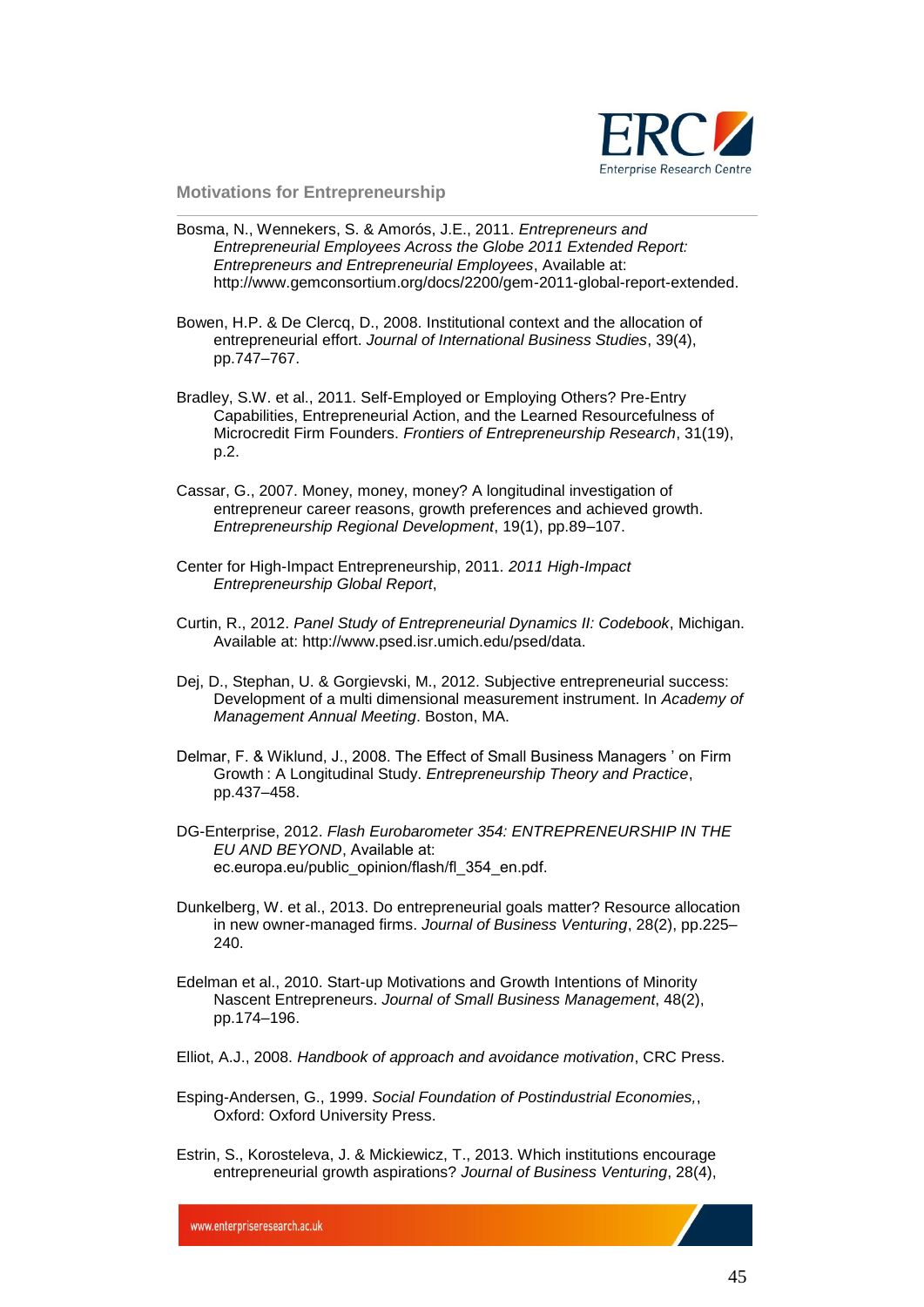

pp.564–580.

- Estrin, S., Mickiewicz, T. & Stephan, U., 2013. Entrepreneurship, Social Capital, and Institutions: Social and Commercial Entrepreneurship Across Nations. *Entrepreneurship Theory and Practice*, 37(3), pp.479–504.
- Fernández-Serrano, J. & Romero, I., 2012. Entrepreneurial quality and regional development: Characterizing SME sectors in low income areas\*. *Papers in Regional Science*, 92(3), p.no–no.
- Friedman, B.A. et al., 2012. Predictors of Students ` Desire to be an Entrepreneur : Kyrgyzstan , Georgia , and the United States. *Eurasian Journal of Business and Economics*, 5(9), pp.129–140.
- Giacomin, O. et al., 2011. Entrepreneurial intentions, motivations and barriers: Differences among American, Asian and European students. *International Entrepreneurship and Management Journal*, 7(2), pp.219–238.
- Gorgievski, M., Ascalon, M.E. & Stephan, U., 2011. Small business owners' success criteria, a values approach to personal differences. *Journal of Small Business Management*, 49(2), pp.207 – 232.
- Hansen, B. & Hamilton, R.T., 2011. Factors distinguishing small firm growers and non-growers. *International Small Business Journal*, 29(3), pp.278–294.
- Hart, M. et al., 2010. Gender, Resource Acquisition and Expected Future Size of Start-ups in the United Kingdom. In *Institute for Small Business and Entrepreneurship Conference*. London.
- Hayter, C.S., 2011. In search of the profit-maximizing actor: motivations and definitions of success from nascent academic entrepreneurs. *Journal of Technology Transfer*, 36(3), pp.340–352.
- Hechavarria, D.M. & Reynolds, P.D., 2009. Cultural norms & business start-ups: the impact of national values on opportunity and necessity entrepreneurs. *International Entrepreneurship and Management Journal*, 5(4), pp.417–437.
- Hessels, J., Gelderen, M. & Thurik, R., 2008. Entrepreneurial aspirations, motivations, and their drivers. *Small Business Economics*, 31(3), pp.323– 339.
- Hirschi, A. & Fischer, S., 2013. Work values as predictors of entrepreneurial career intentions. *Career Development International*, 18(3), pp.216–231.
- Jayawarna, D., Rouse, J. & Kitching, J., 2011. Entrepreneur motivations and life course. *International Small Business Journal*, 31(1), pp.34–56.
- Kautonen, T., 2008. Understanding the older entrepreneur: Comparing third age and prime age entrepreneurs in Finland. *International Journal of Business Science and Applied Management*, 3(3), pp.3–13.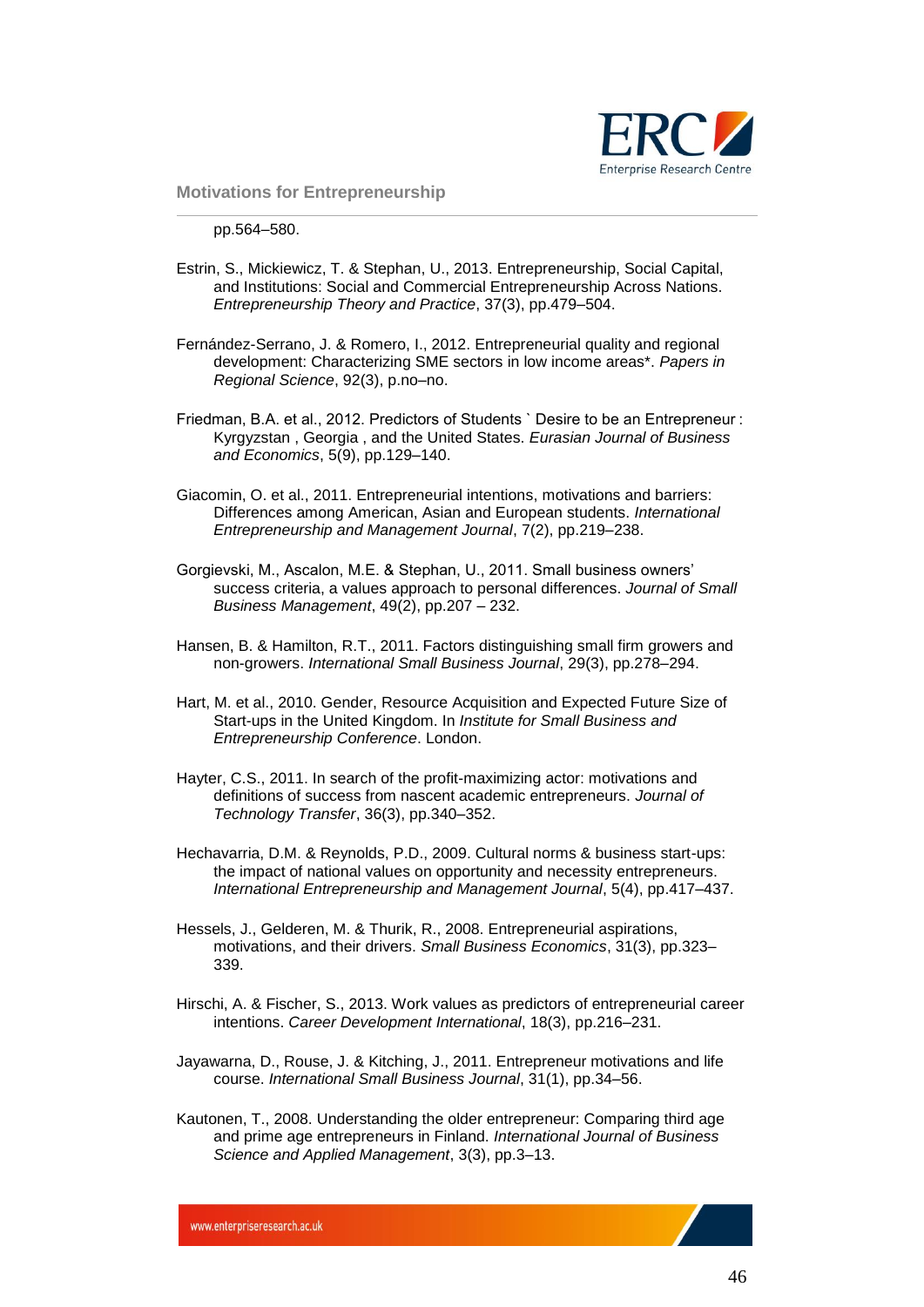

- Levie, J. & Autio, E., 2013. Growth and growth intentions. , (1), pp.1–44. Available at: http://enterpriseresearch.ac.uk/publications/erc-white-papers/.
- Levie, J. & Hart, M., 2011. Business and social entrepreneurs in the UK: Gender, context and commitment. *International Journal of Gender and Entrepreneurship*, 3(3), pp.200–217.
- Levie, J. & Hart, M.M., 2013. The contribution of migrants and ethnic minorities to entrepreneurship in the United Kingdom. In M. Minniti, ed. *The Dynamics of Entrepreneurial Activity*. Oxford: Oxford University Press, pp. 101–123.
- Lukes, M. & Stephan, U., 2012. Nonprofit leaders and for-profit entrepreneurs: similar people with different motivation. *Ceskoslovenska psychologie*, 56(1), pp.41–55.
- McGowan, P. et al., 2012. Female entrepreneurship and the management of business and domestic roles: Motivations, expectations and realities. *Entrepreneurship & Regional Development*, 24(1-2), pp.53–72.
- McMullen, J.S., Bagby, D.R. & Palich, L.E., 2008. Economic freedom and the motivation to engage in entrepreneurial action. *Entrepreneurship Theory and Practice*, 32(5), pp.875–895.
- Renko, M., 2013. Early Challenges of Nascent Social Entrepreneurs. *Entrepreneurship Theory and Practice*, 37(5), pp.1045–1069.
- Renko, M., Kroeck, K.G. & Bullough, A., 2012. Expectancy theory and nascent entrepreneurship. *Small Business Economics*, 39(3), pp.667–684.
- Reynolds, P.D. & Curtin, R.T., 2008. Business Creation in the United States: Panel Study of Entrepreneurial Dynamics II Initial Assessment. *Foundations and Trends in Entrepreneurship*, 4(3), pp.155–307.
- Shinnar, R.S. & Young, C.A., 2008. Hispanic Immigrant Entrepreneurs in the Las Vegas Metropolitan Area: Motivations for Entry into and Outcomes of Self-Employment\*. *Journal of Small Business Management*, 46(2), pp.242–262.
- Stephan, U. & Uhlaner, L.M., 2010. Performance-based vs socially supportive culture: A cross-national study of descriptive norms and entrepreneurship. *Journal of International Business Studies*, 41(8), pp.1347–1364.
- Stoner, C.R. & Fry, F.L., 1982. The entrepreneurial decision: Dissatisfaction or opportunity. *Journal of Small Business Management*, pp.39–44.
- Terjesen, S. & Amorós, J.E., 2010. Female entrepreneurship in Latin America and the Caribbean: Characteristics, drivers and relationship to economic development. *European Journal of Development Research*, 22(3), pp.313– 330.
- Tyszka, T. et al., 2011. Motivation, self-efficacy, and risk attitudes among entrepreneurs during transition to a market economy. *The Journal of Socio-*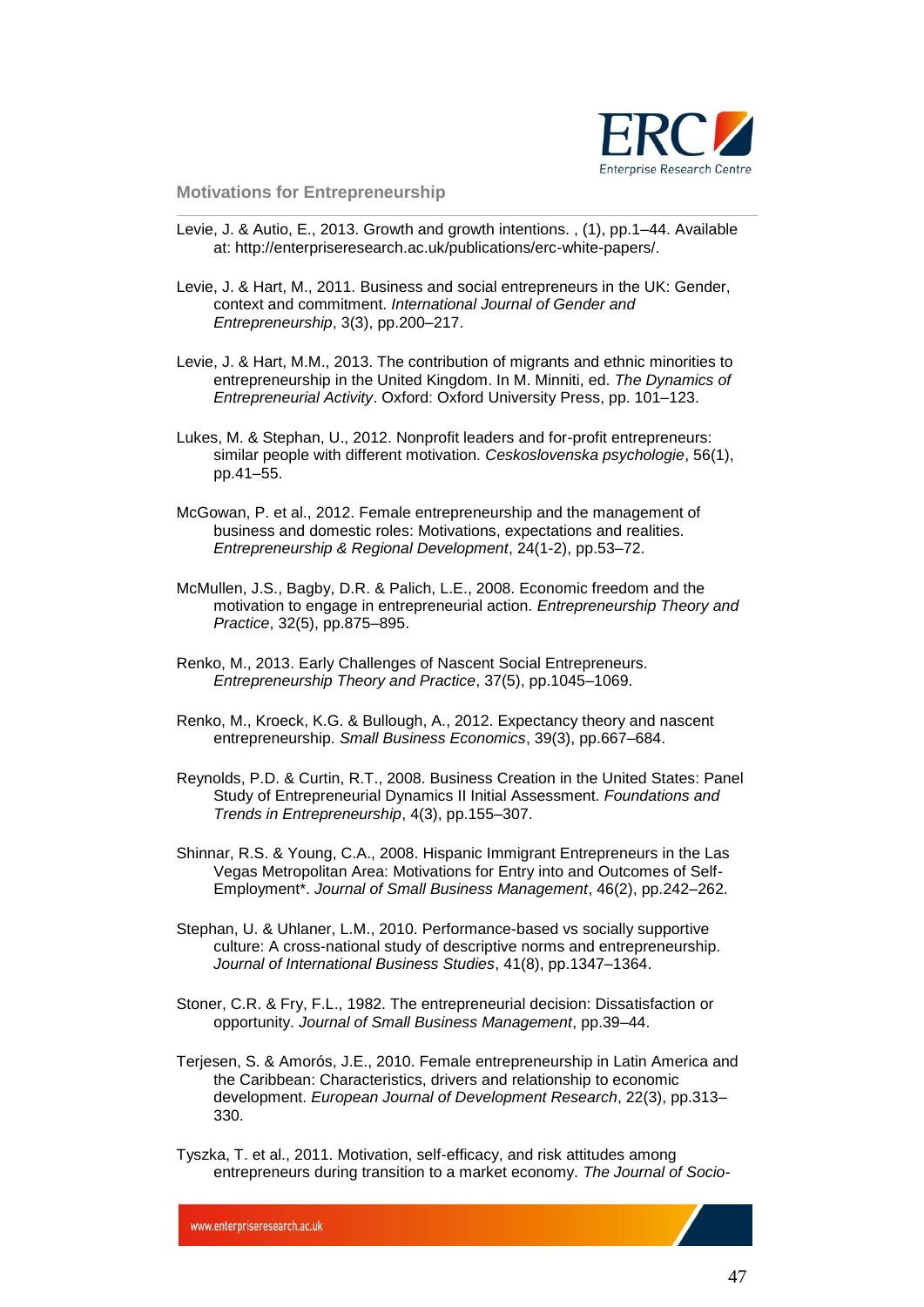

*Economics*, 40(2), pp.124–131.

- Uddin, R. & Kanti, T., 2013. Motivation , Success Factors and Challenges of Entrepreneurs in Khulna City of Bangladesh. *European Journal of Business and Management*, 5(16), pp.148–157.
- Verheul, I. et al., 2010. Factors influencing the entrepreneurial engagement of opportunity and necessity entrepreneurs. *EIM Research Reports H*, 201011, pp.1–24.
- Wadhwa, V., Aggarwal, R. & Salkever, A., 2009. The Anatomy of an Entrepreneur - Family Background and Motivation. *The Kauffman Foundation*, (July).
- Williams, N. & Williams, C.C., 2012. Evaluating the socio-spatial contingency of entrepreneurial motivations: A case study of English deprived urban neighbourhoods. *Entrepreneurship & Regional Development*, 24(7-8), pp.661–684.
- Zwan, P. Van Der & Hessels, J., 2013. Start-up motivation and ( in ) voluntary exit. Panteia/EIM Research reports and Scales Papers, H201309. Rotterdam.

.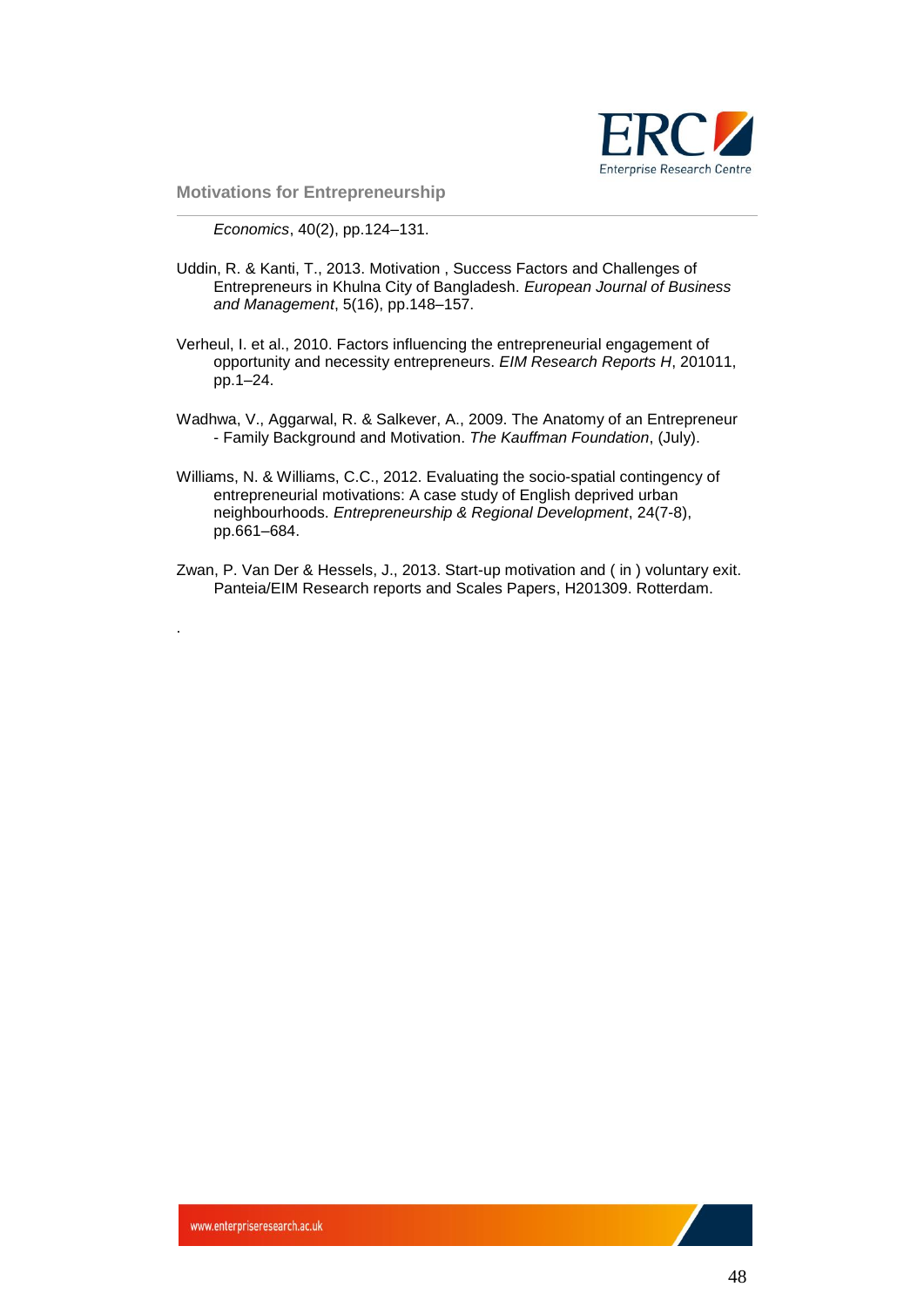

#### <span id="page-48-0"></span>**Appendix 1: Studies included in the Review**

This appendix contains the 51 references included in the literature review

- Acs, Z. J., Boardman, M. C., & McNeely, C. L. (2013). The social value of productive entrepreneurship. Small Business Economics, 40(3), 785–796. doi:10.1007/s11187-011-9396-6
- Akehurst, G., Simarro, E., & Mas‐Tur, A. (2012). Women entrepreneurship in small service firms: motivations, barriers and performance. The Service Industries Journal, 32(15), 2489–2505. doi:10.1080/02642069.2012.677834
- Allinson, G., Braidford, P., Houston, M., & Stone, I. (2013). Understanding growth in microbusinesses. BIS research paper number 114.
- Amorós, J. E., Cristi, O., & Minniti, M. (2009). Driving forces behind entrepreneurship: Differences in entrepreneurship rate level and its volatility across countries. Frontiers of Entrepreneurship Research, 29(16), 2.
- Amway. (2013). Amway Global Entrepreneurship Report 2013.
- Autio, E., Pathak, S., & Wennberg, K. (2013). Consequences of cultural practices for entrepreneurial behaviors. Journal of International Business Studies, 44(4), 334–362. doi:10.1057/jibs.2013.15
- Aziz, N., Friedman, B. A., Bopieva, A., & Keles, I. (2013). Entrepreneurial Motives and Perceived Problems: An Empirical Study of Entrepreneurs in Kyrgyzstan. International Journal of Business Research, 18(2).
- Benzing, C., & Chu, H. M. (2009). A comparison of the motivations of small business owners in Africa. Journal of Small Business and Enterprise Development, 16(1), 60–77. doi:10.1108/14626000910932881
- Benzing, C., Chu, H. M., & Kara, O. (2009). Entrepreneurs in Turkey: A Factor Analysis of Motivations, Success Factors, and Problems. Journal of Small Business Management, 47(1), 58–91. doi:10.1111/j.1540-627X.2008.00262.x
- Block, Joern, & Koellinger, P. (2009). I can't get no satisfaction—Necessity entrepreneurship and procedural utility. Kyklos, 62(2), 191–209.
- Block, Jörn, & Sandner, P. (2009). Necessity and opportunity entrepreneurs and their duration in self-employment: evidence from German micro data. Journal of Industry, Competition and Trade, 9(2), 117–137.
- Bowen, H. P., & De Clercq, D. (2008). Institutional context and the allocation of entrepreneurial effort. Journal of International Business Studies, 39(4), 747– 767.
- Bradley, S. W., McMullen, J. S., Atmadja, A., Simiyu, E., & Artz, K. (2011). Self-Employed or Employing Others? Pre-Entry Capabilities, Entrepreneurial Action, and the Learned Resourcefulness of Microcredit Firm Founders. Frontiers of Entrepreneurship Research, 31(19), 2.
- Center for High-Impact Entrepreneurship. (2011). 2011 High-Impact Entrepreneurship Global Report.
- Dej, D., Stephan, U., & Gorgievski, M. (2012). Subjective entrepreneurial success: Development of a multi dimensional measurement instrument. In Academy of Management Annual Meeting. Boston, MA.
- Delmar, F., & Wiklund, J. (2008). The Effect of Small Business Managers ' on Firm Growth : A Longitudinal Study. Entrepreneurship Theory and Practice, 437– 458.
- DG-Enterprise. (2012). Flash Eurobarometer 354: ENTREPRENEURSHIP IN THE EU AND BEYOND.
- Dunkelberg, W., Moore, C., Scott, J., & Stull, W. (2013). Do entrepreneurial goals matter? Resource allocation in new owner-managed firms. Journal of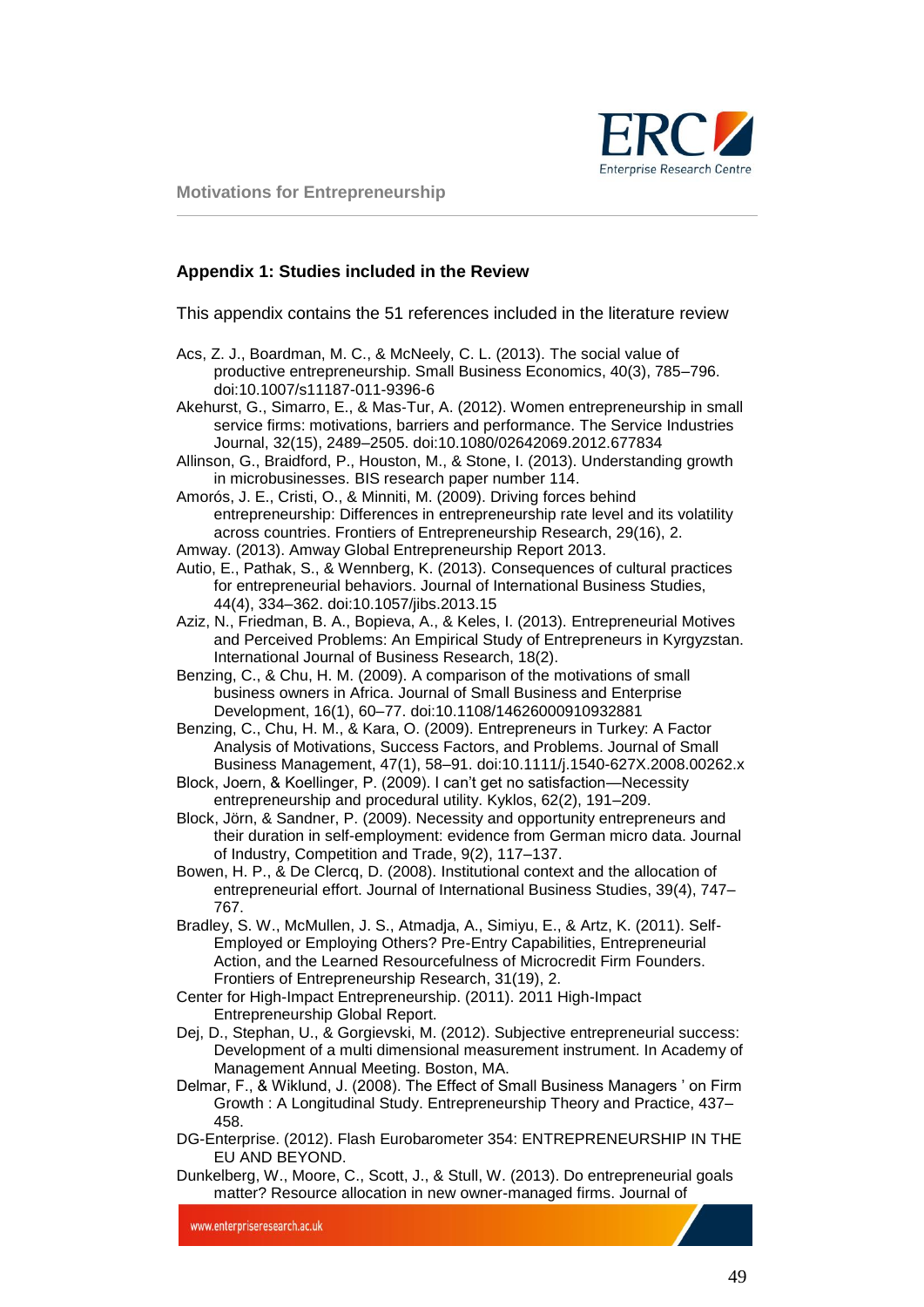

Business Venturing, 28(2), 225–240. doi:10.1016/j.jbusvent.2012.07.004

Edelman, F., L., Brush, G., C., Manolova, & S., T. (2010). Start-up Motivations and Growth Intentions of Minority Nascent Entrepreneurs. Journal of Small Business Management, 48(2), 174–196.

Estrin, S., Korosteleva, J., & Mickiewicz, T. (2013). Which institutions encourage entrepreneurial growth aspirations? Journal of Business Venturing, 28(4), 564–580.

Estrin, S., Mickiewicz, T., & Stephan, U. (2013). Entrepreneurship, Social Capital, and Institutions: Social and Commercial Entrepreneurship Across Nations. Entrepreneurship Theory and Practice, 37(3), 479–504.

Fernández-Serrano, J., & Romero, I. (2012). Entrepreneurial quality and regional development: Characterizing SME sectors in low income areas\*. Papers in Regional Science, 92(3),

- Friedman, B. A., Aziz, N., Keles, I., & Sayfullin, S. (2012). Predictors of Students ` Desire to be an Entrepreneur : Kyrgyzstan , Georgia , and the United States. Eurasian Journal of Business and Economics, 5(9), 129–140.
- Giacomin, O., Janssen, F., Pruett, M., Shinnar, R. S., Llopis, F., & Toney, B. (2011). Entrepreneurial intentions, motivations and barriers: Differences among American, Asian and European students. International Entrepreneurship and Management Journal, 7(2), 219–238.

Gorgievski, M., Ascalon, M. E., & Stephan, U. (2011). Small business owners' success criteria, a values approach to personal differences. Journal of Small Business Management, 49(2), 207 – 232.

Hansen, B., & Hamilton, R. T. (2011). Factors distinguishing small firm growers and non-growers. International Small Business Journal, 29(3), 278–294. doi:10.1177/0266242610381846

Hart, M., Martiarena, A., Levie, J., & Anyadike-danes, M. (2010). Gender, Resource Acquisition and Expected Future Size of Start-ups in the United Kingdom. In Institute for Small Business and Entrepreneurship Conference. London.

Hayter, C. S. (2011). In search of the profit-maximizing actor: motivations and definitions of success from nascent academic entrepreneurs. Journal of Technology Transfer, 36(3), 340–352.

Hechavarria, D. M., & Reynolds, P. D. (2009). Cultural norms & business start-ups: the impact of national values on opportunity and necessity entrepreneurs. International Entrepreneurship and Management Journal, 5(4), 417–437.

Hessels, J., Gelderen, M., & Thurik, R. (2008). Entrepreneurial aspirations, motivations, and their drivers. Small Business Economics, 31(3), 323–339.

Hirschi, A., & Fischer, S. (2013). Work values as predictors of entrepreneurial career intentions. Career Development International, 18(3), 216–231.

Jayawarna, D., Rouse, J., & Kitching, J. (2011). Entrepreneur motivations and life course. International Small Business Journal, 31(1), 34–56.

Kautonen, T. (2008). Understanding the older entrepreneur: Comparing third age and prime age entrepreneurs in Finland. International Journal of Business Science and Applied Management, 3(3), 3–13.

Levie, J., & Autio, E. (2013). Growth and growth intentions. Enterprise Research Centre, White paper 1.

Levie, J., & Hart, M. (2011). Business and social entrepreneurs in the UK: Gender, context and commitment. International Journal of Gender and Entrepreneurship, 3(3), 200–217.

Levie, J., & Hart, M. M. (2013). The contribution of migrants and ethnic minorities to entrepreneurship in the United Kingdom. In M. Minniti (Ed.), The Dynamics of Entrepreneurial Activity (pp. 101–123). Oxford: Oxford University Press. Lukes, M., & Stephan, U. (2012). Nonprofit leaders and for-profit entrepreneurs: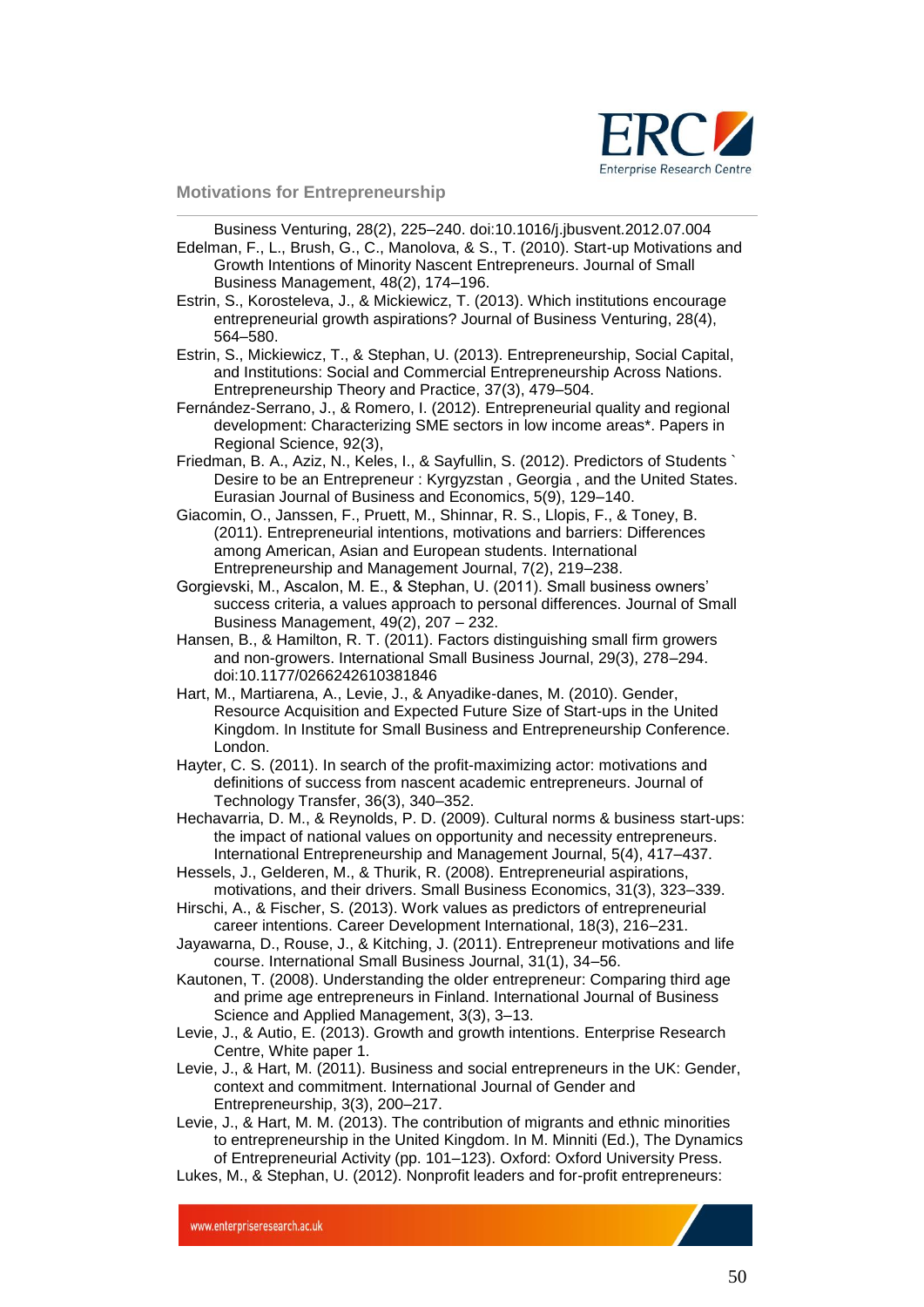

similar people with different motivation. Ceskoslovenska psychologie, 56(1), 41–55.

- McGowan, P., Redeker, C. L., Cooper, S. Y., & Greenan, K. (2012). Female entrepreneurship and the management of business and domestic roles: Motivations, expectations and realities. Entrepreneurship & Regional Development, 24(1-2), 53–72.
- McMullen, J. S., Bagby, D. R., & Palich, L. E. (2008). Economic freedom and the motivation to engage in entrepreneurial action. Entrepreneurship Theory and Practice, 32(5), 875–895.
- Renko, M, Kroeck, K. G., & Bullough, A. (2012). Expectancy theory and nascent entrepreneurship. Small Business Economics, 39(3), 667–684.
- Renko, Maija. (2013). Early Challenges of Nascent Social Entrepreneurs. Entrepreneurship Theory and Practice, 37(5), 1045–1069. doi:10.1111/j.1540-6520.2012.00522.x
- Reynolds, P.D. & Curtin, R.T., 2008. Business Creation in the United States: Panel Study of Entrepreneurial Dynamics II Initial Assessment. Foundations and Trends in Entrepreneurship, 4(3), pp.155–307.
- Shinnar, R. S., & Young, C. A. (2008). Hispanic Immigrant Entrepreneurs in the Las Vegas Metropolitan Area: Motivations for Entry into and Outcomes of Self-Employment\*. Journal of Small Business Management, 46(2), 242–262.
- Stephan, U., & Uhlaner, L. M. (2010). Performance-based vs socially supportive culture: A cross-national study of descriptive norms and entrepreneurship. Journal of International Business Studies, 41(8), 1347–1364. doi:10.1057/jibs.2010.14
- Terjesen, S., & Amorós, J. E. (2010). Female entrepreneurship in Latin America and the Caribbean: Characteristics, drivers and relationship to economic development. European Journal of Development Research, 22(3), 313–330.
- Tyszka, T., Cieślik, J., Domurat, A., & Macko, A. (2011). Motivation, self-efficacy, and risk attitudes among entrepreneurs during transition to a market economy. The Journal of Socio-Economics, 40(2), 124–131.
- Uddin, R., & Kanti, T. (2013). Motivation , Success Factors and Challenges of Entrepreneurs in Khulna City of Bangladesh, 5(16), 148–157.
- Verheul, I., Thurik, R., Hessels, J., & van der Zwan, P. (2010). Factors influencing the entrepreneurial engagement of opportunity and necessity entrepreneurs. EIM Research Reports H.
- Wadhwa, V., Aggarwal, R., & Salkever, A. (2009). The Anatomy of an Entrepreneur - Family Background and Motivation. The Kauffman Foundation, (July).
- Williams, N., & Williams, C. C. (2012). Evaluating the socio-spatial contingency of entrepreneurial motivations: A case study of English deprived urban neighbourhoods. Entrepreneurship & Regional Development, 24(7-8), 661– 684.
- Zwan, P. Van Der, & Hessels, J. (2013). Start-up motivation and ( in ) voluntary exit. Panteia/EIM Research reports and Scales Papers, H201309. Rotterdam.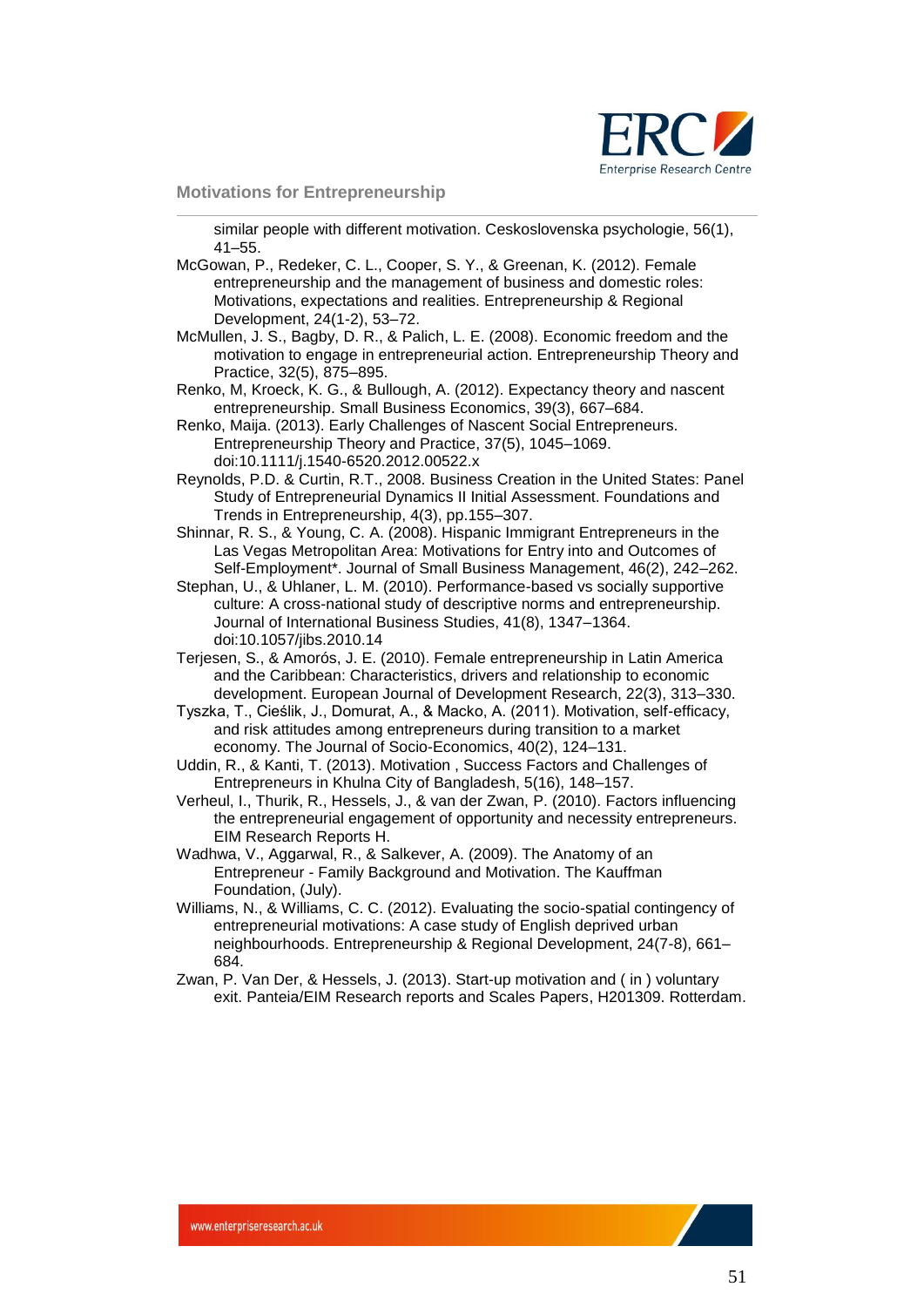

#### <span id="page-51-0"></span>**Appendix 2: Details on studies included in the review**

Peer review is one indicator of the quality of studies and 82% of studies included in the review were peer reviewed the remainder were conference paper, working paper or practitioner reports. Given the length of the peerreview process and the potential bias towards positive findings that it can introduce, we deliberately included working papers and practitioner research.

With regards to sample type: The majority of studies investigated entrepreneurs (90%), the remaining studies investigated students or other groups of potential entrepreneurs (i.e. those with an expressed interest in becoming self-employed). Only few studies provided specifics with regard to the type of entrepreneur they were investigating, that is, whether they were nascent entrepreneurs currently in the process of setting up a business, new business-owner managers running businesses less than 3.5 years old or whether they were established business owners running business older than 3.5 years.

Eight studies were conducted in the US, seven in the UK, and four in Germany. A further 13 studies used multi-country samples in which developed countries were over-represented. The remainder were singular studies conducted in other countries (including Sweden, Spain, Kenya, Bangladesh, Turkey) or across up to four countries (e.g. in Africa).

In terms of research design, 82% of studies were cross-sectional, 18% used a longitudinal research design and one was a meta-analytic review of studies. Furthermore, 78% of studies employed a quantitative, 16% a qualitative research approach, and 4 percent combined quantitative and qualitative data. Qualitative studies were either based on in-depth interviews or case studies.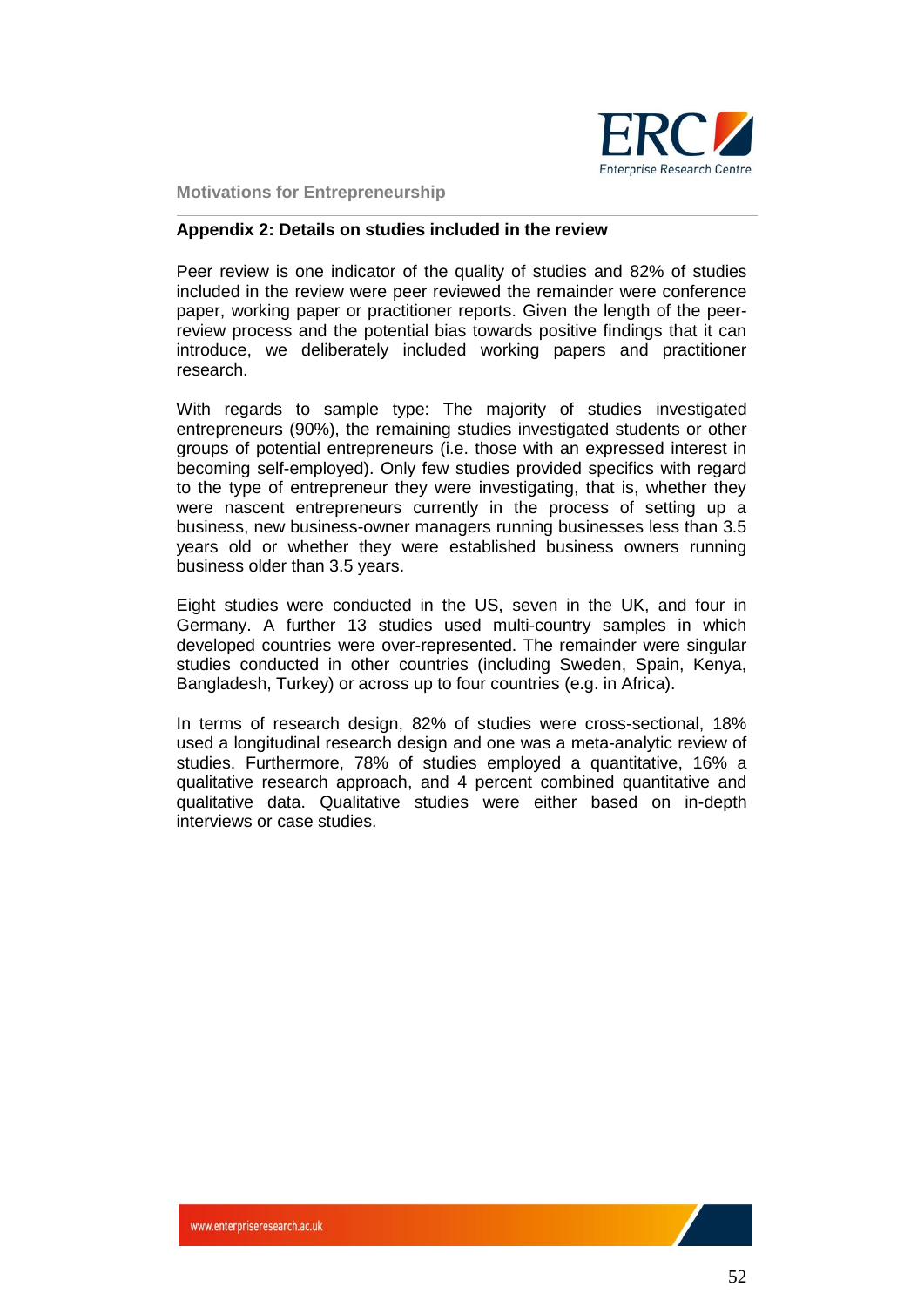

Centre Manager Enterprise Research Centre Warwick Business School Coventry, CV4 7AL Enquiries@enterpriseresearch.ac.uk

Centre Manager Enterprise Research Centre Aston Business School Birmingham, B1 7ET Enquiries@enterpriseresearch.ac.uk

The Enterprise Research Centre is an independent research centre funded by the Economic and Social Research Council (ESRC), the Department for Business, Innovation & Skills (BIS), the Technology Strategy Board (TSB) and, through the British Bankers Association (BBA), by the Royal Bank of Scotland PLC, HSBC Bank PLC, Barclays Bank PLC and Lloyds TSB Bank PLC.